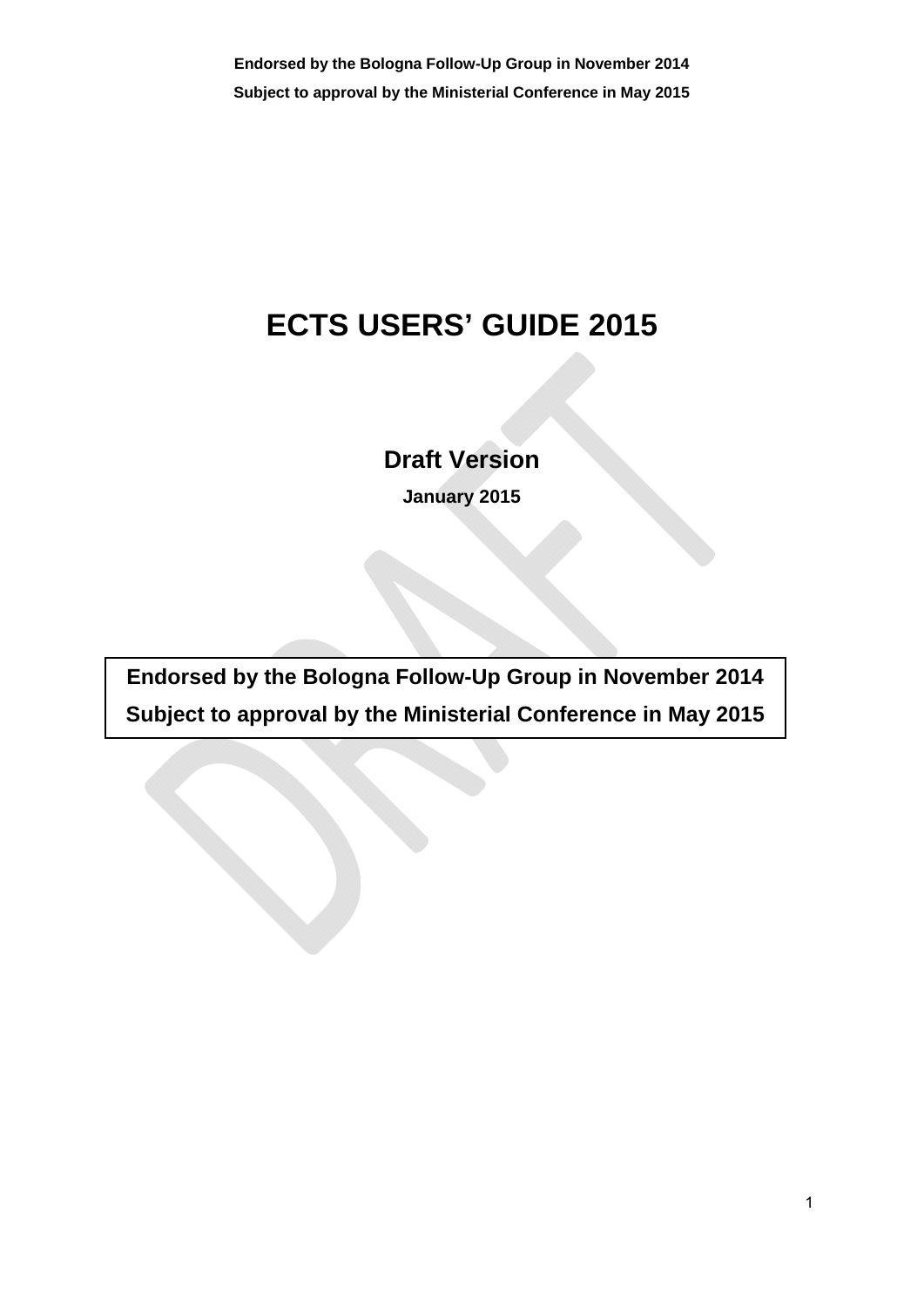**Subject to approval by the Ministerial Conference in May 2015**

# **Contents**

**Introduction** 

- **Section 1 ECTS Key Features**
- **Section 2 ECTS and the European Higher Education Area (EHEA)**
- **Section 3 ECTS for Programme Design, Delivery and Monitoring** 
	- **3.1 The programme context**
	- **3.2 The programme profile**
	- **3.3 The programme learning outcomes**
	- **3.4 The programme structure and allocation of credits**
	- **3.5 Learning, Teaching and Assessment**
	- **3.6 Monitoring of credit allocation**

**Section 4 ECTS for Mobility and Credit Recognition** 

- **4.1 Degree mobility**
- **4.2 Credit Mobility** 
	- **4.2.1 Before the credit mobility period**
	- **4.2.2 After the credit mobility period**
	- **4.2.3 Institutional rules and regulations**
- **4.3 Grade Distribution**
- **4.4 Grade Conversion**
- **Section 5 ECTS and Lifelong Learning** 
	- **5.1 Lifelong Learning Open Learning Opportunities**
	- **5.2 Recognition of Prior Learning and Experience**
- **Section 6 ECTS and Quality Assurance**
- **Section 7 ECTS and Supporting Documents** 
	- **7.1 Course Catalogue**
	- **7.2 ECTS and Supporting Documents for Credit Mobility** 
		- **7.2.1 Learning Agreement for credit mobility for studies** 
			- **7.2.2 Learning Agreement for work placements**
	- **7.3 Transcript of Records**
	- **7.4 Work Placement Certificate**

## **Acknowledgements**

## **Annexes**

**Glossary Examples for grade conversion Recommended reading list Examples for programme profiles and formulations of learning outcomes**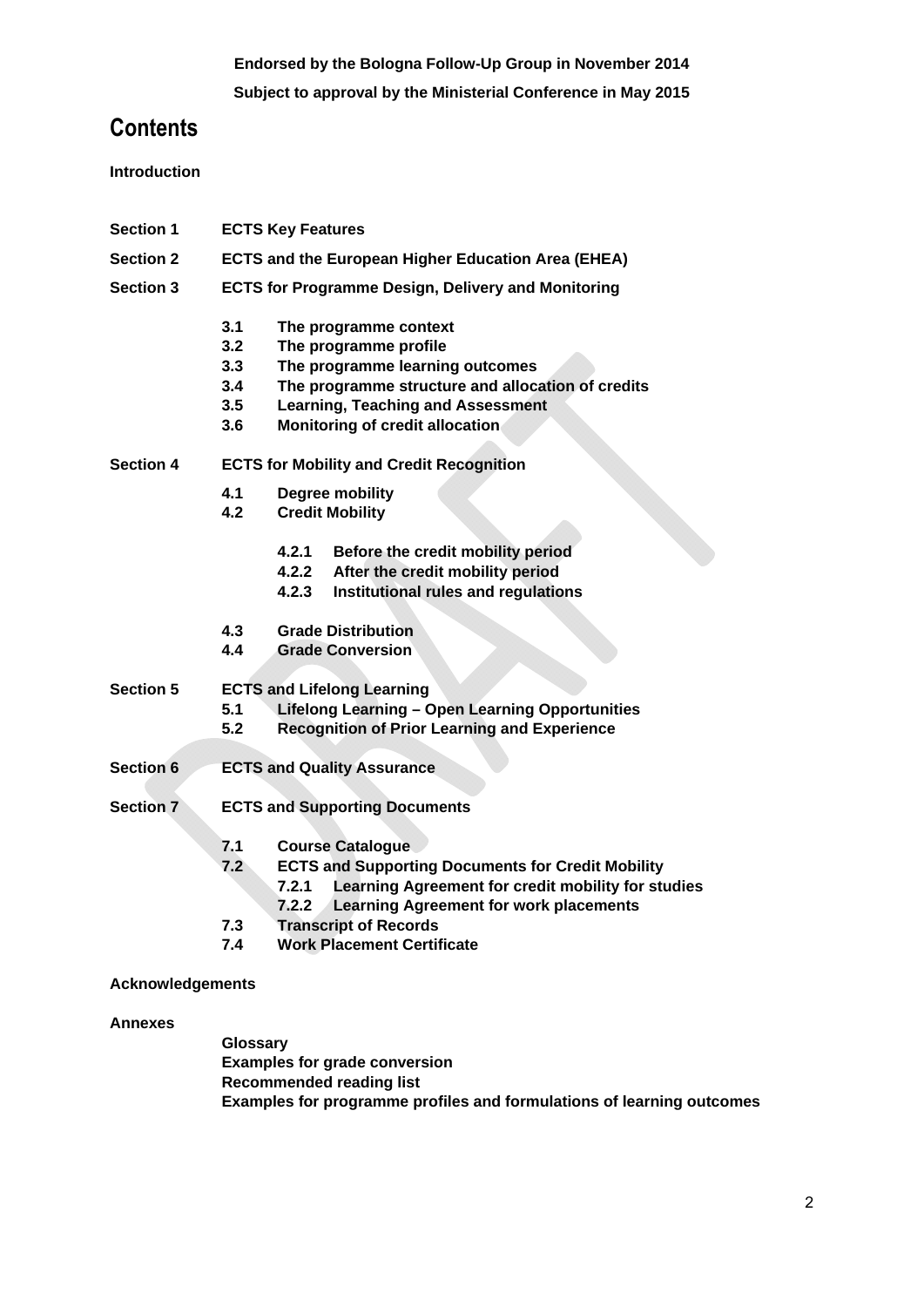## **Introduction**

The European Credit Transfer and Accumulation System (ECTS) is a tool of the European Higher Education Area (EHEA) for making studies and courses more transparent and thus helping to enhance the quality of higher education.

ECTS was instituted in 1989, within the Erasmus programme, as a way of transferring credits that students earned during their studies abroad into credits that counted towards their degree, on their return to studying in their home institution. In the following years, it came to be used not only for transferring credits, on the basis of workload and achieved learning outcomes, but also for accumulating them in institutions' degree programmes. ECTS helps in the design, description and delivery of programmes, makes it possible to integrate different types of learning in a lifelong learning perspective, and facilitates the mobility of students by easing the process of recognising qualifications and periods of study. ECTS can be applied to all programmes, whatever the mode of delivery (classroom-based, work-based, distance learning) or the status of students (full-time, part-time), and to all kinds of learning contexts (formal, non-formal and informal).

The ECTS Users' Guide offers guidelines for implementing ECTS and links to useful supporting documents. Following the request from Bologna Ministers in Bucharest in  $2012<sup>1</sup>$ , the ECTS Users' Guide of 2009 has been revised, in order to strengthen the "meaningful implementation of learning outcomes" in the EHEA. The Guide takes forward the objective of Ministers to "call on institutions to further link study credits with both learning outcomes and student workload and to include the attainment of learning outcomes in assessment procedures". This revised version is based on a solid foundation of work done in recent years, both within the Bologna Process and in individual countries, to help the academic community and other stakeholders in higher education to move in the direction of the changes advocated by the Bologna Process.

The revised Guide takes into account recent developments in the Bologna Process such as the establishment of the EHEA, the consolidation of lifelong learning, the paradigm shift from teachercentred to student-centred higher education, the increasing use of learning outcomes, and the development of new modes of learning and teaching. It includes a specific focus on programme design and delivery, and builds on the experience of higher education institutions in using qualifications frameworks and in applying ECTS principles in academic practice.

The Guide is offered to students and other learners, academic and administrative staff in higher education institutions as well as to employers, education providers and all other interested stakeholders. For ease of reading, the term 'student' is used to refer to all learners in higher education institutions (whether full-time or part-time, engaged in distance-, on-campus or work-based learning, pursuing a qualification or following stand-alone educational units or courses).

The revised Guide has been written by a working group of practitioners appointed by Bologna countries and stakeholders' associations. It has been submitted for consultation to stakeholders' associations, experts from countries in the EHEA, and the Bologna Follow-up Group. The European Commission has coordinated the drafting and consultation process. Finally, the Guide has been adopted by Ministers for Higher Education of the European Higher Education Area in 2015 at the Yerevan ministerial conference. It is therefore the official Guide for the use of ECTS.

 $\overline{\phantom{a}}$ 1  [http://www.ehea.info/Uploads/\(1\)/Bucharest%20Communique%202012\(2\).pdf](http://www.ehea.info/uploads/(1)/bucharest%252520communique%2525202012(2).pdf)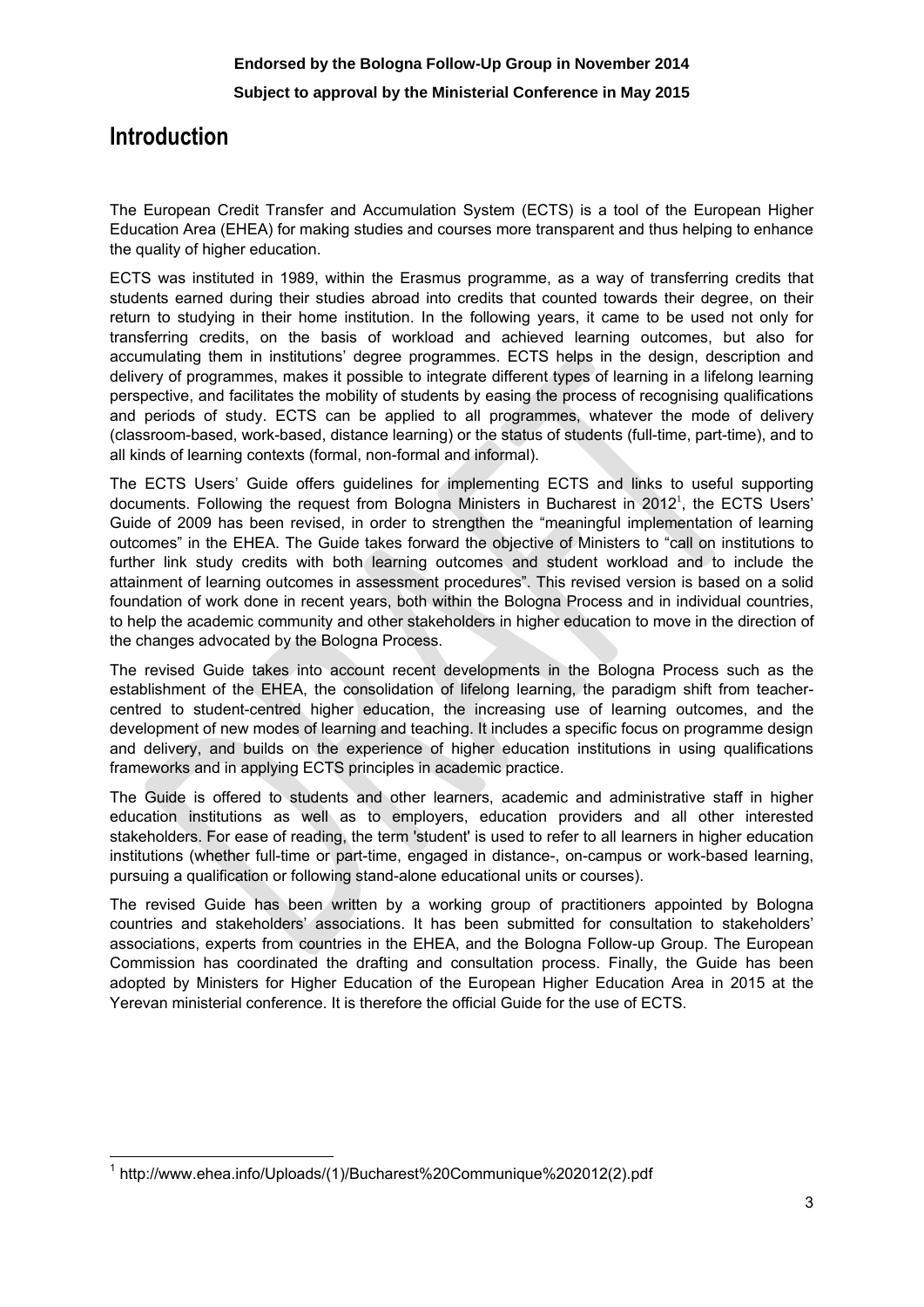# **1 ECTS key features**

**ECTS** is a learner-centred system for credit accumulation and transfer, based on the principle of transparency of the learning, teaching and assessment processes. Its objective is to facilitate the planning, delivery and evaluation of study programmes and student mobility by recognising learning achievements and qualifications and periods of learning.

**ECTS credits** express the volume of learning based on the defined learning outcomes and their associated workload. 60 ECTS credits are allocated to the learning outcomes and associated workload of a full-time academic year or its equivalent, which normally comprises a number of educational components to which credits (on the basis of the learning outcomes and workload) are allocated. ECTS credits are generally expressed in whole numbers.

**Learning outcomes** are statements of what the individual knows, understands and is able to do on completion of a learning process. The achievement of learning outcomes has to be assessed through procedures based on clear and transparent criteria. Learning outcomes are attributed to individual educational components and to programmes at a whole. They are also used in European and national qualifications frameworks to describe the level of the individual qualification.

**Workload** is an estimation of the time the individual typically needs to complete all learning activities such as lectures, seminars, projects, practical work, work placements<sup>2</sup> and individual study required to achieve the defined learning outcomes in formal learning environments. The correspondence of the full-time workload of an academic year to 60 credits is often formalised by national legal provisions. In most cases, workload ranges from 1,500 to 1,800 hours for an academic year, which means that one credit corresponds to 25 to 30 hours of work. It should be recognised that this represents the typical workload and that for individual students the actual time to achieve the learning outcomes will vary.

**Allocation** of credits in ECTS is the process of assigning a number of credits to qualifications, degree programmes or single educational components. Credits are allocated to entire qualifications or programmes according to national legislation or practice, where appropriate, and with reference to national and/or European qualifications frameworks. They are allocated to educational components, such as course units, dissertations, work based learning and work placements, taking as a basis the allocation of 60 credits per full-time academic year, according to the estimated workload required to achieve the defined learning outcomes for each component.

**Awarding credits** in ECTS is the act of formally granting students and other learners the credits that are assigned to the qualification and/or its components if they achieve the defined learning outcomes. National authorities should indicate which institutions have the right to award ECTS credits. Credits are awarded to individual students after they have completed the required learning activities and achieved the defined learning outcomes, as evidenced by appropriate assessment. If students and other learners have achieved learning outcomes in other formal, non-formal, or informal learning contexts or timeframes, credits may be awarded through assessment and recognition of these learning outcomes.

**Accumulation of credits** in ECTS is the process of collecting credits awarded for achieving the learning outcomes of educational components in formal contexts and for other learning activities carried out in informal and non-formal contexts. A student<sup>3</sup>can accumulate credits in order to:

**<sup>.</sup>** <sup>2</sup> This Guide uses « work placement » or « placement », « training period », « internship » and « traineeship » as synonyms.

The question of whether to refer to 'students' or 'learners' was discussed in depth in the working group and with stakeholders. The position reached recognises and welcomes the fact that higher education is moving towards more flexible provision; it also recognises the fact that most higher education systems are organised around provision of formal programmes to a clearly defined student body. While it was deemed premature to use only the term 'learner' in the Guide, the term 'student' is used to encompass all learners in higher education institutions.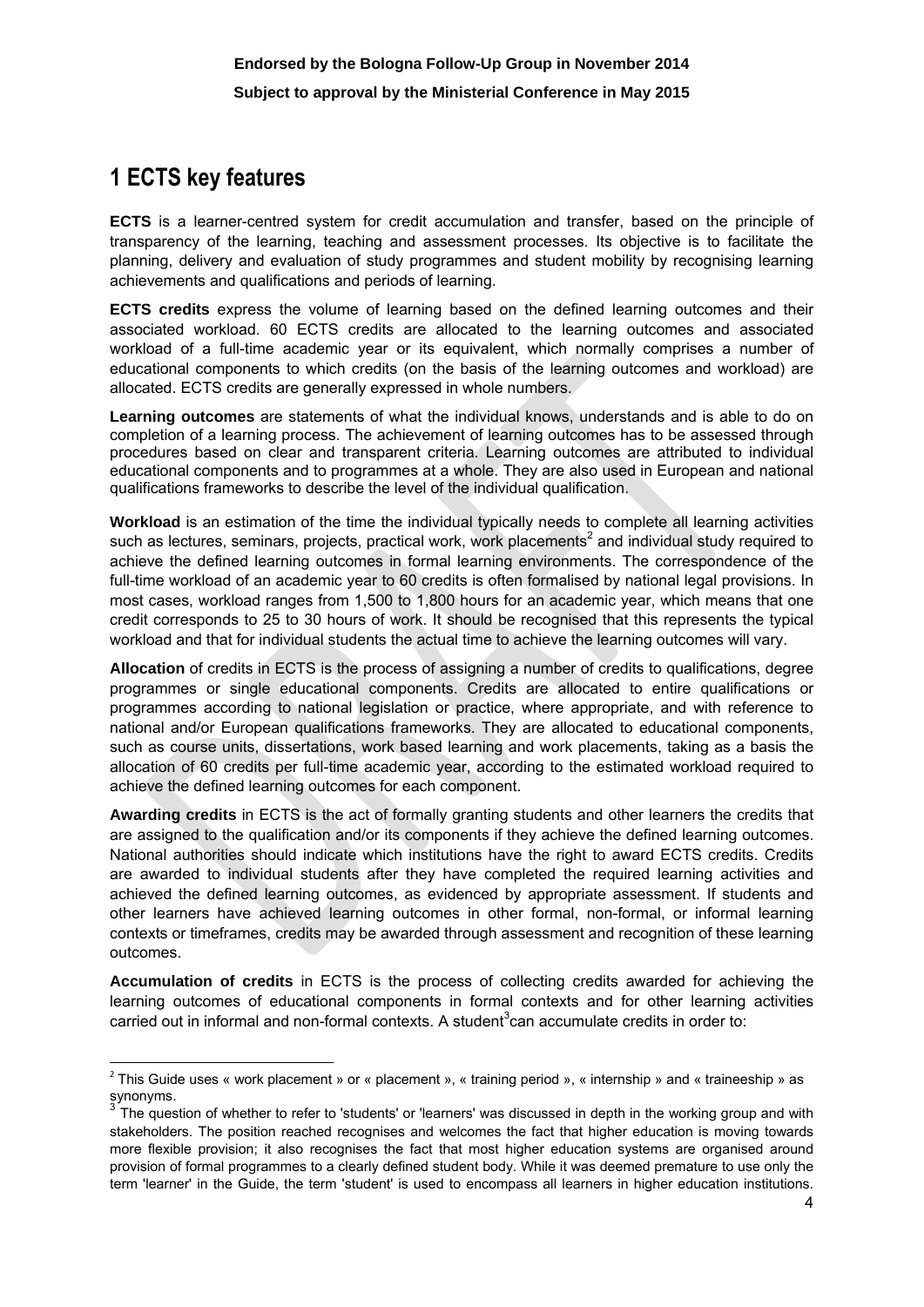## **Subject to approval by the Ministerial Conference in May 2015**

- obtain qualifications, as required by the degree-awarding institution;
- document personal achievements for lifelong learning purposes.

**Transfer of credits** is the process of having credits awarded in one context (programme, institution) recognised in another formal context for the purpose of obtaining a qualification. Credits awarded to students in one programme may be transferred from an institution to be accumulated in another programme offered by the same or another institution. Credit transfer is the key to successful study mobility. Institutions, faculties, departments may make agreements which guarantee automatic recognition and transfer of credits.

**ECTS documentation:** The use of ECTS credits is facilitated and quality enhanced by the supporting documents (Course Catalogue, Learning Agreement, Transcript of Records, and Work-placement Certificate). ECTS also contributes to transparency in other documents such as the Diploma Supplement.

(whether full-time or part-time, engaged in distance-, on-campus or work-based learning, pursuing a qualification or following stand-alone educational units or courses).

**.**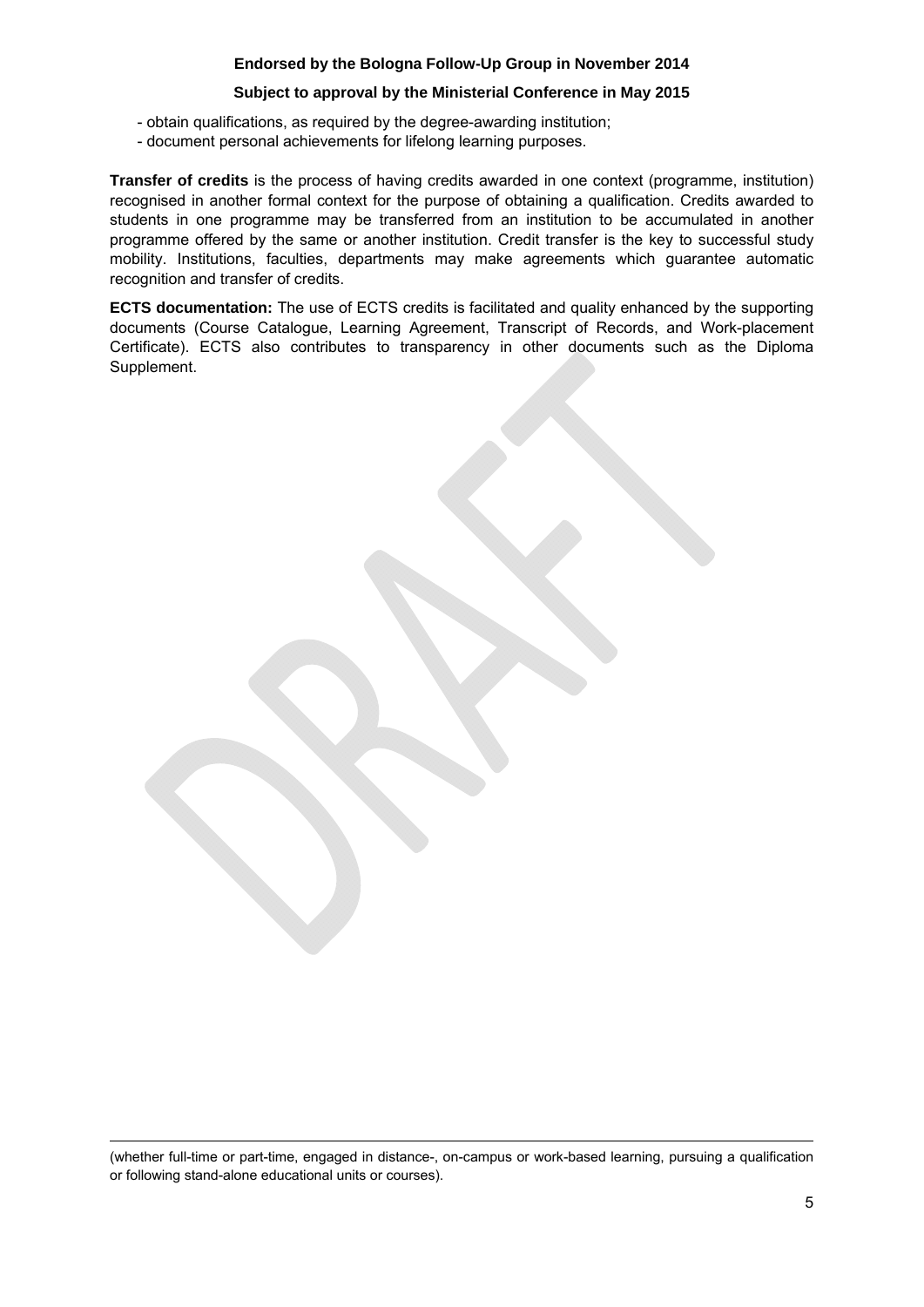# **2 ECTS and the European Higher Education Area (EHEA)**

In 1999 the Bologna Declaration included ECTS among the main objectives to be achieved by countries participating in the Bologna Process. Through the reforms implemented in the course of the Process, ECTS has become a key tool of the European Higher Education Area (EHEA).

ECTS is adopted as the national credit system in most countries of the EHEA. In other regions of the world, it is increasingly used by institutions or interacts successfully with local credit systems<sup>4</sup> based on comparable criteria, thus playing a role in the growing global dimension of education.

Within the EHEA, ECTS increases the transparency and readability of the educational process and thus plays an effective role in stimulating change and modernisation, because its implementation encourages the paradigm shift from a teacher-centred to a learner-centred approach, which is, under the term of Student-Centred Learning (SCL), recognized as an underlying principle of the EHEA.

## **Nota Bene**

Student-Centred Learning (SCL) is a process of qualitative transformation for students and other learners in a learning environment, aimed at enhancing their autonomy and critical ability through an outcome-based approach.

The SCL concept can be summarised into the following elements:

- Reliance on active rather than passive learning;
- Emphasis on critical and analytical learning and understanding;
- Increased responsibility and accountability on the part of the student;
- Increased autonomy of the student;
- A reflective approach to the learning and teaching process on the part of both the student and the teacher.

By using learning outcomes and workload in curriculum design and delivery, ECTS places the student at the centre of the educational process. Moreover, using credits makes it easier to create and document flexible learning pathways, thus allowing students greater autonomy and responsibility.

Due to its outcomes-based approach, the use of ECTS serves other purposes of the EHEA:

- it facilitates the recognition of prior learning and experience and encourages a higher level of completion and wider participation in lifelong learning,
- it establishes a closer link between educational programmes and societal requirements and enhances interaction with all stakeholders, including the world of work and wider society,
- it facilitates mobility within an institution or country, from institution to institution, from country to country, and between different educational sectors and contexts of learning (i.e. formal, non-formal, informal and work-based learning), through recognition and credit transfer.

In national legislation the use of ECTS can be a requirement for accreditation of higher education programmes or qualifications.

**<sup>.</sup>** <sup>4</sup> ECTS has inspired the development of credit systems in other regions, for example in Southeast-Asia or Latin America and most recently in Africa.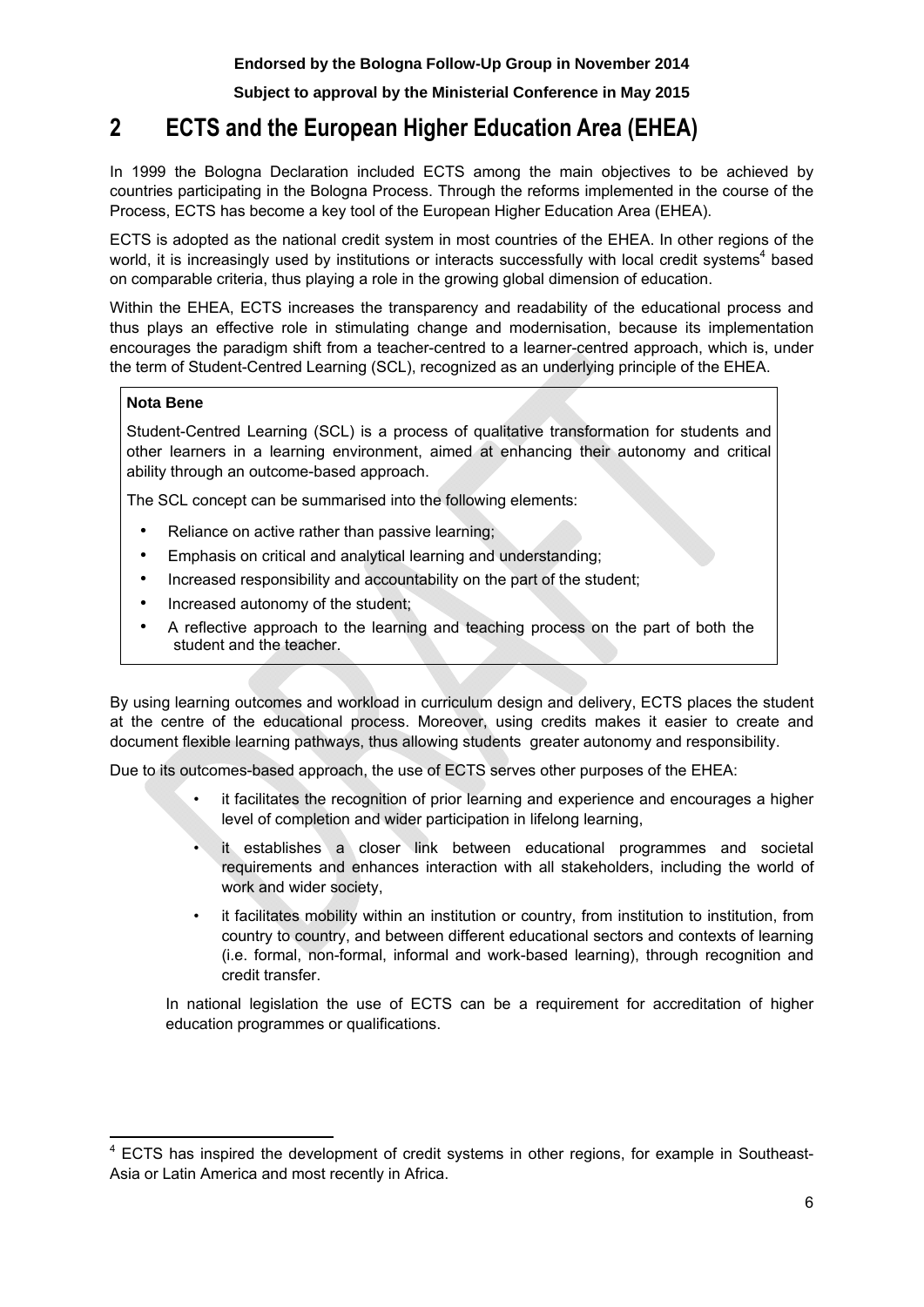**Subject to approval by the Ministerial Conference in May 2015**

# **3 ECTS for Programme Design, Delivery and Monitoring**

This section deals with the design of educational programmes by higher education institutions (HEIs) or by other providers. The use of ECTS credits aids programme design by providing a tool which improves transparency and helps to engender a more flexible approach to curriculum design and development.

From an institutional perspective, designing a programme means planning a curriculum and its components in credits, indicating learning outcomes and associated workload, learning activities and teaching methods and assessment procedures/criteria. The institutional credit framework should cater for the needs of different programmes and support inter- and multi-disciplinary approaches.

The use of ECTS in HEIs requires both an institutional credit framework based on institutional regulations and a profound understanding of the system by each member of the academic staff. Some institutions foster this understanding by regular training for staff members. Team-based decisions on programme design enhance the coherence of the programme.

## **Nota Bene**

An **independent learner** may accumulate the credits required for the achievement of a qualification through a variety of learning modes. She/He may acquire the required knowledge, skills and competence in formal, non-formal and informal contexts: This can be the result of an intentional decision or the outcome of different learning activities over time. The learner may select educational components without immediate orientation towards a formal qualification. ECTS supports this process, as described in Section 5 on Lifelong Learning.

The following steps have been identified as helpful in designing programmes.

## **3.1 The programme context**

When a new programme is developed, the first decision typically concerns the level of the qualification to be awarded, which is defined on the basis of the relevant national legislation and existing qualifications frameworks (European, national, sectoral, institutional).

It will be evident that not all learning outcomes are at the same level – hence the full implementation of a credit system requires level descriptors.

## **Nota Bene**

There are two European Qualifications Frameworks: the Framework for Qualifications of the European Higher Education Area (QF-EHEA) and the European Qualifications Framework for Lifelong Learning of the EU (EQF-LLL). Both frameworks use learning outcomes to describe qualifications (e.g. Bachelor, Master, Doctor) and are compatible with each other as far as Higher Education is concerned (QF-EHEA cycles 1, 2 and 3 correspond to EQF-LLL levels 6, 7 and 8) and cover qualifications at ISCED levels 6, 7, 8.

In the **QF-EHEA**, three main cycles are identified and described by the so-called Dublin Descriptors, in terms of: applying knowledge and understanding, making judgments, communication skills, and learning to learn. The first and second cycles are also characterised by credit ranges:

- First cycle qualifications typically include 180 or 240 ECTS credits. (Short cycle qualifications - within or linked to the first cycle, but not formally part of the QF-EHEA typically include 90 or 120 ECTS credits (see below)).
- Second cycle qualifications typically include 90 or 120 ECTS credits, with a minimum of 60 ECTS credits at the level of the second cycle.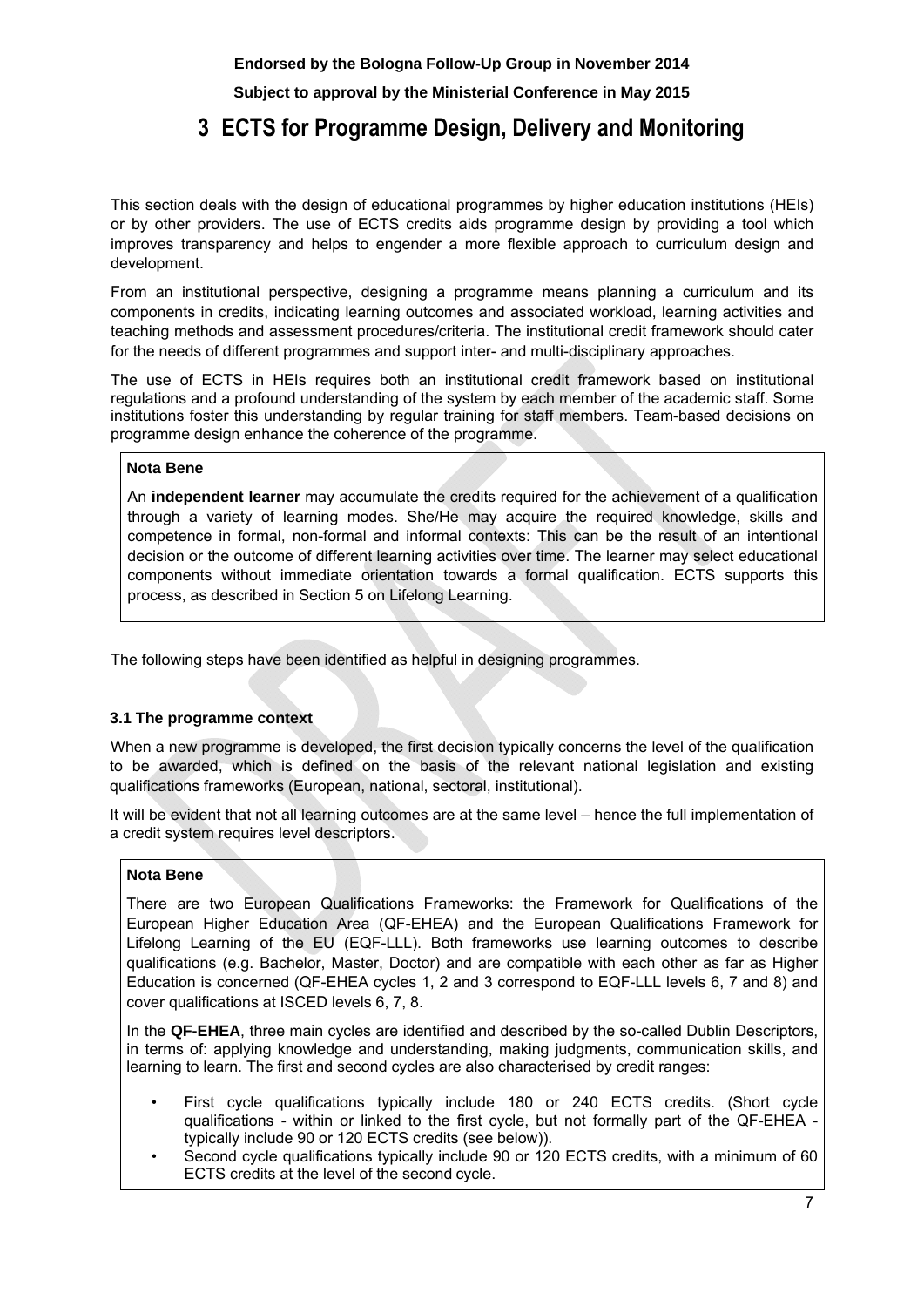The use of ECTS in the third cycle varies.

The **EQF-LLL** describes 'levels of qualification' (without indicating any credit ranges) - to provide a common reference framework which assists in comparing the national qualifications systems, frameworks and their levels. It is based on eight levels.

- As an instrument for the promotion of lifelong learning, the EQF encompasses general and adult education, vocational education and training as well as higher education.
- The eight levels cover the entire span of qualifications from those achieved at the end of compulsory education to those awarded at the highest level of academic and professional or vocational education and training.
- Each level should in principle be attainable by way of a variety of education and career paths.
- Learning outcomes are specified in three categories as knowledge, skills and competence. This signals that qualifications– in different combinations – capture a broad scope of learning outcomes, including theoretical knowledge, practical and technical skills, and social competences where the ability to work with others will be crucial.

The different cycles of QF-EHEA are referenced to the levels of EQF-LLL as follows:

- First-cycle qualifications at level 6
- Second-cycle qualifications at level 7
- Third-cycle qualifications at level 8

To note that EQF level 5 is linked with Dublin Descriptor "short cycle qualifications" (within or linked to the first cycle). This is not formally part of the Bologna Framework – In adopting the Bologna Framework, Ministers agreed that the Framework would include, within national contexts, the possibility of intermediate qualifications<sup>5</sup>.

The EHEA QF and the EQF provide overarching frameworks against which national and institutional frameworks and descriptors should be calibrated.

National Frameworks are normally more detailed than these overarching frameworks, reflecting the range of tertiary qualifications offered in the country.

Higher Education Institutions which implement ECTS as a credit system will need an institutional framework which correlates with the national and international Frameworks. The institutional framework will indicate how ECTS credits are to be used, normally specifying a minimum credit value for an educational component to facilitate inter/multi-disciplinary programmes (which will be created by combining educational components from across a range of disciplines). European and National Frameworks indicate the level of the final qualification. Thus, institutions, recognising that not all credits acquired in progressing towards a qualification are at the same level (learning outcomes achieved in the third year of a Bachelor degree, for example, will tend to be more complex than those achieved in the first year) - may specify intermediate credit levels with appropriate descriptors which (together with progression rules) will help students in progressing along their learning pathways.

Before designing the programme in detail, it should be set in the context of institutional and departmental mission statements, professional specifications (regulations, requirements), and the institutional academic framework for credit allocation.

It is also recommended to carry out a needs analysis and to consult with stakeholders (employers, graduates, society at large) to ascertain the demand for the programme.

 $\overline{\phantom{a}}$ <sup>5</sup> http://www.ehea.info/Uploads/QF/Bologna\_Framework\_and\_Certification\_revised\_29\_02\_08.pdf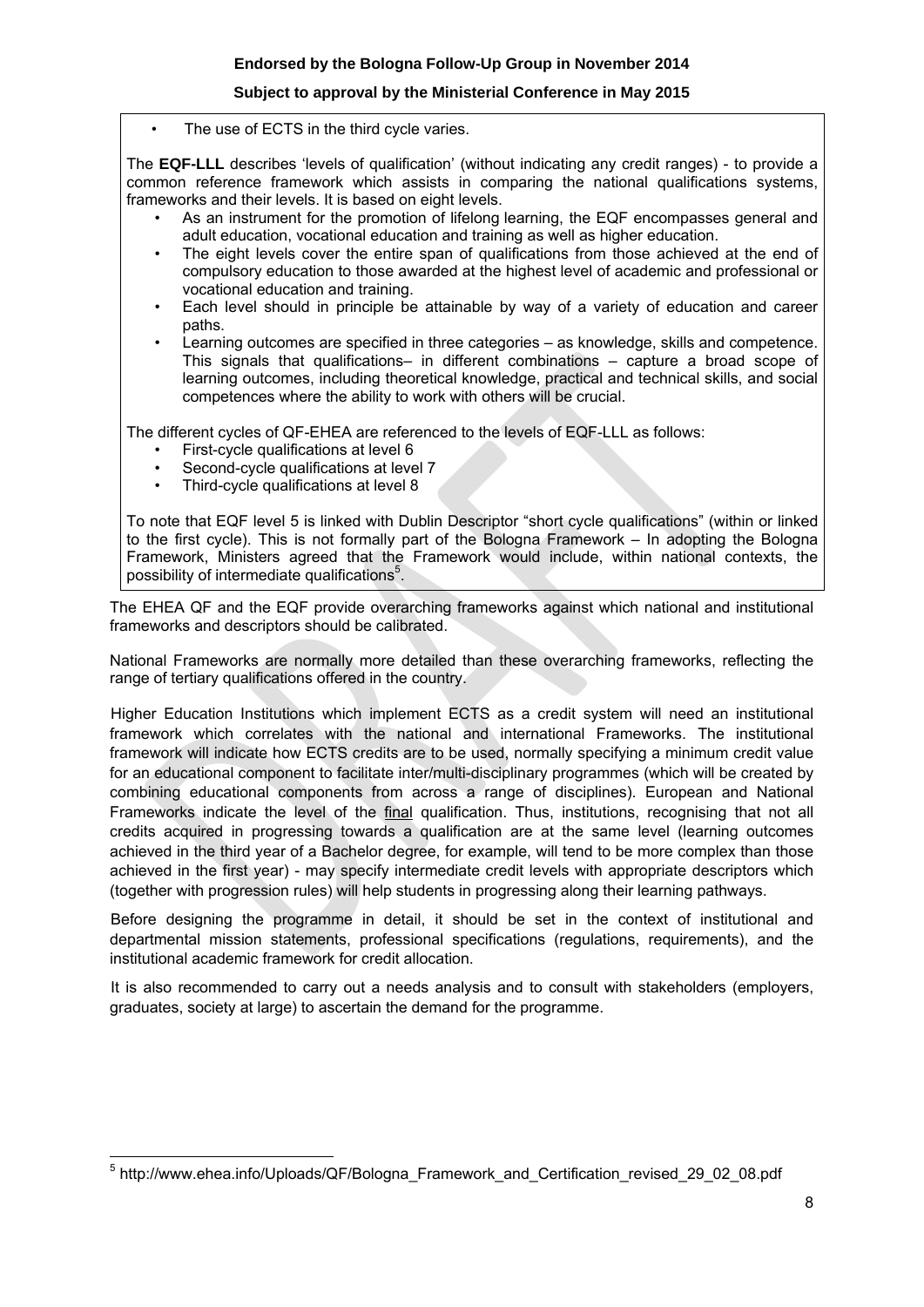## **Subject to approval by the Ministerial Conference in May 2015**

## **3.2: The programme profile**

The profile presents the distinctive features of the programme<sup>6</sup>. It indicates the field(s) of study<sup>7</sup>, the level of the programme, the main focus, the key learning outcomes expected on completion, the learning environment and the main learning, teaching and assessment activities. An effective programme profile will make it clear to students and stakeholders what generic and subject specific competences will be developed and the employability potential of the programme. For this purpose, it is recommended that the profile is defined in consultation with relevant stakeholders (such as academic peers, social partners, employers, graduates, and student representatives) and is presented in a clear and transparent way.

The profile should be part of the programme description included in the Course Catalogue].

## **Nota Bene**

Across the EHEA, the terms "learning outcomes" and "competence" are used with different shades of meaning and in somewhat different frames of reference.

For the purpose of this Guide:

**Competence** means 'the proven ability to use knowledge, skills and personal, social and/or methodological abilities, in work or study situations and in professional and personal development. In the context of the European Qualifications Framework, competence is described in terms of responsibility and autonomy<sup>8</sup>. Competences can be generic or subject–specific. Fostering competences is the object of a process of learning and of an educational programme.

**Learning outcomes** express the level of competence attained by the student and verified by assessment. They are "statements of what a learner knows, understands and is able to do on completion of a learning process"<sup>9</sup>. They are formulated by academic staff, involving students and other stakeholders. In order to facilitate assessment, these statements need to be verifiable.

## **3.3 The programme learning outcomes**

The programme learning outcomes are based on the programme profile and describe what a student knows, understands and is able to do on completion of the programme.

 $\overline{a}$  $^6$  Lokhoff, J. et al (2010): A Guide to Formulating Degree Programme Profiles: Bilbao, Groningen, The Hague http://core-project.eu/documents/Tuning%20G%20Formulating%20Degree%20PR4.pdf

 $7$  Fields of study may be expressed in relevant ISCED-F codes. https://www.stat.si/doc/sosvet/Sosvet\_19/Sos19\_s1925-2013.pdf

<sup>&</sup>lt;sup>8</sup> Annex 1, Definitions, Recommendation of the European Parliament and of the Council of 23 April 2008 on the establishment of the European Qualifications Framework for lifelong learning. http://eur[lex.europa.eu/legal-content/EN/TXT/PDF/?uri=CELEX:32008H0506\(01\)&from=EN.](http://eur-lex.europa.eu/legal-content/EN/TXT/PDF/?uri=CELEX:32008H0506(01)&from=EN)

<sup>&</sup>lt;sup>9</sup> Ibid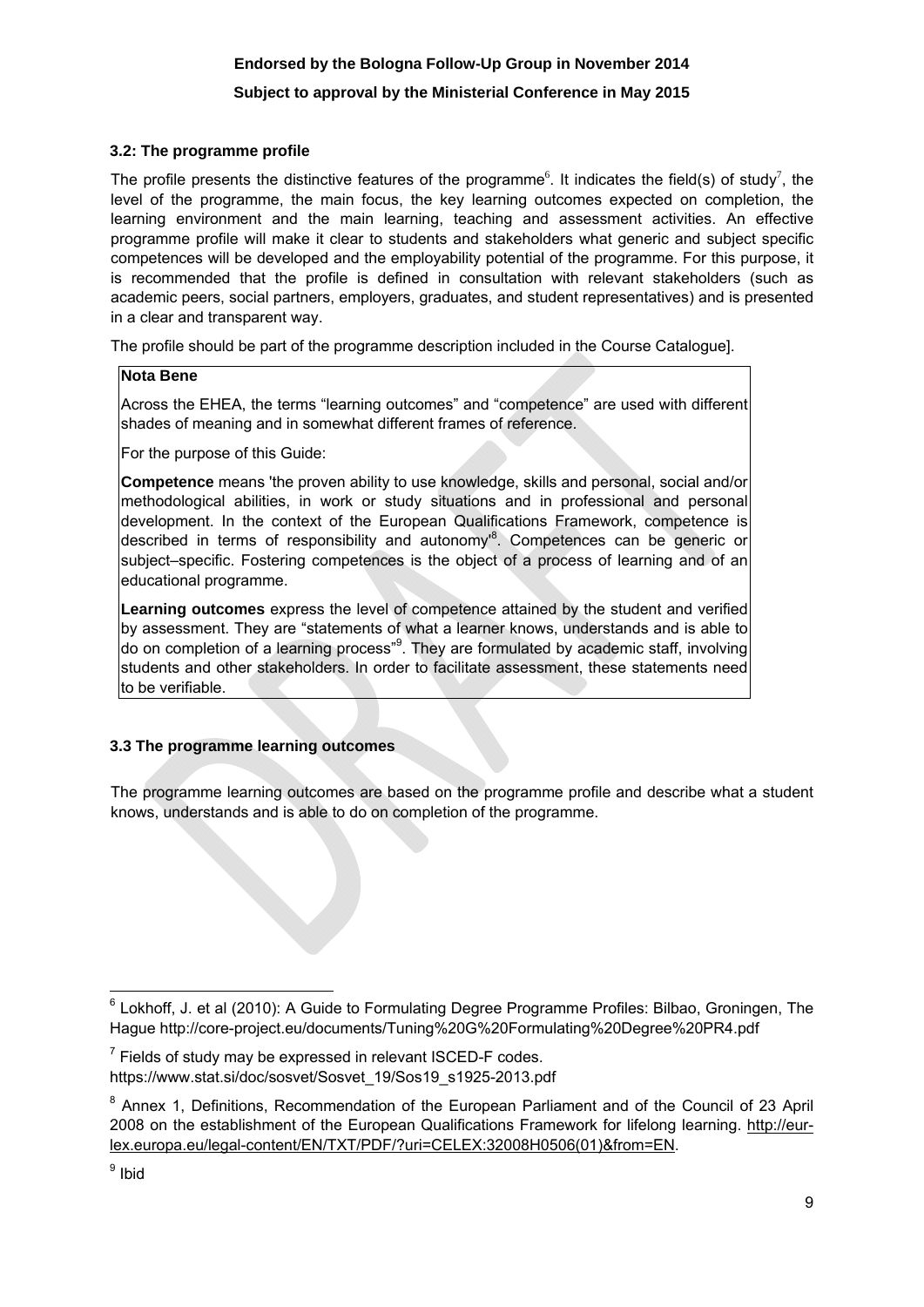## **Nota Bene**

## **Formulating Programme Learning Outcomes**

Considerable care needs to be taken in formulating learning outcomes. The following nonexhaustive list provides a set of guidelines which has proved to be helpful.

- The learning outcomes should adequately reflect the context, level, scope and content of the programme.
- The statements of learning outcomes have to be succinct and not too detailed.
- The learning outcomes have to be mutually consistent.
- The learning outcomes should be easily understandable and verifiable in terms of what the student has actually achieved at the end of the programme.
- The learning outcomes have to be achievable within the specified workload.
- The learning outcomes have to be linked with appropriate learning activities, assessment methods and assessment criteria.
- There are no rules on the ideal number of learning outcomes at programme level. Experience suggests that between 10 and 12 is appropriate.
- A widely accepted way of formulating learning outcomes is based on three essential elements<sup>10</sup>:
	- 1. Use an active verb to express what students are expected to know and be able to do (e.g. graduates can "describe", "implement", "draw conclusions", "assess", "plan"...)
	- 2. Specify what this outcome refers to (object, skill, e.g. can explain the "function of hardware-components"; can present the "design of a living-room by hand")
	- 3. Specify the way of demonstrating the achievement of learning outcomes (e.g. "to give an overview of the materials most often used in electro-engineering"; "to develop a research design by applying up-to-date scientific methods", etc…

The programme learning outcomes should be included in the Course Catalogue and in the Diploma Supplement.

## **3.4 The programme structure and allocation of credits**

The programme profile is broken down into educational components which may consist of single or several modules, other types of course unit, work and clinical placements, research projects, laboratory work and other relevant learning activities. They may also include social and community activities (for example, tutoring and mentoring) provided they fit the programme learning outcomes and carry credits.

Learning outcomes, with related assessment strategies and assessment criteria, should be defined for each educational component.

The learning outcomes of the programme and of its educational components are often mapped to demonstrate their mutual reinforcement. Many institutions use a matrix to correlate the learning outcomes of the degree programme with those of its educational components.

 $\overline{\phantom{a}}$  $10$  Moon 2004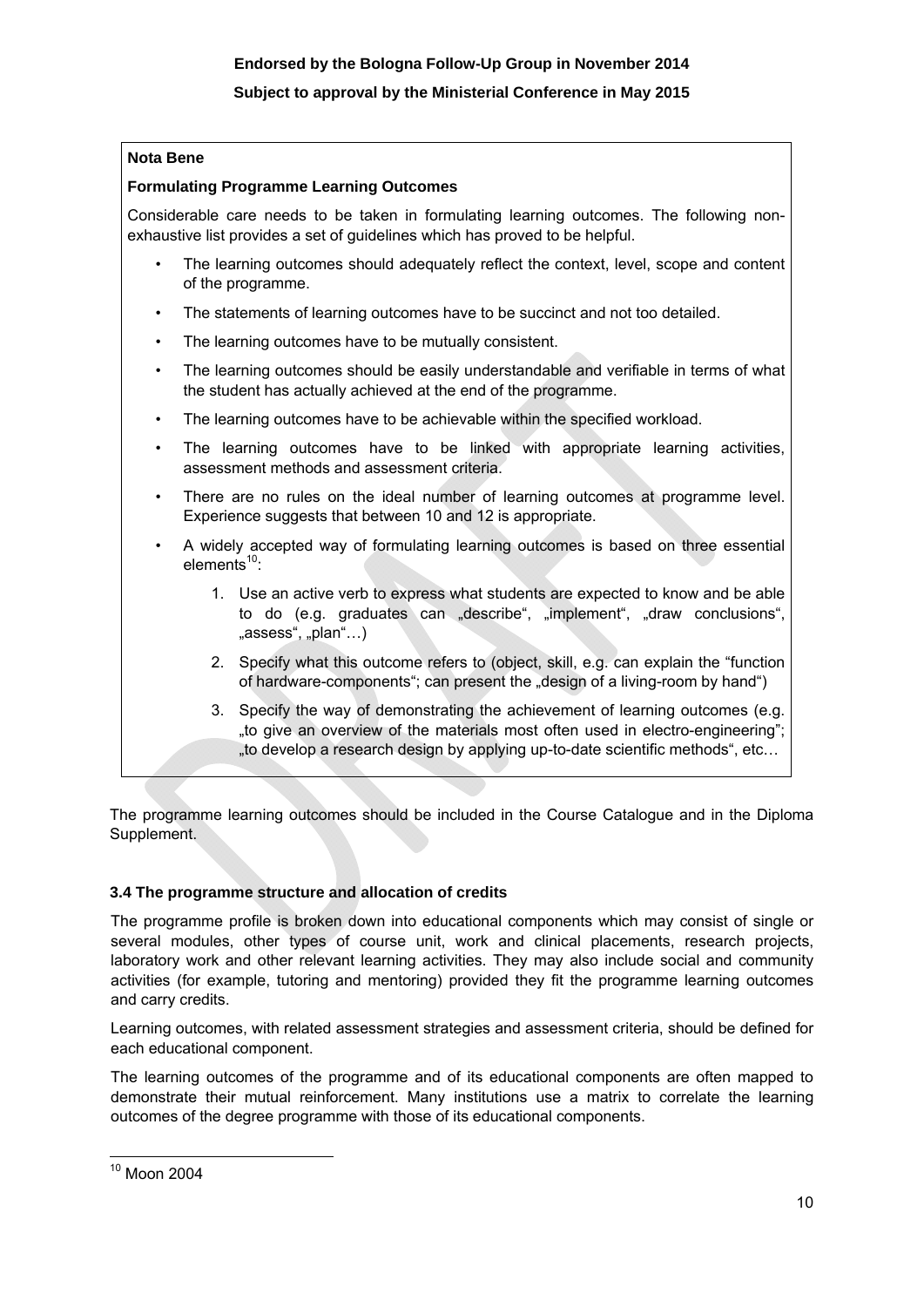## **Nota Bene**

## **Learning Outcomes in educational components**

The principles for formulating learning outcomes for educational components are the same as for programme learning outcomes.

There are no absolute rules on the ideal number of learning outcomes for an educational component. It will depend on the level and the nature of the unit, as well as the estimated workload. However, good practice suggests that the number should be limited and general experience indicates that 6 to 8 is an appropriate number.

The annex contains a recommended literature list with guidelines on learning outcomes.

After the constituent parts of the programme have been identified, the overall structure should be outlined and credits allocated to each component, on the basis of its learning outcomes and associated workload, taking into account that 60 credits correspond to a full-time-equivalent academic year.

When educational components are of regular size (e.g., 5, 10, 15) they are often called "modules". In a programme made up of modules (a modularized structure), half credits may be used when justified (for example, in the case of 4 modules per semester), but other decimals should be avoided. It is helpful if the institution determines the basic credit currency in terms of the minimum number of credits for a component as this will facilitate collaboration on curricula across subjects and faculties.

Establishing "mobility windows" in the curriculum will facilitate learning mobility. Mobility windows may be prescribed both in content and timing in the programme design or may allow flexibility in timing and in content for the individual student. Mobility windows are preferably not used to replicate what would be studied at home, but to allow students to benefit from diverse educational experiences in other settings.

Progression requirements must be explicit if students are to navigate the programme successfully and obtain the intended qualification. Progression requirements may include inter alia prerequisites, corequisites and recommendations. Progression rules may be expressed in terms of the numbers of credits or credit ranges required at different stages within a programme of study (e.g. a minimum number of credits required to pass from one academic year/semester to another). They may also be formulated in terms of detailed rules on what components must and/or can be taken at what stage and of what level (e.g. compulsory courses, optional courses and prerequisites).

Independent learners joining a formal programme should receive appropriate counselling/advice to support them in complying with progression requirements. Where relevant, this counselling should include recognition of prior learning and experience. Flexible programme structures allow students' choice, including by incorporating possibilities to access new modes of learning and teaching.

## **3.5 Learning, Teaching and Assessment**

Higher education institutions need to define their learning and teaching objectives in relation to their study programmes and how they should be delivered and assessed.

## **General principles for learning, teaching and assessment**

Some general principles concerning learning, teaching and assessment should be taken into account when delivering a programme of study, regardless of the mode of learning and teaching.

## **Open dialogue and Participation**

The student-centred approach requires an open dialogue and reflective feedback between students, teachers and the relevant administrators, through which their needs and aspirations can be expressed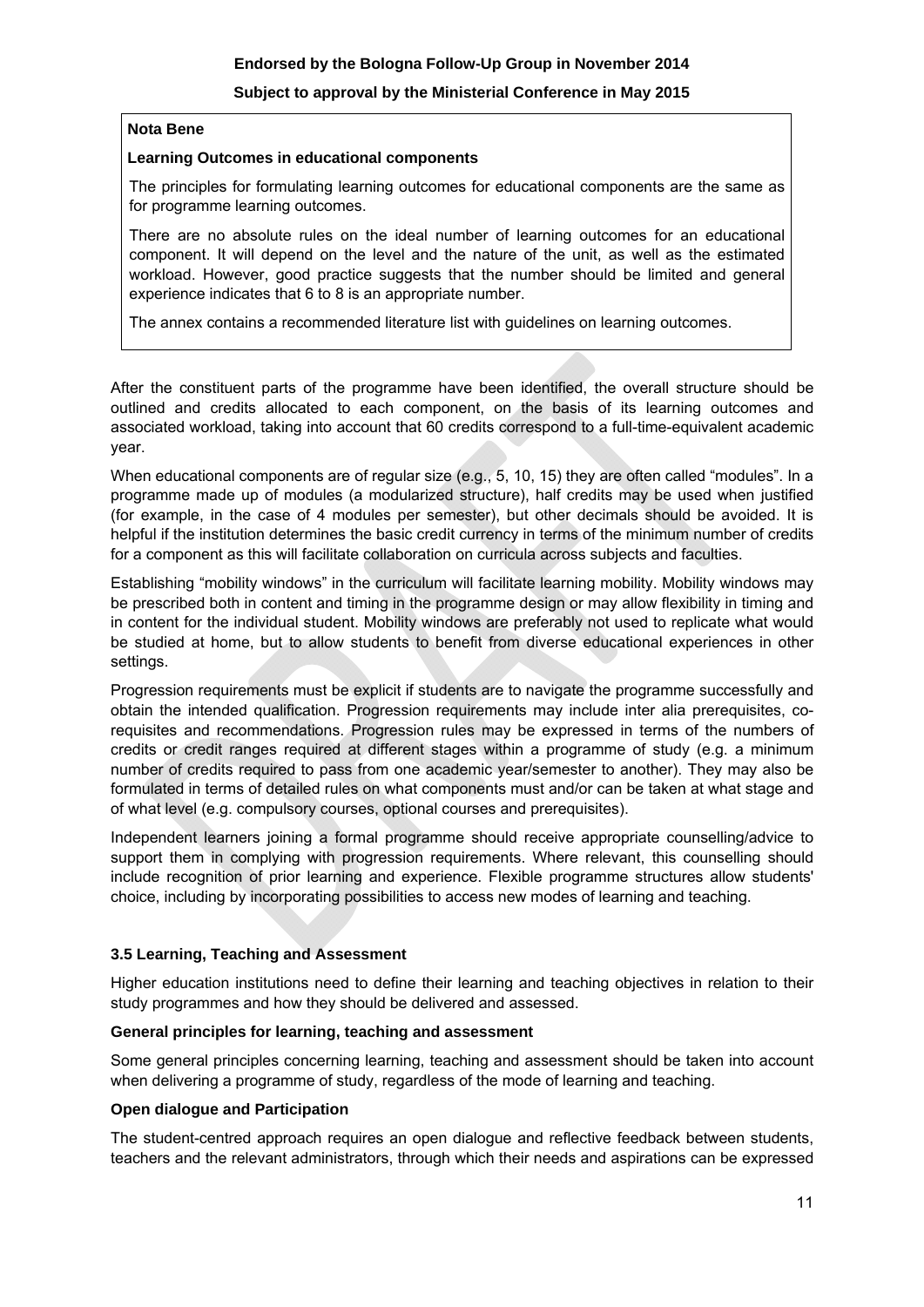## **Subject to approval by the Ministerial Conference in May 2015**

and discussed. All stakeholders should be involved in constructive discussion of programme design and delivery. Student representatives should participate in such discussions with full voting powers.

## **Transparency and Reliability**

The course catalogue should provide reliable, up to date and quality assured information on degree programmes, as well as on single educational components. It should provide an accurate description of the degree programme, including all details: structure, components, learning outcomes, workload, approaches to learning and teaching, methods and criteria for assessment and progression rules.

## **Consistency**

The academic staff responsible for delivering the programme and its components should ensure consistency between the learning outcomes stated in the programme, the learning and teaching [activities and the assessment procedures. This constructive alignment](http://www.heacademy.ac.uk/assets/documents/resources/database/id477_aligning_teaching_for_constructing_learning.pdf)<sup>11</sup> between learning outcomes, learning activities and assessment is an essential requirement for educational programmes.

## **Flexibility**

A flexible programme structure is essential to allow for students' choices and meet different needs, e.g. opportunity should be given for developing personal learning pathways and optional activities should be offered. A flexible organisation of learning, teaching and assessment activities, including flexibility in the timetable and more opportunities for independent learning is essential for accommodating different learning styles. This widens the choices of learning and teaching materials and activities, and opens up opportunities for students with different profiles or needs (e.g. people with caring responsibilities or people with disabilities). The integration of digital technologies in higher education provision is having a significant impact on learning and teaching approaches. The allocation of credits to learning outcomes which are achieved through new modes of delivery made possible by technology, are based on the same principles as the allocation of credits to learning outcomes for traditional educational components.

## **Appropriate assessment of achievements**

Credits are awarded when appropriate assessment shows that the defined learning outcomes have been achieved at the relevant level. If the student has not achieved the learning outcomes, no credits will be awarded. The number of credits awarded to the student who demonstrates the achievement of learning outcomes is the same as the number of credits allocated to the component.

Assessment methods include the whole range of written, oral and practical tests/examinations, projects and portfolios that are used to evaluate the student's progress and ascertain the achievement of the learning outcomes of a course unit or module, whereas assessment criteria are descriptions of what the student is expected to do, in order to demonstrate that a learning outcome has been achieved.

In order to be appropriate, the assessment methods and criteria chosen for an educational component have to be consistent with the learning outcomes that have been defined for it and with the learning activities that have taken place.

**<sup>.</sup>**  $11$  John Biggs : Aligning teaching for constructing learning;

http://www.heacademy.ac.uk/assets/documents/resources/database/id477 aligning teaching for con structing\_learning.pdf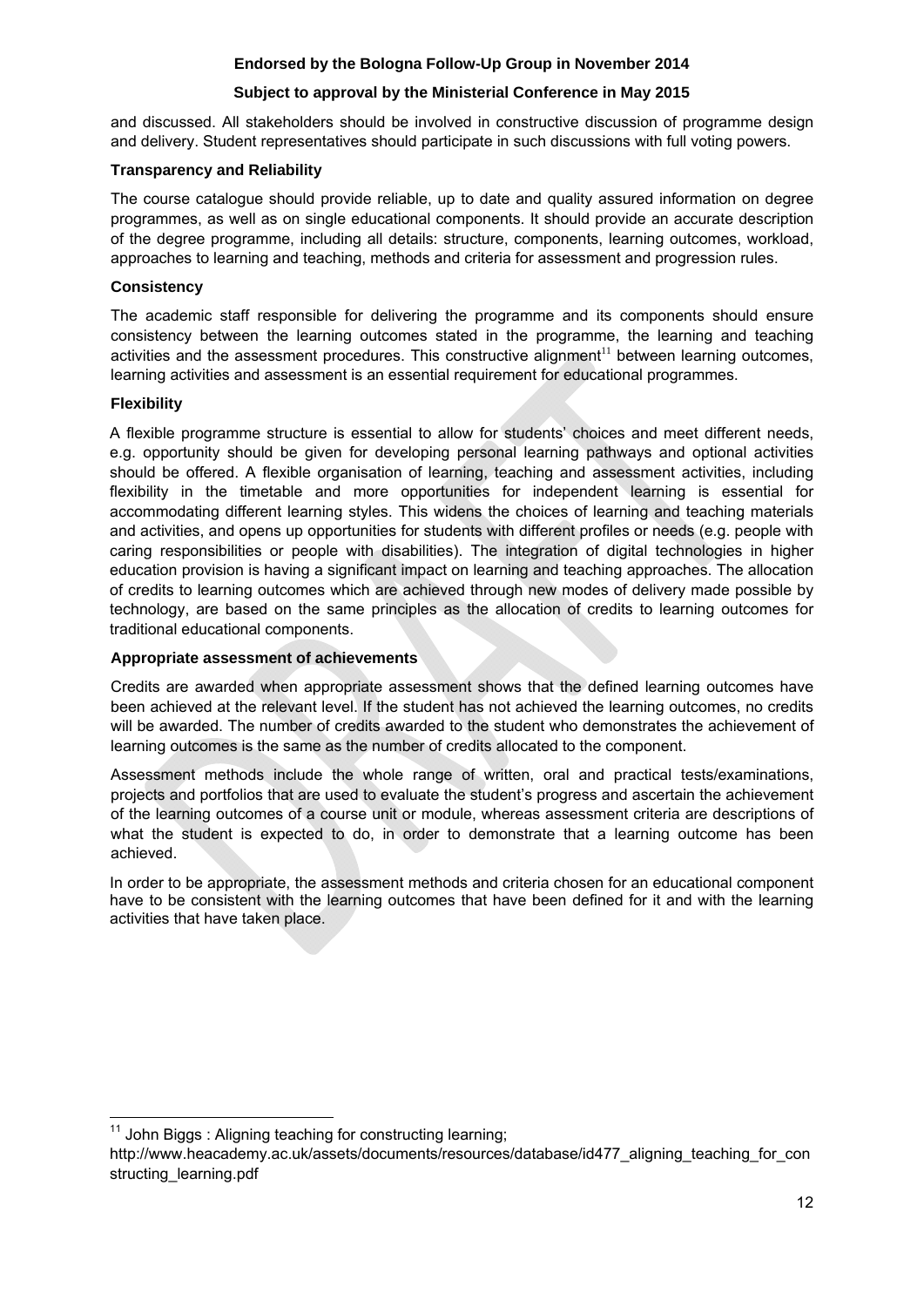#### **Nota Bene**

**Doctoral Education** is in the process of a change - with a greater variety of routes to a doctorate and the recognition of the principle that high level training is helpful to develop third cycle generic (transferable) and subject specific competences. In some countries and institutions, ECTS is also used in the third cycle. ECTS credits are either allocated to the whole degree programme, or to some/all educational components (e.g. taught course units).

If ECTS is used, the guidelines contained in this ECTS Users' Guide should apply, taking into account the specific nature of doctoral degrees. The related information should be included in the Course Catalogue.

Defining learning outcomes for specific milestones in the third cycle could in some cases allow candidates who interrupt their studies to have some certification of what they have achieved up to that point. It can also be valuable in demonstrating to future employers the achievement of specific high level generic and subject specific competences.

#### **3.6 Monitoring of credit allocation**

The programme is monitored to establish whether the credit allocation, the defined learning outcomes and the estimated workload are achievable, realistic and adequate. Monitoring can be managed in different ways through questionnaires, focus groups, or interviews, or by monitoring the results achieved. Whatever method is used, feedback from students, staff and where appropriate, stakeholders should constitute an essential element for checking and revising credit allocation. Data on completion times and the assessment results of programmes and their components should also be used.

It is important to inform students and staff about the purpose of the monitoring exercise, and how it will be carried out, to ensure accurate answers and a high response rate. If the information gathered reveals a discrepancy between the workload foreseen and the time actually taken by the majority of students to achieve the defined learning outcomes, it will be necessary to revise the workload, credits, learning outcomes or learning and teaching activities and methods. This could also involve redesigning the study programme and its educational components. The revision should be done as soon as possible without creating problems for those who are currently taking the programme and should be communicated to those who had participated in the monitoring exercise, in order to foster an ongoing, cooperative feedback culture in the institution.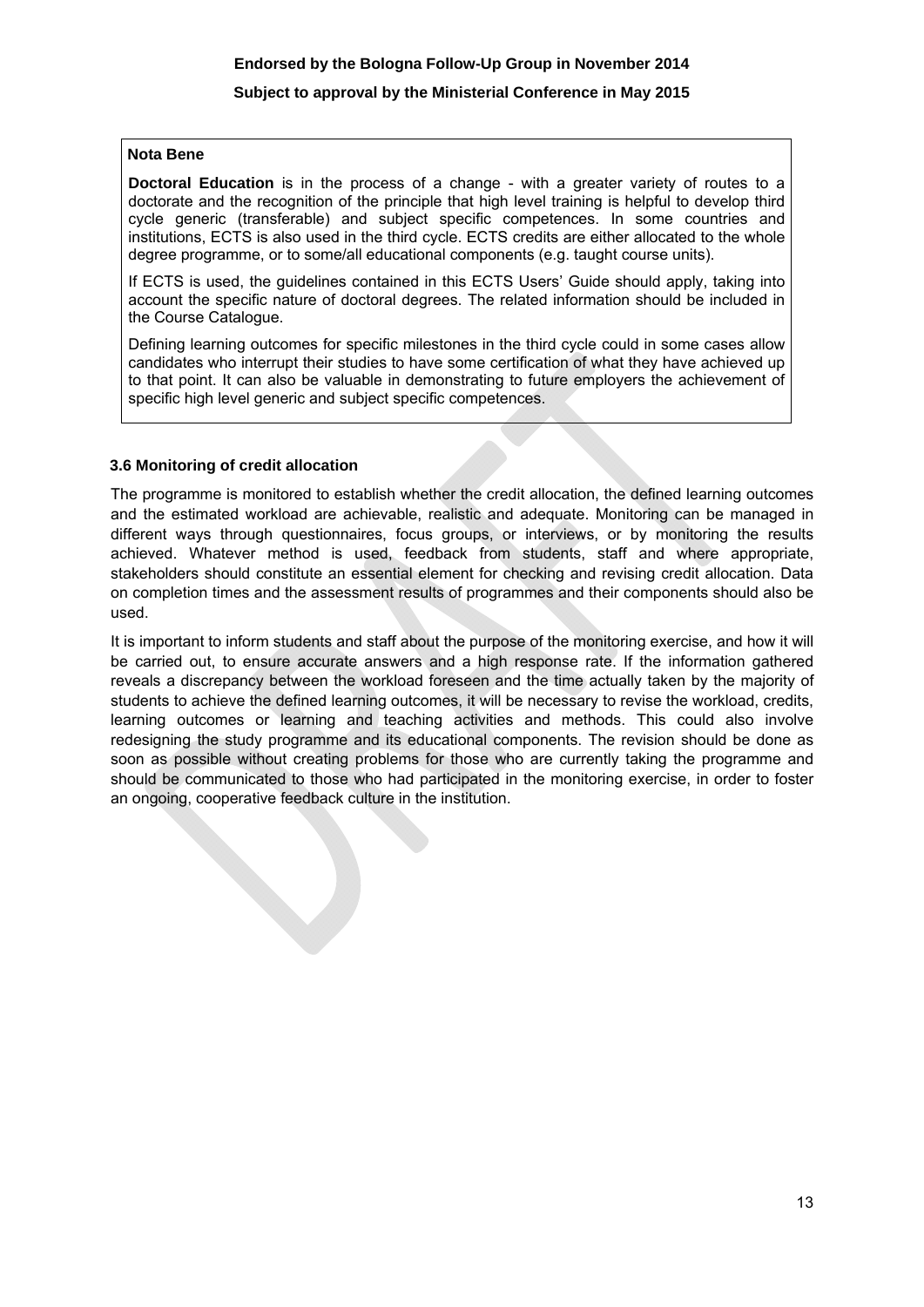# **4 ECTS for Mobility and Credit Recognition**

This section deals with credit transfer and recognition in general, which takes place both in degree mobility and credit mobility.

Successful learning mobility requires academic recognition and transfer of credits. Recognition of credits is the process through which an institution certifies that learning outcomes achieved and assessed in another institution satisfy the requirements of one of the programmes they offer.

Given the diversity of programmes and HEIs, it is unlikely that the credits and learning outcomes of a single educational component in two different programmes will be identical. This is even more the case in recognising learning from other learning contexts (for example vocational education and training). An open and flexible approach to the recognition of credits obtained in another context, including learning mobility, is therefore recommended, based on compatibility of learning outcomes rather than equivalence of course contents. In practice, recognition means that the number of credits gained for compatible learning outcomes achieved in another context will replace the number of credits that are allocated for compatible learning outcomes at the awarding institution.

Institutions should make their recognition policies known and easily accessible.

## **4.1 Degree mobility**

Degree programmes can vary in the number of ECTS credits they include (see Nota Bene box in chapter 3). For the purposes of recognition of qualifications for further studies, the difference in the number of ECTS credits gained after successful completion of a qualification are not a consideration. The programme learning outcomes should be the main factor to be taken into account. This means, for example, that a comparable Bachelor degree should be recognised for the purpose of consideration for admission to a Master's programme, independently of whether it is based on 180 or 240 ECTS credits.

## **Nota Bene**

**.** 

## **The Lisbon Recognition Convention**

The Lisbon Recognition Convention, which entered into force in 1999, provides a legal framework for cross-border academic recognition.

The Convention stipulates:

"36. Qualifications of approximately equal level may show differences in terms of content, profile, workload, quality and learning outcomes. In the assessment of foreign qualifications, these differences should be considered in a flexible way, and only substantial differences in view of the purpose for which recognition is sought (e.g. academic or de facto professional recognition) should lead to partial recognition or non-recognition of the foreign qualifications.

37. Recognition of foreign qualifications should be granted unless a substantial difference can be demonstrated between the qualification for which recognition is requested and the relevant qualification of the State in which recognition is sought."

The EAR manual<sup>12</sup> gives the following explanation for the interpretation of substantial difference $13$ :

http://www.eurorecognition.eu/emanual/Chapter%2010/introduction.aspx)

<sup>13</sup> Further reading on substantial differences: E. Stephen Hunt and Sjur Bergan (eds.): Developing attitudes to recognition. Substantial differences in an age of globalization (Strasbourg 2010: Council of Europe Publishing. Council of Europe Higher Education Series No 13)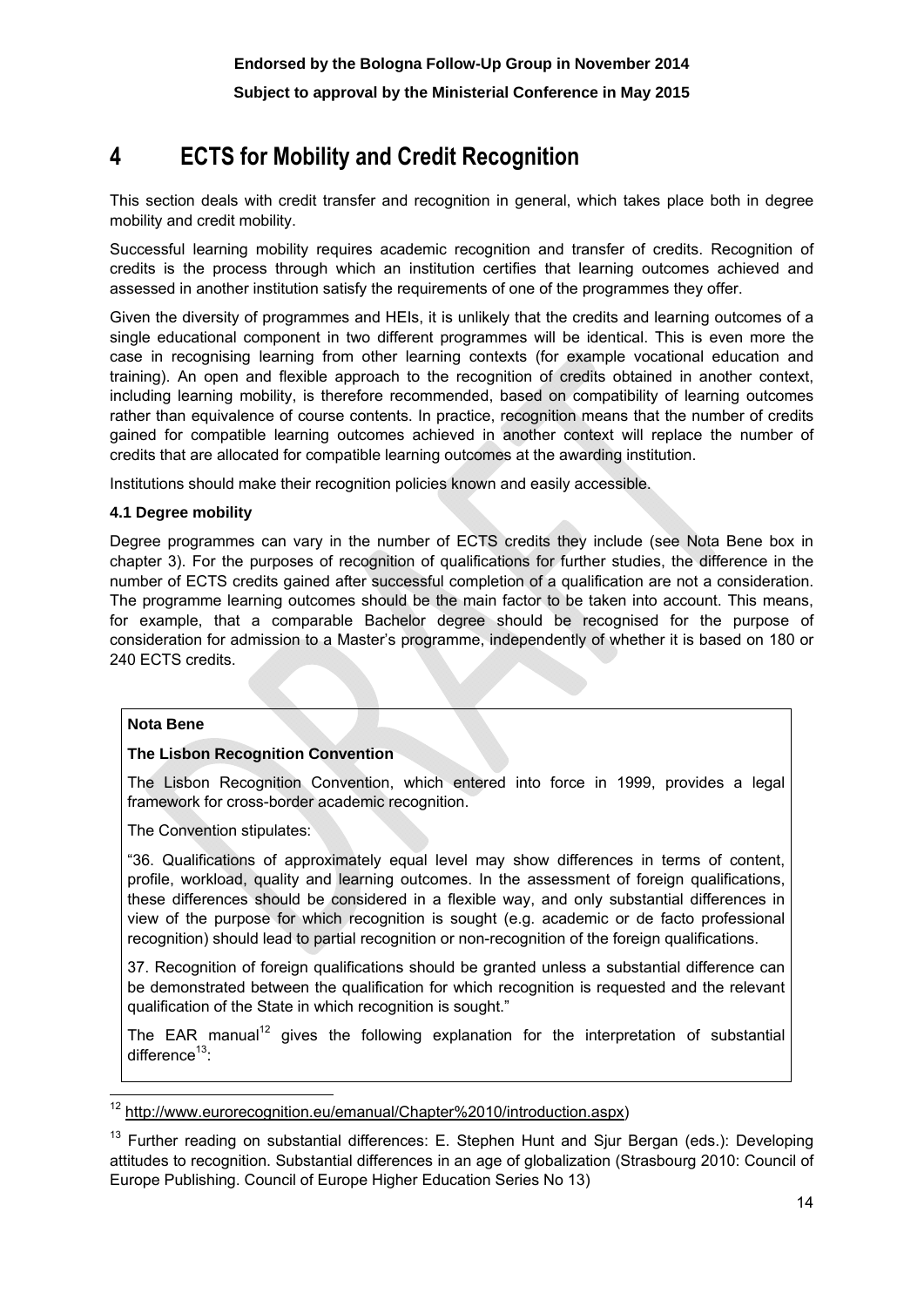## **Subject to approval by the Ministerial Conference in May 2015**

"By focusing on the five key elements that together make up a qualification (level, workload, quality, profile and learning outcomes) and by taking substantial differences into account, competent recognition authorities have transformed their approach from expecting foreign qualifications to be almost exactly the same as those offered in their own countries, to focusing on "Recognition" by accepting non-substantial differences.

Substantial differences are differences between the foreign qualification and the national qualification that are so significant, that they would most likely prevent the applicant from succeeding in the desired activity such as further study, research activities or employment.

The burden of proof of a substantial difference lies with the competent recognition authority of the host country and the accompanying guidelines are as follows:

•not every difference should be considered to be "substantial";

•the existence of a substantial difference entails no obligation to deny recognition to the foreign qualification;

•the difference should be substantial in relation to the function of the qualification and the purpose for which recognition is sought."

## **Nota Bene**

## **Recognition of professional qualifications**

EU Directive 2013/55/EU amends Directive 2005/36/EC on the **recognition of professional qualifications**.

It allows ECTS to be used as an additional means of expressing full-time course duration in the case of the seven 'sectoral' professions. The obligation to express course duration in terms of full-time academic years and total numbers of hours will remain for medical doctors, general care nurses, dentists, and midwives. For veterinary surgeons, pharmacists and architects, the obligation covers only full-time academic years.

Similarly, ECTS may also be used in levels (d) and (e) of the qualifications grid used in the **General System**, which covers all other qualification-based regulated professions in the EU and the EEA.

The new Directive has extended its scope to the recognition of **work placements** which are necessary to have access to a regulated profession. These can be undertaken in any EU/EEA member state, irrespective of where the qualification is delivered, and enjoy full recognition. Recital 27 states that the 'recognition of a professional traineeship completed in another Member State should be based on a clear written description of learning objectives and assigned tasks, to be determined by the trainee's supervisor in the host Member State.' Article 55a requires Competent Authorities to 'publish guidelines on the organisation and recognition of professional traineeships carried out in another Member State or in a third country, in particular on the role of the supervisor of the traineeship.

Finally, the new Directive introduces **common training frameworks** based on 'common sets of knowledge, skills and competences' required in the systems of education and training applicable in at least one third of Member States. These curricula may be proposed by representative professional bodies operating at EU or national level, or by Competent Authorities. They are to be referenced to the European Qualifications Framework and are free to make full use of ECTS.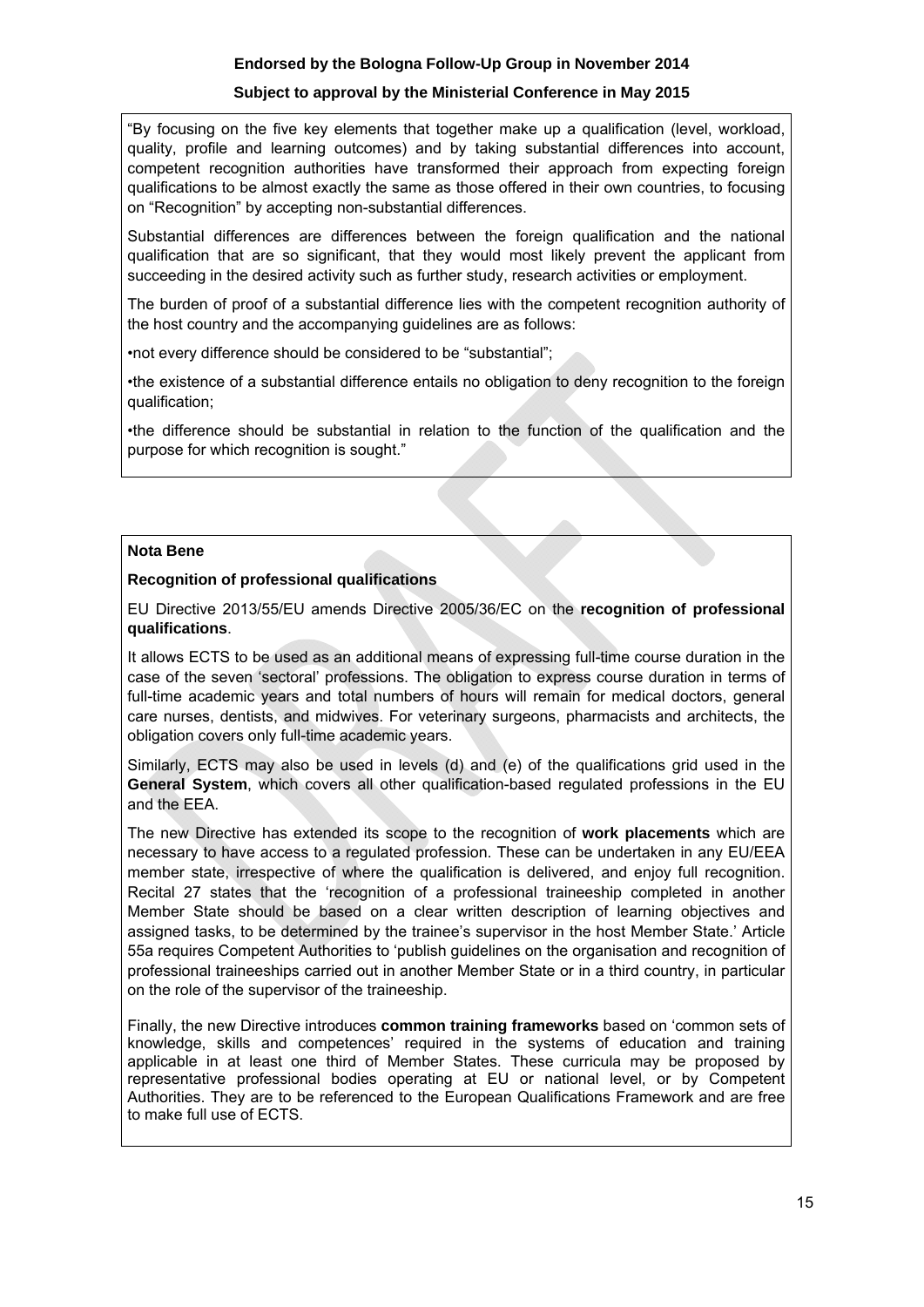## **Subject to approval by the Ministerial Conference in May 2015**

## **4.2 Credit Mobility**

ECTS was designed to facilitate learning mobility between institutions for short-term study periods ("credit mobility"). As this Guide makes clear, ECTS has developed and been adopted for purposes of credit accumulation but it still plays a vital role in student mobility - facilitating the transfer and recognition of the achievements of the mobile student.

In ECTS, a number of supporting documents help facilitate credit recognition for the purpose of mobility:

- Course Catalogue,
- Learning Agreement,
- Transcript of Records,
- Traineeship Certificate.

These documents provide information on the learning outcomes achieved, on which the qualificationawarding institution can make decisions on credit recognition and transfer (see chapter 7 for more details).

## **Nota Bene**

## **The Golden Rule of recognition of credit mobility within the framework of interinstitutional agreements**

All credits gained during the period of study abroad or during the virtual mobility - as agreed in the Learning Agreement and confirmed by the Transcript of Records - should be transferred without delay and counted towards the student's degree without any additional work by or assessment of the student.

## **4.2.1 Before the credit mobility period**

In order to facilitate the organisation of credit mobility and its recognition, the three parties involved – the student, the sending institution and the receiving institution or organisation/enterprise - should agree on the programme abroad. They should formalise this in a Learning Agreement, to be signed by the three parties before the start of the mobility period.<sup>15</sup> The learning agreement is intended to give the student the confirmation that the credits he/she successfully achieves during the mobility period will be recognised.

The educational components to be completed during the mobility period should normally not be selected on the basis of their equivalence with single educational components offered at the sending institution. The learning outcomes of the whole programme of study abroad should be compatible with or complementary to the learning outcomes of the home degree programme for which recognition is to be granted after the study period abroad. This makes it easier for the credits gained in the receiving institution to replace flexibly an equivalent number of credits in the sending institution's degree programme.

**<sup>.</sup>** *<sup>14</sup>* The European Recognition Manual for Higher Education Institutions provides a useful flowchart for the recognition of periods of study abroad [\(http://ww](http://www.ehea.info/uploads/submitedfiles/3_2014/141723.pdf)w.ehea.info/Uploads/SubmitedFiles/3\_2014/141723.pdf p. 134)

<sup>&</sup>lt;sup>15</sup> The Erasmus+ programme provides templates for the Learning Agreement for studies and for traineeships for institutions participating in the programme. It also provides guidance for institutions on how to use the templates, and sets out specific deadlines institutions need to comply with.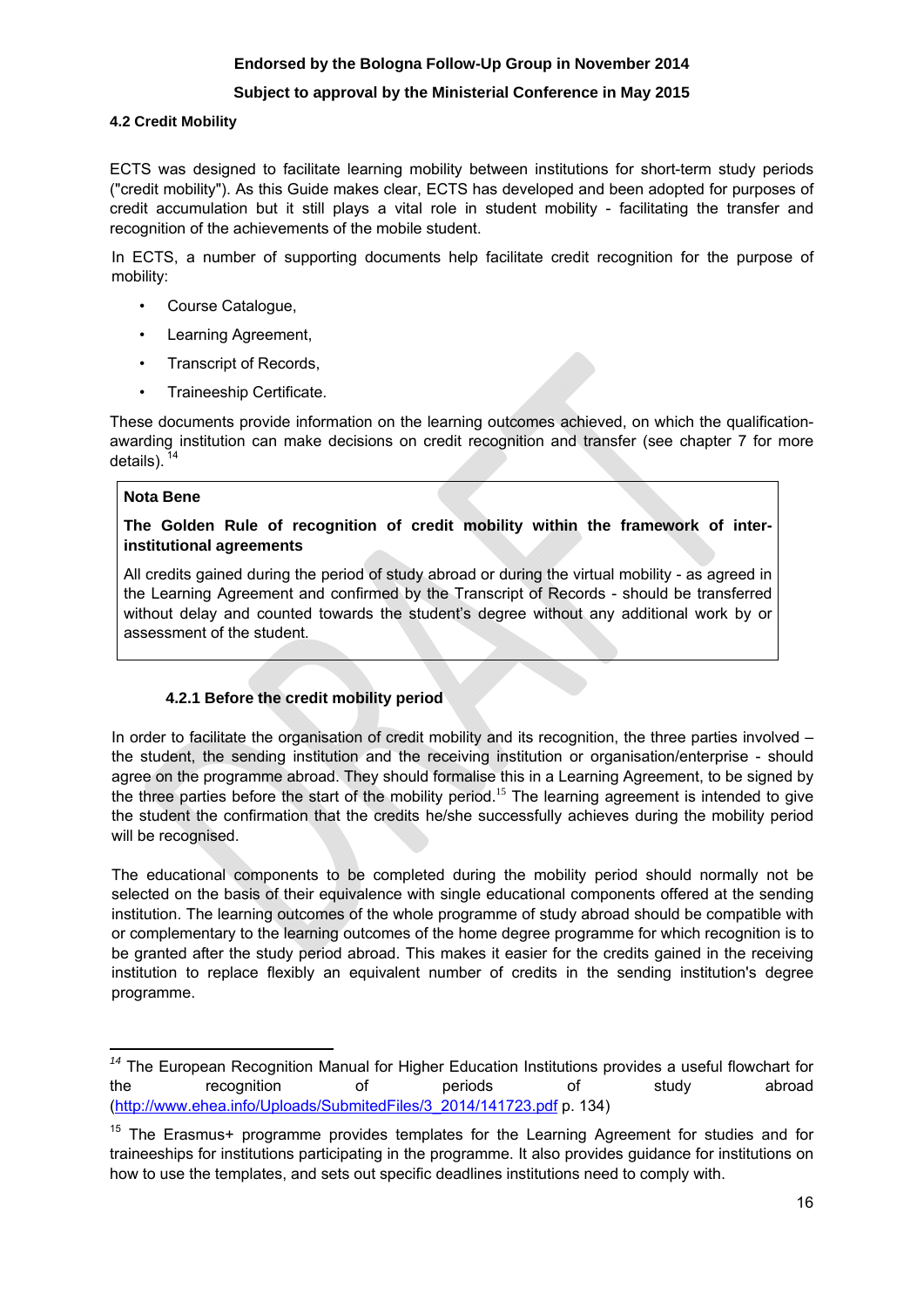## **Subject to approval by the Ministerial Conference in May 2015**

It is also possible to record the mobility period as a whole, instead of recording it component by component.

The Learning Agreement should identify a set of suitable educational components to be taken at the receiving institution and how they will be integrated into the programme of the sending institution. The number of credits to be gained at the receiving institution should be proportionate to the time of study abroad. The student is expected to take educational components of 60 ECTS per full-time academic year.

The receiving institution commits to register the incoming student in the planned educational components, verifying that these components are available for the foreseen mobility period.

Once it is signed by all three parties, the Learning Agreement can be modified thereafter, if necessary, by agreement of all three parties concerned.

## **Nota Bene**

New modes of ICT-enabled learning allow students to access and follow courses outside their own institution ("**virtual mobility**"). Such students should be offered clear academic guidance and a Learning Agreement should be signed by the 'sending institution' and the student.

In **joint programmes** agreed mobility schemes are adopted by the partner institutions, which include the rules for the recognition of credits. Learning Agreements are not necessary in joint programmes: the credits achieved in a partner institution are automatically recognised, if the agreed rules are followed and all conditions are satisfied. Nevertheless, the planned learning pathway has to be clear to the student and learning agreements are good practice.

## **4.2.2 After the credit mobility period**

The receiving institution provides the sending institution and the student with a Transcript of Records within a reasonably short period of time (stipulated between the two institutions) after proclamation of the student's results at the receiving institution.

Upon successful completion of the set of educational components included in the Learning Agreement and confirmed by the Transcript of Records sent by the receiving institution, the sending institution should recognise fully the agreed number of ECTS credits, transfer them into the student's programme and use them to satisfy the qualification requirements. The sending institution should make fully clear how the educational components taken abroad have been integrated into the home degree programme. When applicable, grades are converted (see section on Grade Distribution Table). All this information should be recorded in a Transcript of Record (or equivalent document/database) made available to the student.

Institutional procedures should be defined for assessment of educational components, in case the students have not completed them successfully at the receiving institution. Such procedures should be communicated to students beforehand.

The Diploma Supplement is designed to provide graduates with a transparent record of their achievements. Therefore, the educational components successfully completed abroad will be included in the Transcript of Records attached to the Diploma Supplement with their original titles (and their translation into the language(s) in which the Diploma Supplement is issued), the indication of the institution where they have been taken and the credits and grades awarded. In the case of work placements abroad, the transfer of credits will be documented in the Work-placement Certificate and the Diploma Supplement or Europass Mobility Document. In the case of recent graduates' workplacements the use of the Europass Mobility Document is strongly recommended, as their work placement takes place after their graduation and the other documents mentioned above are not relevant for them.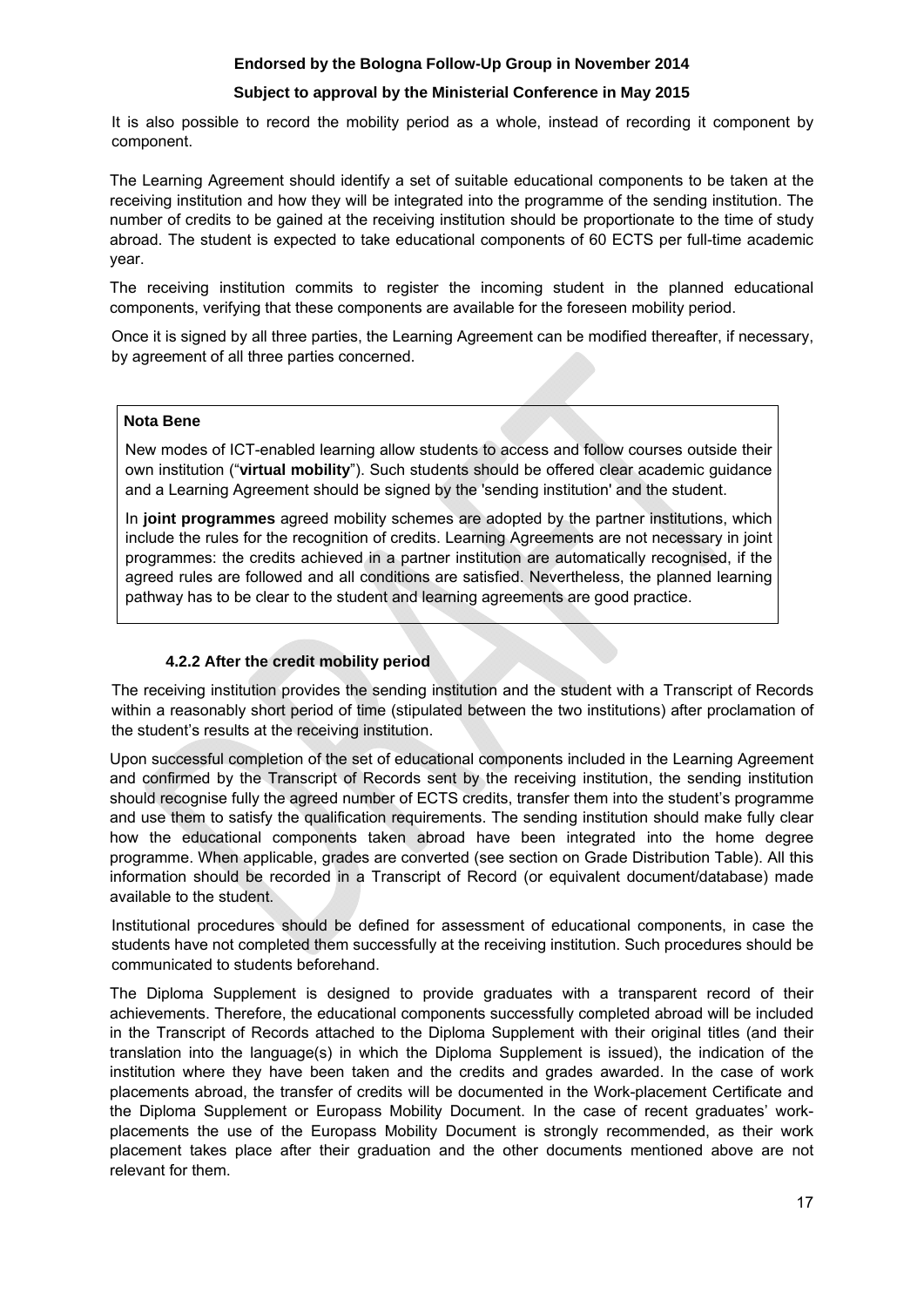## **Subject to approval by the Ministerial Conference in May 2015**

#### **4.2.3 Institutional rules and regulations**

Experience has shown that the following good practice facilitates the management of credit mobility and recognition.

#### **Institutional commitment**

Specific institutional rules should be developed to deal with the recognition of other learning experiences, to allow for credit accumulation and transfer through various types of mobility (including for. 'free movers'), work experience, virtual learning, prior and informal learning.

The institution should clearly define responsibilities for implementing and monitoring credit mobility and ensure that application procedures and selection criteria for credit mobility are transparent and fair, and that an appeal mechanism is in place. A staff member should be appointed in each department or subject area and formally authorised to discuss the programme of study abroad with the student and to approve and sign the Learning Agreement on behalf of the sending institution, before the start of the mobility period and the Transcript of Records after the mobility period<sup>16</sup>. Individuals should not be asked to negotiate academic recognition with staff members who are not authorised to do so or with a committee, before or after their study abroad period, neither should the student be asked to sit for any other examinations or have to do extra work after having returned.

#### **Selection of partner institutions**

**.** 

It is suggested to make exchange agreements with institutions:

- that offer transparent descriptions of their programmes, including learning outcomes, credits, learning and teaching approaches and assessment methods;
- whose learning, teaching and assessment procedures can be accepted by the sending institution without requiring the student to take any additional work or examination;
- that are duly quality assured according to their respective national systems.

Agreements may not only be made with institutions offering similar programmes, but also with those providing programmes that are complementary.

## **Integration of credit mobility into programmes**

Structuring credit mobility in the curricula facilitates recognition. Institutions can

- identify the semester or year when a period of study abroad would best fit into the programme (mobility window);
- schedule in that semester/year the educational components with learning outcomes that can be easily achieved abroad (e.g. international or comparative courses, supplementary/elective courses, preparation of dissertation, language courses, work placements);
- identify partner institutions, where compatible/complementary learning outcomes could be achieved.

Responsible person in the receiving institution: an academic who has the authority to approve the mobility programme of incoming students and is committed to give them academic support in the course of their studies at the receiving institution.

 $16$  The Erasmus+ programme provides a template for the Learning Agreement, where the requirements for responsible persons are defined as follows:

Responsible person in the sending institution: an academic who has the authority to approve the mobility programme of outbound students (Learning Agreements), to exceptionally amend them when it is needed, as well as to guarantee full recognition of such programmes on behalf of the responsible academic body.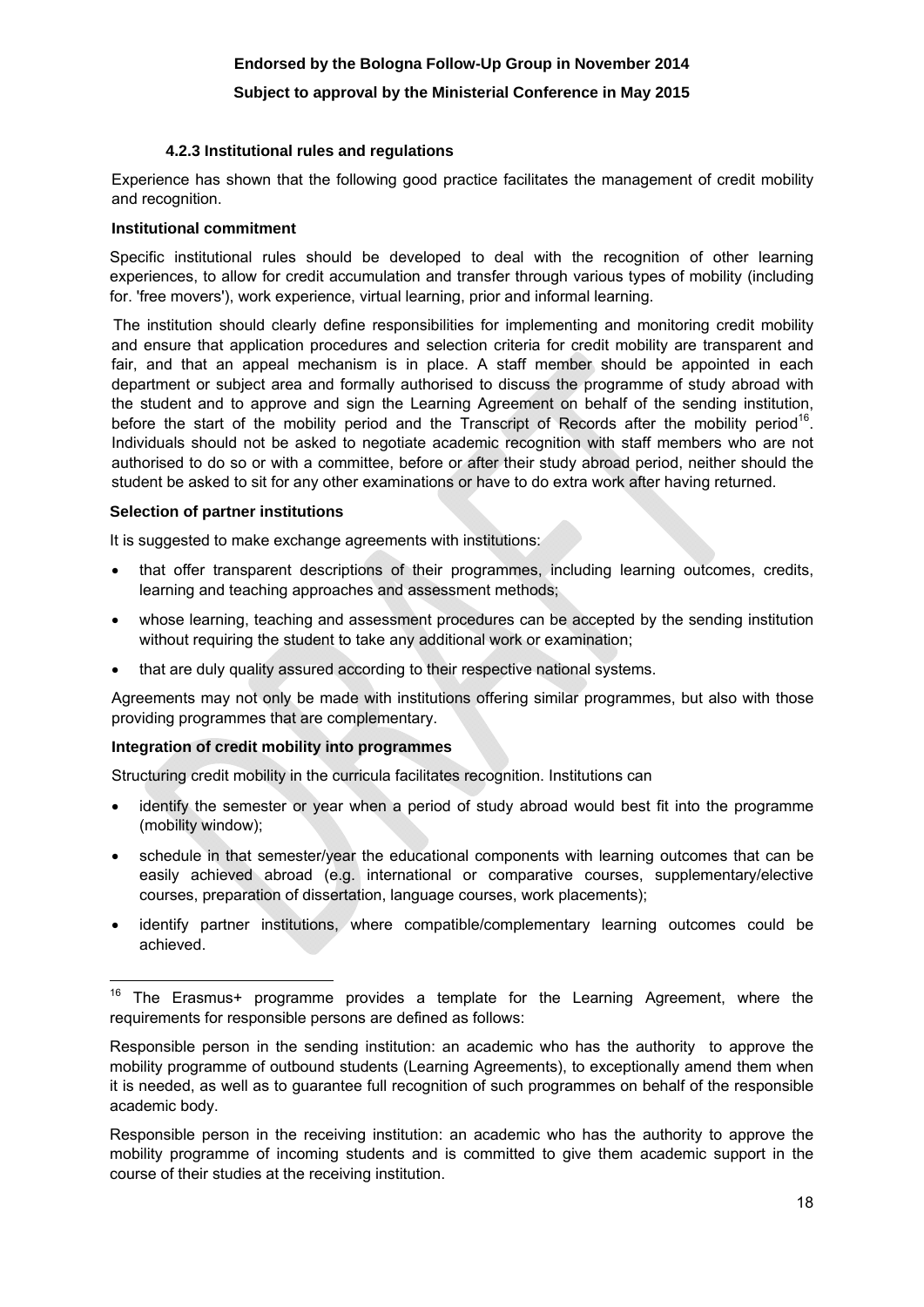## **Nota Bene**

In the Erasmus+ programme, several charters such as the Erasmus Charter for Higher Education (Institutional Commitment), the European Quality Charter for Mobility, the Erasmus Student Charter (European Code of Good Practice for Erasmus+ students) provide a framework for arranging credit mobility and recognition

## **4.3. Grade Distribution**

Due to different cultural and academic traditions, European educational systems have developed not only different national grading scales but also different ways of using them within the same country, in different subject areas or institutions. While it is essential to acknowledge these differences, it is also important to make them transparent within the European Higher Education Area, so that grades awarded in all countries, subject areas or institutions can be properly understood and correctly compared.

Mobile students have the right to fair treatment and to transparency of their grades when credits are transferred from one institution to another, as access to further studies, grants or other benefits may depend on their level of performance. Transparency of performance levels is equally important for graduates applying for a job in their own or in another country.

To ensure transparent and coherent information on the performance of the individual student, each HEI should provide - in addition to their national/institutional grading scale and an explanation of the scale - a statistical distribution table of the passing grades awarded in the programme or field of study attended by the student (Grade Distribution Table) showing how the grading scale is actually used in that programme. $17$ 

Even in cases when transferring the grades is not necessary in the local academic tradition of receiving institutions, calculating a Grade Distribution Table will facilitate fair treatment of the incoming students on their return to the sending institution. It should be noted that it is also good practice to provide internal Boards of Examiners with detailed statistical data on examination grading in order to make the process more transparent and indicate any disparities which may indicate issues for further consideration.

Partners in joint degree programmes should agree in advance within their consortium how they will deal with grading and transfer of grades.

Grade Distribution Tables show how the existing national or institutional scale is being used in the institution – whether in open access or selective systems - and allow for comparison with the statistical distribution of grades in a parallel reference group of another institution. They represent the statistical distribution of positive grades (pass and above) awarded in each field of study in a specific institution. It is important to provide additional information on success rates at the same level of aggregation, but these should not be used for transfer.

Grade Distribution Tables have to be developed in a *standardised* format for reference groups of students enrolled in degree programmes belonging to the same field of studies. Such groups should be of reliable size in terms of number of students and number of years considered.

Calculating the Grade Distribution Tables is a task that in many institutions will be undertaken at centralised level. The production of distribution tables should not cause undue difficulties in institutions as the required data are generally available in institutional information systems and the calculation of percentages is easily done with simple software. It only requires the following steps:

**<sup>.</sup>**  $17$  The Grade Distribution Table was first introduced in the ECTS Users' Guide in 2009, as a replacement for the previous ECTS grading scales (A, B, C, D, E), which are not used anymore.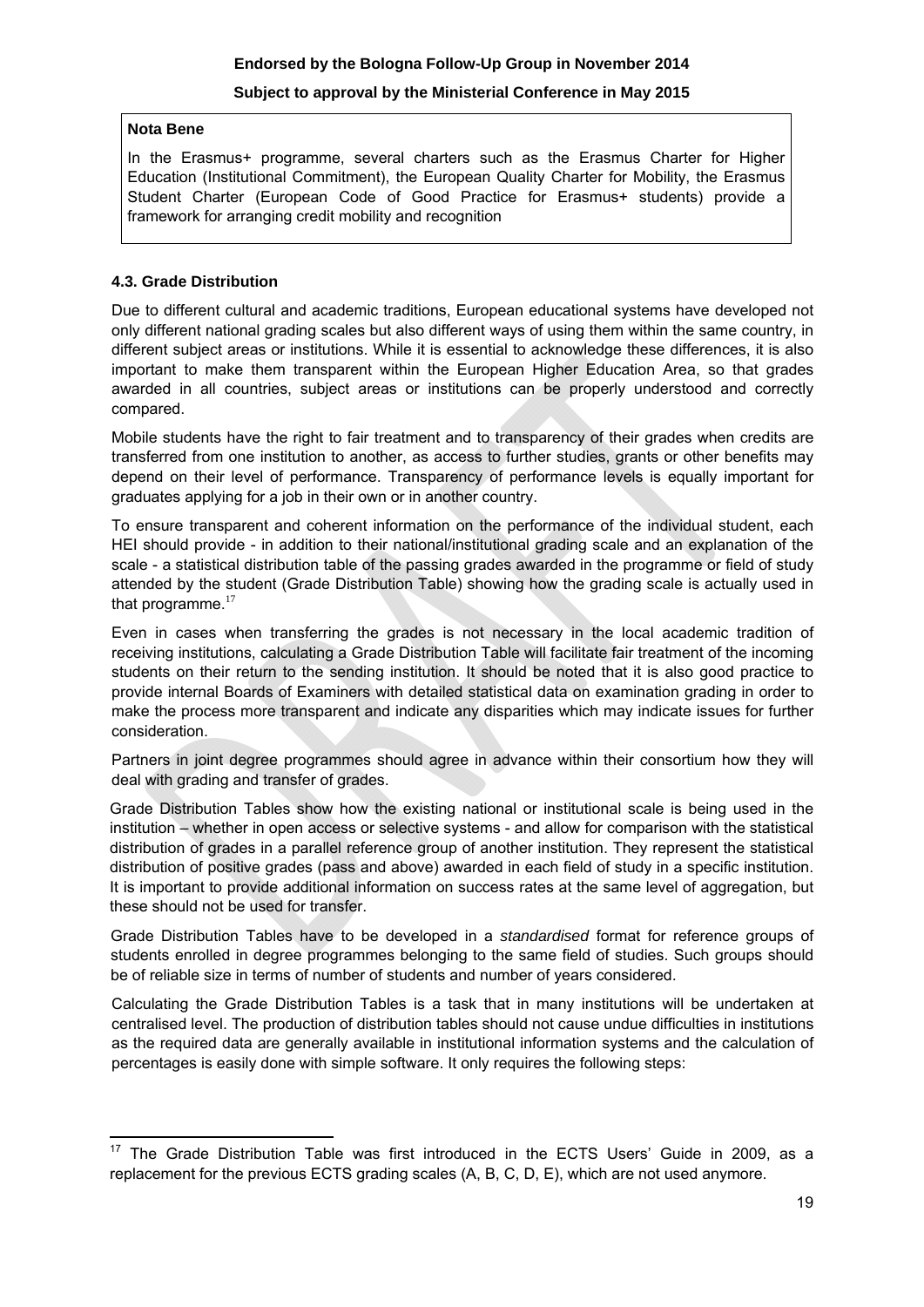## **Subject to approval by the Ministerial Conference in May 2015**

- 1. Identify the reference groups within your institution by using objective and transparent criteria which should be attached to the Grade Distribution Tables produced. In the absence of methods based on comparable learning outcomes, it is recommended to use the ISCED-F classification which offers a standardised and hierarchical classification of fields of study. In order to have reference groups that are large enough for a statistically relevant comparison, it is recommended to use an ISCED code at the "narrow" or "detailed" levels $^{18}$ .
- 2. Calculate the absolute number of passing grades awarded to each reference group identified in at least the last two years. Remember that information on success rates may be provided in general terms but not in this calculation.
- 3. Calculate the grade distribution in terms of percentages of the passing grades awarded to the reference group and develop cumulative percentages. As a result, there will be a Grade Distribution Table with percentages and cumulative percentages for each reference group identified.

| Grades<br>used<br>in<br>(from<br>institution<br>highest<br>$\mathsf{to}$<br>lowest<br>passing grade) <sup>19</sup> | Number of passing<br>grades awarded to<br>the reference group | Percentage of each<br>grade with respect to<br>the total<br>passing<br>grades awarded | Cumulative<br>percentage<br>of<br>passing grades awarded |
|--------------------------------------------------------------------------------------------------------------------|---------------------------------------------------------------|---------------------------------------------------------------------------------------|----------------------------------------------------------|
| 10                                                                                                                 | 50                                                            | 5%                                                                                    | 5%                                                       |
| 9                                                                                                                  | 100                                                           | 10%                                                                                   | 15%                                                      |
| 8                                                                                                                  | 350                                                           | 35%                                                                                   | 50%                                                      |
| 7                                                                                                                  | 300                                                           | 30%                                                                                   | 80%                                                      |
| 6                                                                                                                  | 200                                                           | 20%                                                                                   | 100%                                                     |
| Total:                                                                                                             | 1,000                                                         | 100%                                                                                  |                                                          |

The following is an illustrative example of a grading table.

When included in the Transcript of Records and Diploma Supplements of the students, the table will facilitate the interpretation of each grade awarded to them and will not require any further calculation.<sup>20</sup>

## **4.4 Grade conversion**

When institutions decide to transfer the grades of their mobile students, the academic responsible for credit transfer should compare the Grade Distribution Table from his/her reference group with the one developed by the other institution for the parallel reference group. The position of each grade within the two tables can be compared and, on the basis of this comparison, individual grades are converted.

Typically, the percentage ranges of the grades overlap. The objective of the exercise is transparency. Therefore, the receiving institution should decide in advance whether they will take the minimum, average or maximum comparable grade of overlapping ranges.

Annex 2 includes examples of how grade conversion can be put into practice.

 $\overline{a}$ <sup>18</sup>http://www.uis.unesco.org/Education/Pages/international-standard-classification-of-education.aspx

 $19$  Grading systems/approaches may be established at national level.

 $20$  The on-going EGRACONS project is developing examples for the visual presentation of a grading table.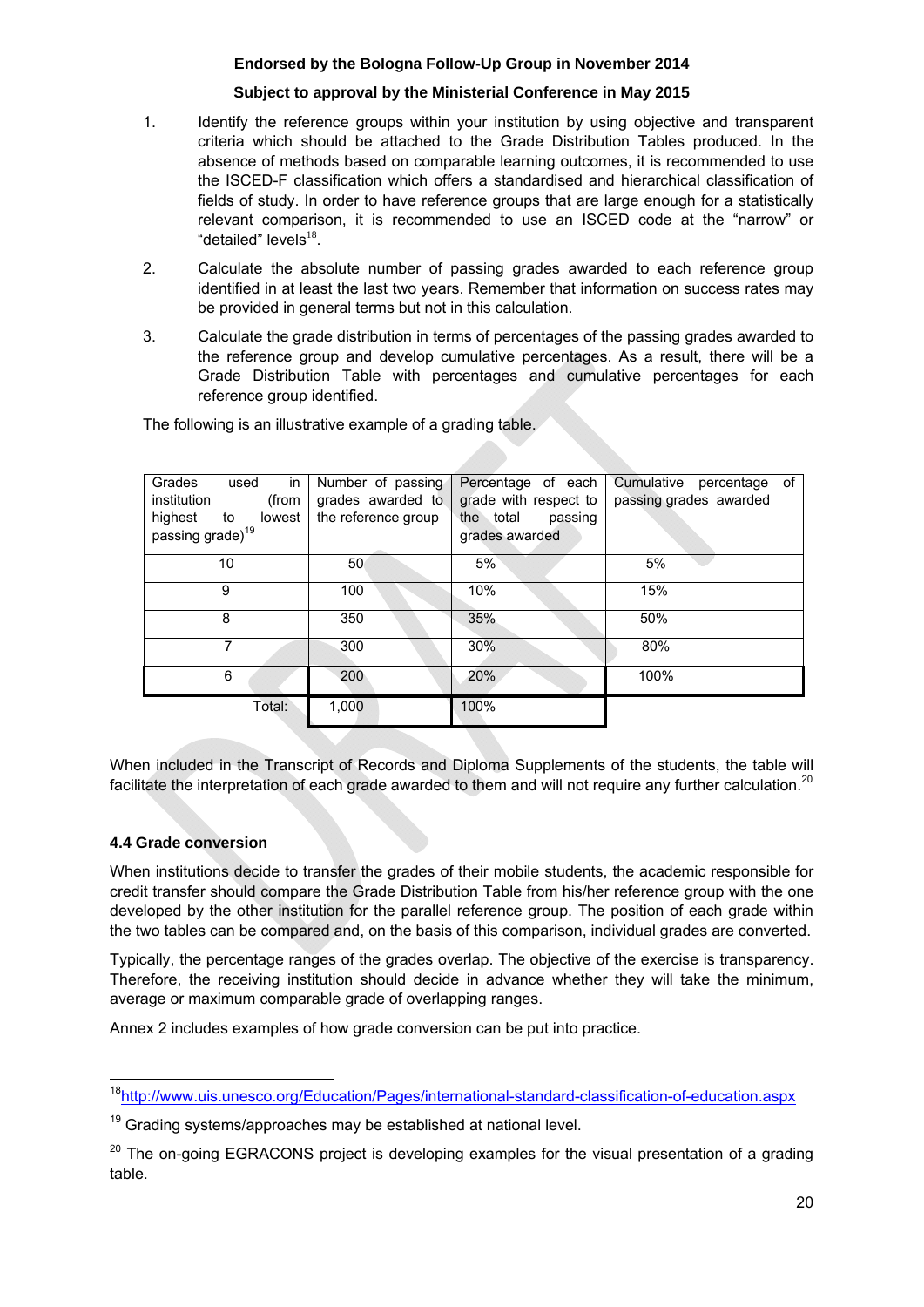# **5 ECTS and Lifelong Learning**

This section deals with the role of ECTS in facilitating lifelong learning, open learning opportunities and the recognition of prior learning and experience.

## **5.1 Lifelong Learning – Open Learning Opportunities**

The higher education learning landscape is changing with the rapid development of more diversified and flexible learning opportunities – included blended learning, new forms of open online learning, Massive Open Online Courses (MOOCs), Open Educational Resources (OER), work-based learning, self-directed learning, individual learning pathways, continuing professional development (see chapter 3). A growing number of learners follow 'stand-alone' educational units or courses, without pursuing a specific qualification. Higher education institutions are faced with the need to satisfy a diversified student group and provide opportunities for individual learning pathways and different modes of learning. Consequently, many are diversifying and offering educational components with innovative modes of learning and teaching for all, through new technologies and open educational resources.

The strength of ECTS is that it can be used in all these lifelong learning contexts, applying the same principles for credit allocation, award, accumulation and transfer. In the same way as credits are allocated to component parts of programmes, credits allocated for open learning and other modes of lifelong learning are based on the workload typically needed to achieve the defined learning outcomes.

Providers of all 'formally' (i.e.in the same way and meeting the same standards as conventional higher education institutions) quality assured higher education such as open learning are encouraged to use ECTS with the same transparent mechanisms as described in this Guide. This will greatly facilitate transition between different modes of learning, recognition and transfer and increase learner and stakeholder confidence in the outcomes of Open Learning.

## **Nota Bene**

Continuing professional development (CPD) is increasingly recognised to be essential for those working in regulated professions. This is particularly true in the healthcare professions. CPD has a cross-border dimension which is increasingly significant. Whether voluntary or mandatory, it is perceived by professionals and providers alike as a mode of lifelong learning. It embraces formal, nonformal and informal learning. While elements of CPD may be convertible into second cycle (Master) qualifications or into professional doctorates (depending on the national jurisdiction), CPD as a purely professional practice has a specific character: it may be self-managed and evaluated by peer-reviewed self-evaluation. Considerations of employability, continued right to practice, safeguarding standards of professional practice, protecting consumers/the public and, in the healthcare professions, patient safety nevertheless mean that its attainment must be measurable, verifiable and certificated by a recognised/authorised authority.

How this is to be achieved remains a matter of debate within the CPD community. Both ECVET and ECTS are perceived to be relevant, since CPD may be located at any of the eight EQF levels. However, the interface between the two systems is not yet sufficiently permeable and the different professions have differing cultures and national sub-cultures. Discussion on relations between the European credit systems is on-going and it is hoped, will lead to greater clarity on the use of credits for CPD. Meanwhile CPD providers at levels five to eight of the EQF are encouraged to consider the appropriateness of ECTS credits for purposes of transparency, recognition, accumulation and transfer, using the methodology outlined in this Guide.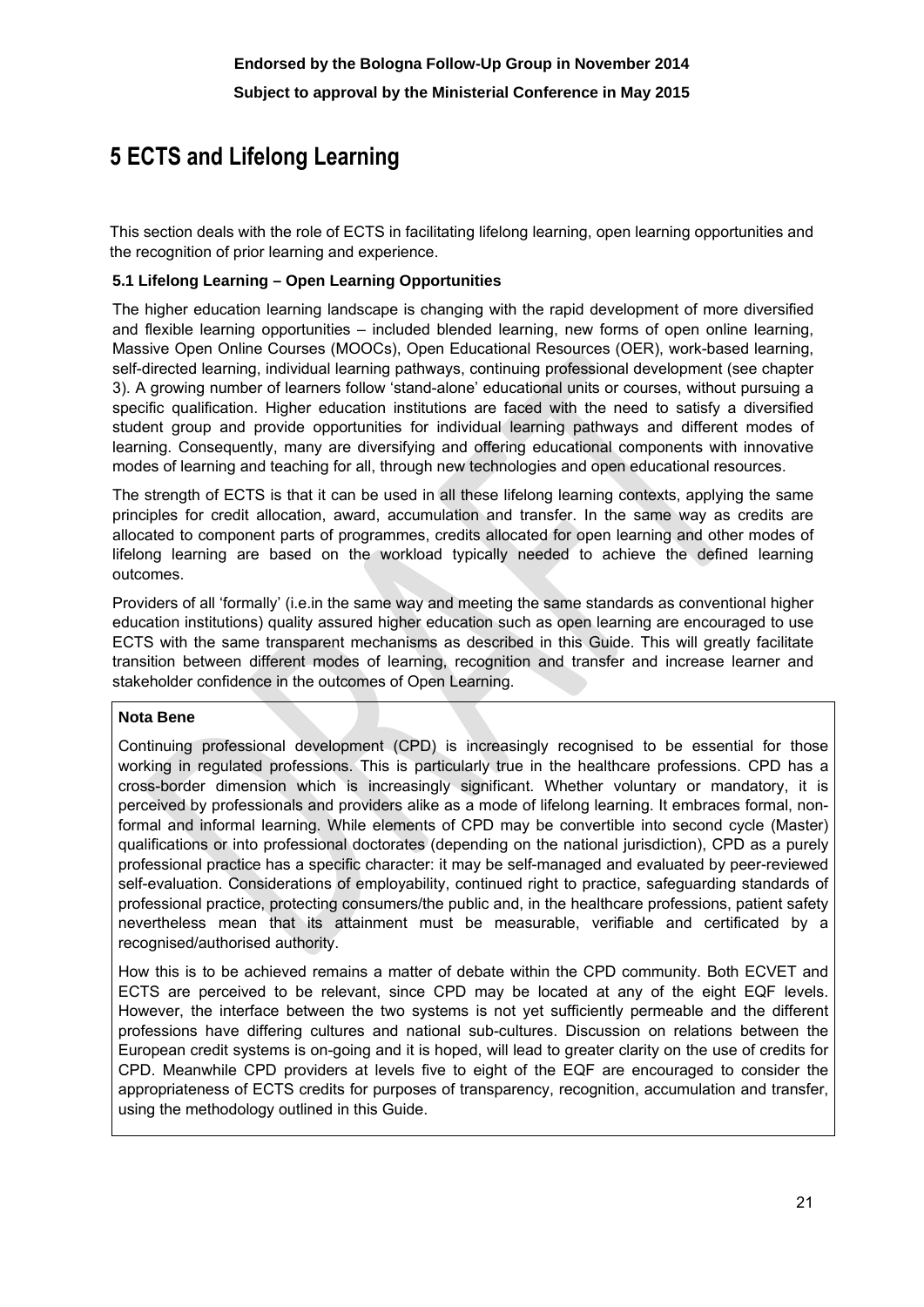## **Subject to approval by the Ministerial Conference in May 2015**

Credits awarded for all forms of higher education including continuing and professional education may be recognised and accumulated towards a qualification or not, depending on the desire of the student and/or the requirements for the award of the qualification. Some independent learners may only be interested in following an educational component without wishing to obtain a qualification, but the allocation and recording of credits may allow them to use these in the future if they wish.

Documenting all learning achievements and awarding an appropriate number of ECTS credits at the level of the learning makes it possible for this learning to be recognised in a transparent, authenticated way so that the credits may contribute to a future qualification. Validation and recognition instruments in formal education should adapt to the developing of more diversified, flexible education environment, acknowledging new forms of open learning made possible by technology. The correct use of ECTS will greatly improve and facilitate this process.

## **5.2 Recognition of Prior Learning and Experience**

Higher education institutions should be competent to award credits for learning outcomes acquired outside the formal learning context through work experience, voluntary work, student participation, independent study, provided that these learning outcomes satisfy the requirements of their qualifications or components. The recognition of the learning outcomes gained through non-formal and informal learning should be automatically followed by the award of the same number of ECTS credits attached to the corresponding part of the formal programme.

As with formal education, the award of credits is preceded by an assessment to verify the achievement of learning outcomes. The assessment methods and criteria should be constructed to measure the achievement of the required learning outcomes at the appropriate level, without reference to specific learning activities or workload. For example, "participation in classroom discussion" of the subject matter would no longer be considered in assessment, whereas the corresponding learning outcome of "constructing arguments while interacting with a group" would become relevant. Appropriate staff should be appointed in each department or subject area, who should have the formal authority and training to award credits for learning outcomes acquired outside the formal learning context on the basis of transparent criteria established and published by the Institution. It should be understood that they will be expected to report on and document their decisions through regular reports to an appropriate Department /Faculty/Institution committee.

## **Nota Bene**

There is a wide range of **assessment methods for Recognition of Prior Learning and Experience**. One of the assessment tools is a portfolio method. Portfolios include documents that learners have collected in order to reveal individual skills acquired in various ways.

A portfolio takes into account a collection of materials that verify skills and knowledge acquired through previous experience in non-formal and informal learning. A portfolio includes references from employers and supervisors; it may include performance appraisal, CV and other documents. By using a portfolio the assessor analyses a range of information that learners have provided. Learners may require help and advice in the preparation of their dossier of evidence.

Institutions should develop recognition policies for non-formal or informal learning. These policies should include elements such as advice, feedback to learners on the results of the assessment and the possibility for learners to appeal. Institutions should also create facilities for advice, counselling and recognition of non-formal and informal learning. These may take different forms depending on national and institutional practices (e.g., they may exist within single higher education institutions or as joint centres for several institutions). Institutions' policies and practices should be published prominently on their website.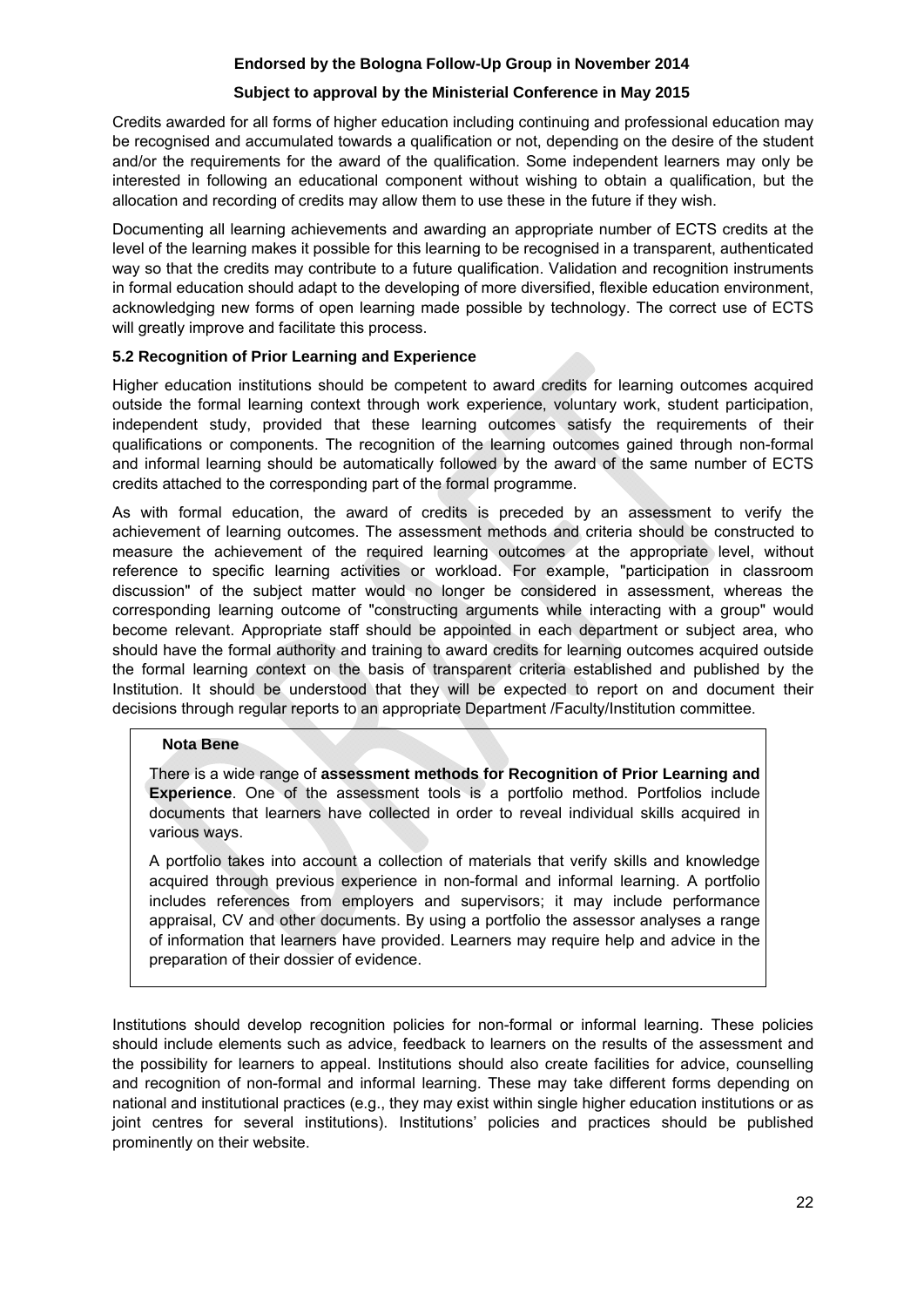## **Subject to approval by the Ministerial Conference in May 2015**

Recognising non-formal and informal learning helps make HEIs more socially inclusive. Widening access opportunities for learners from professional life and a range of non-traditional learning environments helps make lifelong learning a reality. Institutions should be particularly open to the recognition of vocational education and training.

## **Nota Bene**

The process of awarding credit to non-formal or informal learning has four main stages:

- 1. Initial advice and guidance (what does the process involve for the learner, the credit limits for non-formal/informal learning, what are the costs, roles and responsibilities of learner and tutor/advisor; and different learning pathways to a qualification)
- 2. Support (reflective process; understanding learning outcomes; identifying own learning outcomes; evidence gathering and selection)
- 3. Recognition/assessment (assessment of evidence of achievement of learning outcomes and assessment criteria)
- 4. Award of credit (credit awarded through this process is of same value as credit gained through formal learning)

## **Nota Bene**

## **ECVET**

The European Credit System for Vocational Education and Training (ECVET) was established through a Recommendation of the European Parliament and the Council in 2009 (2009/C 155/02).

ECVET is intended to facilitate the transfer, accumulation and recognition of assessed learning outcomes of individuals who are aiming to achieve a qualification in vocational education and training (VET).

Like ECTS, ECVET facilitates and supports students in shaping their own learning pathway through accumulation of credits – whether within a certain institution, from institution to institution, from country to country, and between different educational sub-systems and contexts of learning (i.e. formal, non-formal and informal learning), and helping them to build on their individual learning styles and experiences.

Like ECTS, ECVET is based on the notion of 60 credits, but the allocation of credits is a different one. Often ECVET is used to record and accumulate assessed learning outcomes, without a conversion in credit points. Therefore, instead of credit conversion, it is recommended to base the recognition of learning from VET on the achieved learning outcomes.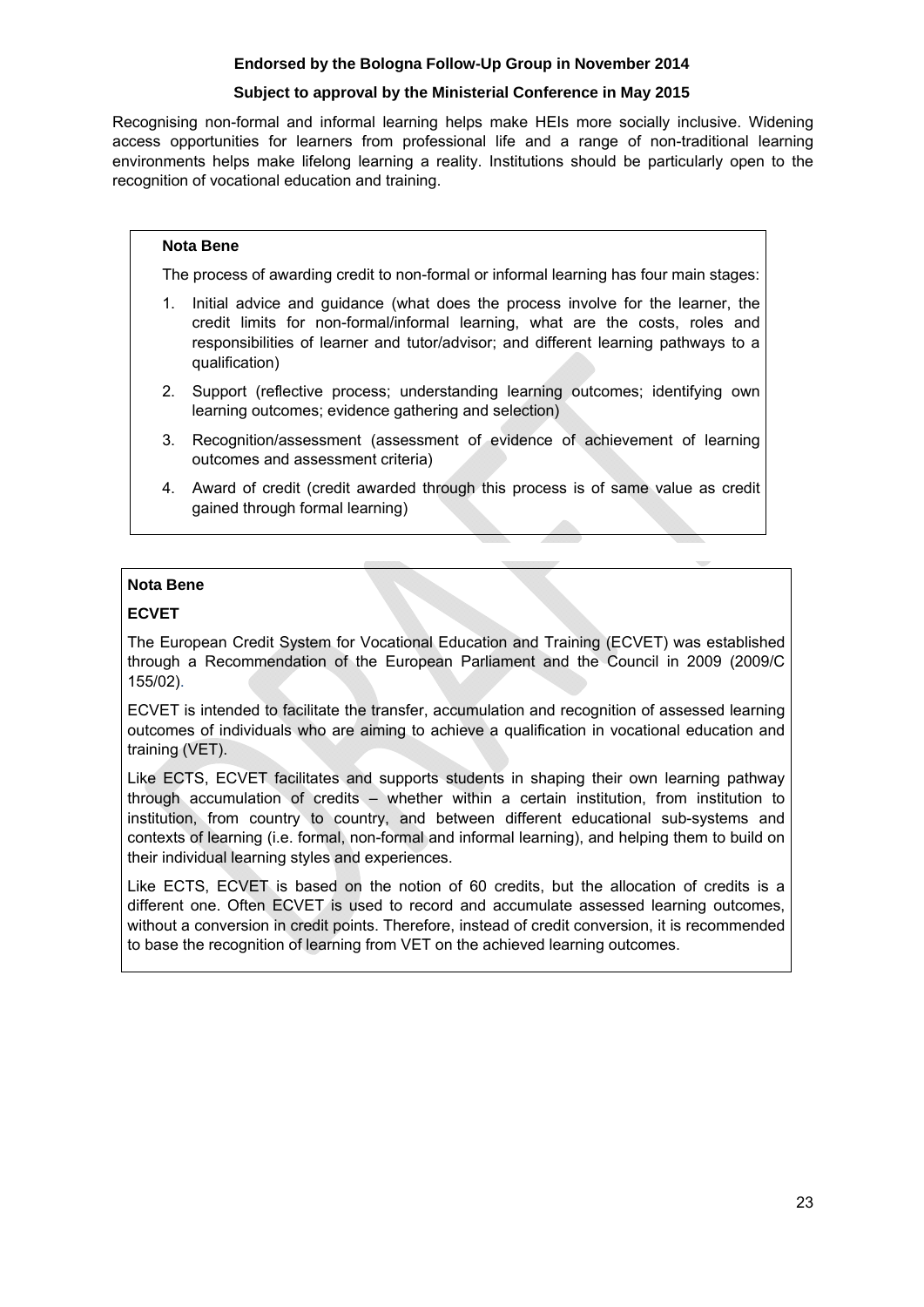# **6 ECTS and Quality Assurance**

This section outlines how ECTS contributes to quality enhancement in HEIs and gives examples for the evaluation of ECTS implementation.

The primary responsibility for quality assurance lies with each institution, as agreed by Education Ministers of the countries involved in the Bologna Process.<sup>21</sup> Internal quality assurance involves all procedures undertaken by higher education institutions to ensure that the quality of their programmes and qualifications meets their own specifications and those of other relevant bodies such as quality assurance agencies. External quality reviews undertaken by quality assurance agencies provide feedback to institutions and information to stakeholders. Quality assurance principles and processes apply to all modes of learning and teaching (formal, non-formal, informal, new modes of learning, teaching and assessment). The *Standards and Guidelines for Quality Assurance in the European Higher Education Area*<sup>22</sup> support internal and external quality assurance.

#### **Nota Bene**

**.** 

*"*The ESG are a set of standards and guidelines for internal and external quality assurance in higher education. The ESG are not standards for quality, nor do they prescribe how the quality assurance processes are implemented, but they provide guidance, covering the areas which are vital for successful quality provision and learning environments in higher education. The ESG should be considered in a broader context that also includes qualifications frameworks, ECTS and diploma supplement that also contribute to promoting the transparency and mutual trust in higher education in the EHEA."

Standards 1.2, 1.3, 1.4 and the associated guidelines refer to areas related to ECTS (in particular programme design, student-centred learning, teaching and assessment and student admission, progression, recognition and certification).

Good practice in using ECTS will help institutions improve the quality of their programmes and their learning mobility offer. Thus, ECTS use should be quality assured through appropriate evaluation processes (e.g. monitoring, internal and external quality reviews and students' feedback) and continuous quality enhancement. In evaluating the effectiveness of a programme (including the learning outcomes, workload and assessment methods) a number of measures will be used. These may include high dropout or failure rates or longer completion times. A programme can be considered effective when its goals are attained in due time, that is to say when students achieve the defined learning outcomes, accumulate the required credits and obtain the qualification as planned in the programme. However, care should be taken in any analysis to discriminate critically between the elements, as they may also indicate ineffective planning or delivery of the programme or inadequate measures for supporting students.

The following indicators can be used for evaluating the quality of ECTS implementation:

- Educational components are expressed in terms of appropriate learning outcomes, and clear information is available concerning their level, credits, delivery and assessment;
- Studies can be completed in the time officially allocated to them (i.e. the workload associated with an academic year, a semester, trimester or a single course component is realistic);

<sup>21</sup> *Realising the European Higher Education Area*. Communiqué of the Conference of Ministers responsible for Higher Education in Berlin on 19 September 2003.

<sup>&</sup>lt;sup>22</sup> http://www.enga.eu/files/ESG\_3edition%20(2).pdf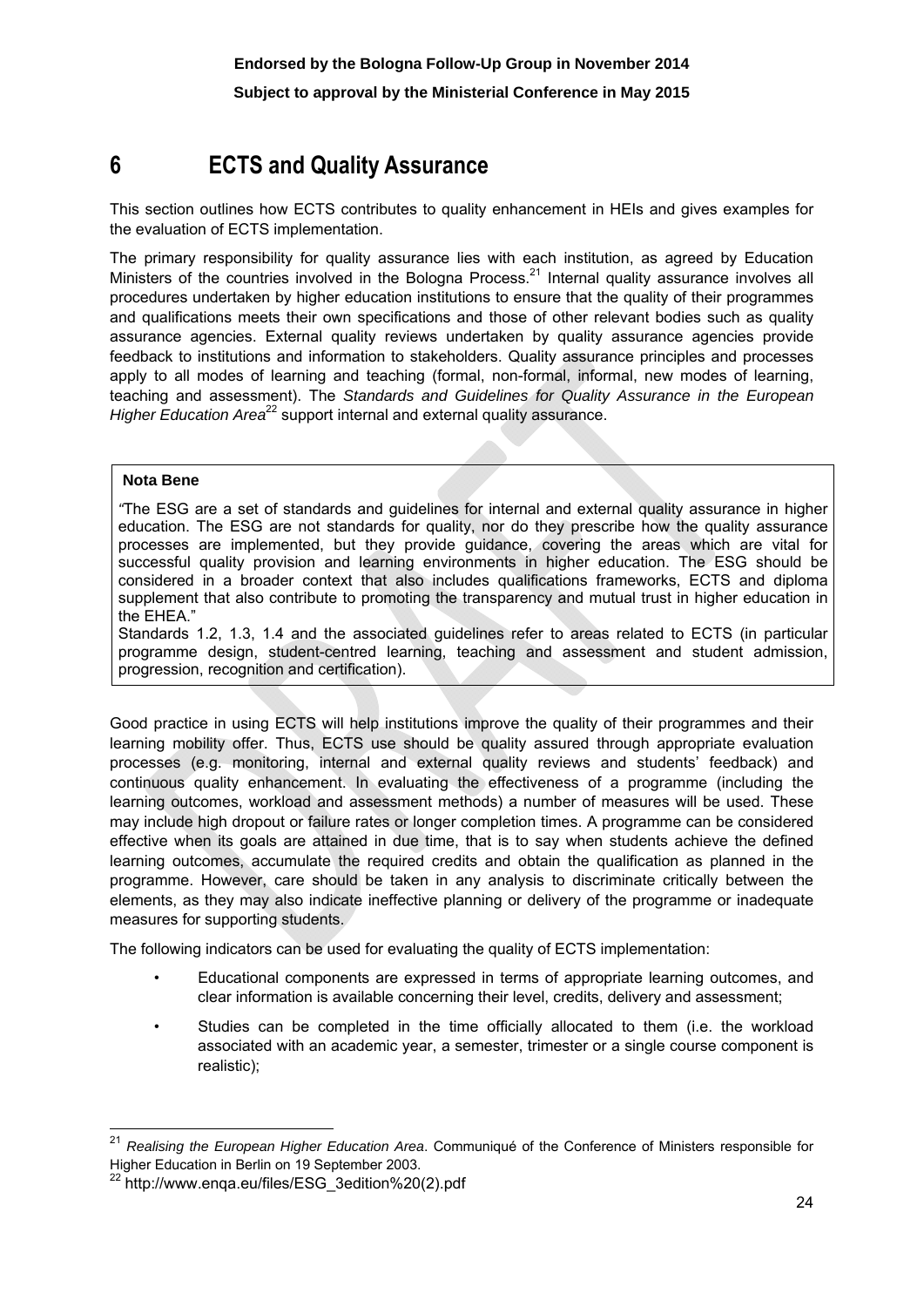## **Subject to approval by the Ministerial Conference in May 2015**

- Annual monitoring examines any variations in patterns of achievement and results gained and follows up with appropriate revision;
- Students are provided with detailed information and advice so that they can follow progression rules, exploit options for flexible pathways and select educational components at an appropriate level for their qualification;
- Students are informed promptly of their results.

For mobile students and recognition, this means that:

- Credit transfer processes are included in the monitoring, review and validation procedures;
- Appropriate staff are designated as responsible for credit recognition and transfer matters;
- Learning Agreements are completed in all cases; their development, and any subsequent changes to them, are subject to sensitive yet robust approval processes;
- Incoming mobile students undertake educational components from the existing Course Catalogue; they are assessed and graded like local students;
- Detailed transcripts are provided recording the credits and grades awarded;
- Recognition is given to all credits associated with successfully completed educational components undertaken as part of an approved Learning Agreement in its final version; results are issued and transmitted promptly;
- Grading tables exist for interpreting the grades awarded, so that grades and not just credits – are properly reflected in any final qualifications gained.

Student representatives should be actively engaged in quality assurance processes for ECTS:

- In internal quality assurance, where students provide information (by responding to surveys on a regular basis, focus groups); participate in the preparation of the institutions' selfassessment reports; are actively engaged in the bodies responsible for internal quality assurance processes and monitoring of the ECTS credit allocation..
- In external quality assurance, where students are members of external review panels of higher education institutions and/or programmes.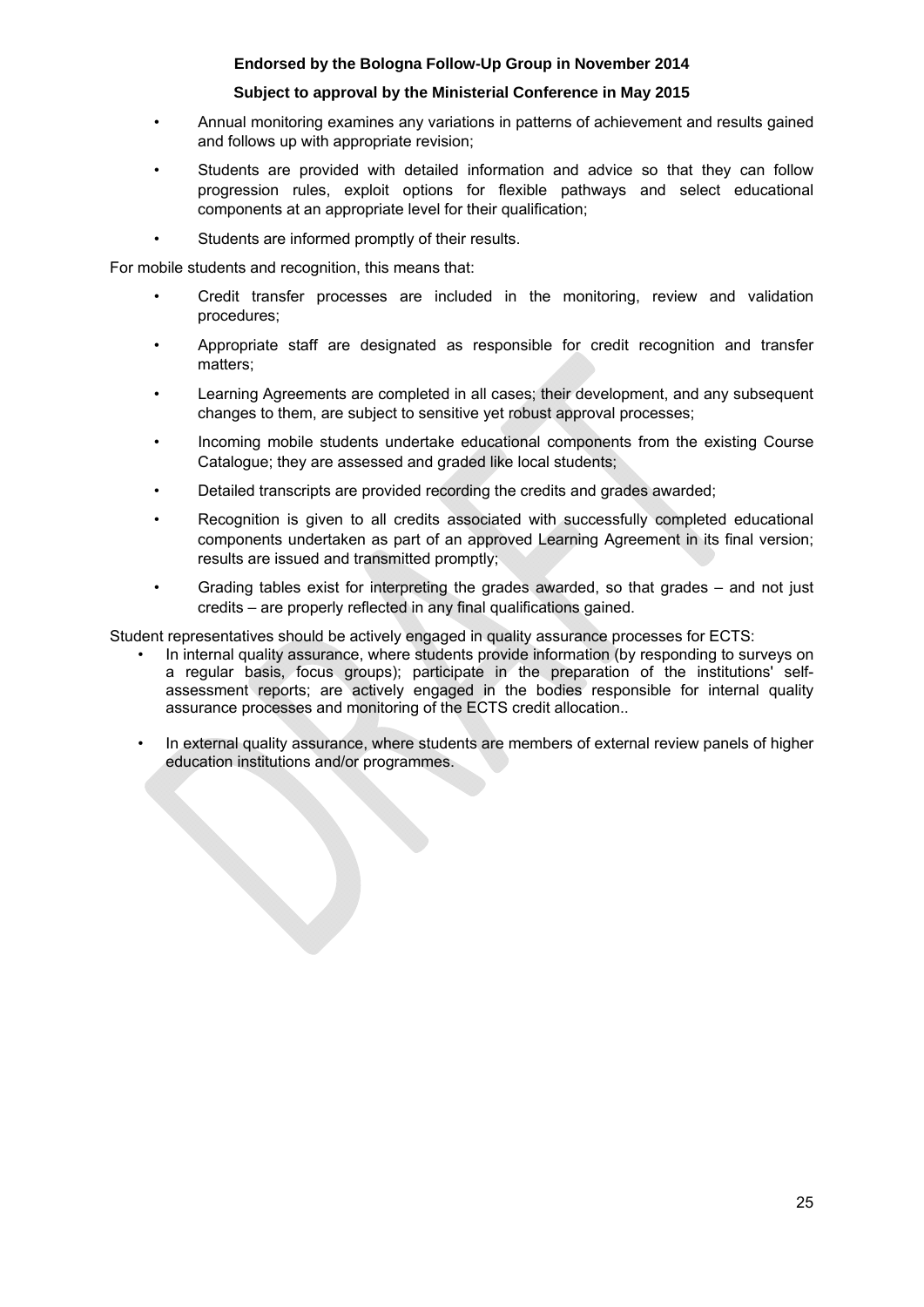# **7 ECTS and supporting documents**

Use of ECTS is supported by documents based on the principles outlined in this Guide. This section suggests the elements to be included in these documents, as they represent a widely used and accepted way of communicating information which is useful for all students (including mobile and nonmobile students), academic and administrative staff, employers and other stakeholders.

To serve the needs of students, institutions should record their achievements in a transparent way which may be easily understood. Therefore, this Guide provides the information items that should be included in the main mobility documents, in order to foster better understanding between different institutions and countries, internal and external stakeholders.

## **7.1 Course Catalogue**

The Course Catalogue includes detailed, user-friendly and up-to-date information on the institution's learning environment that should be available to students before entering and throughout their studies to enable them to make the right choices and use their time most efficiently. The information concerns, for example, the qualifications offered, the learning, teaching and assessment procedures, the level of programmes, the individual educational components and the learning resources. The Course Catalogue should include the names of people to contact, with information about how, when and where to contact them.

The Course Catalogue should be published on the institution's website, indicating the course/subject titles in the national language (or regional language, if relevant) and in English, so that all interested parties can easily access it. It should be published sufficiently in advance for prospective students to make their choices.

The institution is free to decide the format of the Catalogue, as well as the sequencing of the information. However, following a common structure as set out below makes course catalogues more easily comparable and improves transparency. In any case, the Course Catalogue should include general information on the institution, its resources and services, as well as academic information on its programmes and individual educational components.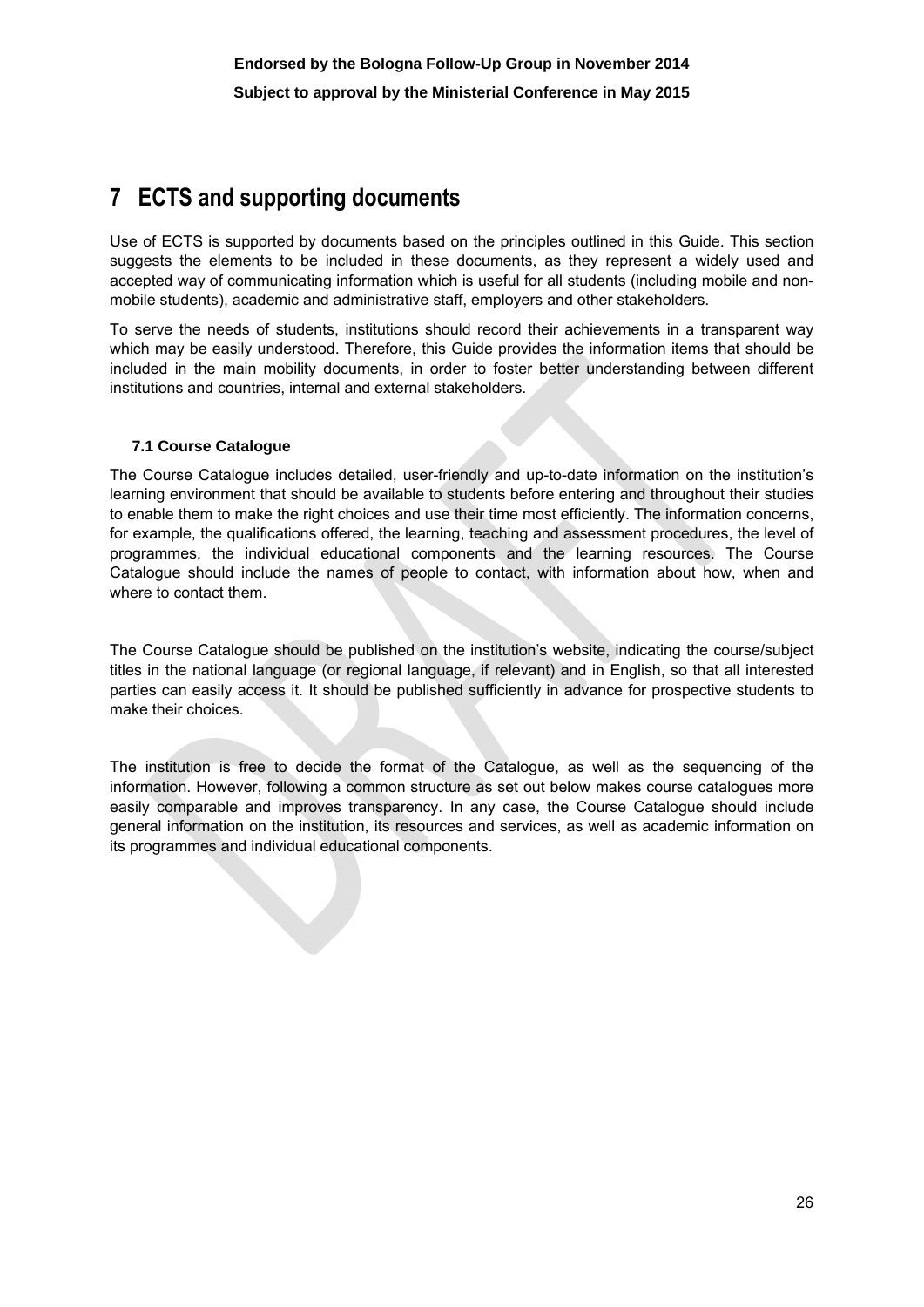#### **Recommended elements for the Course Catalogue**

#### *General information:*

- name and address
- description of the institution (including type and status)
- academic authorities
- academic calendar
- list of programmes offered
- admission requirements, including language policy, and registration procedures
- arrangements for the recognition of credit mobility and prior learning (formal, informal and non-formal)
- ECTS credit allocation policy (institutional credit framework)
- arrangements for academic quidance

#### *Resources and services:*

- student affairs office
- accommodation/housing
- meals
- cost of living
- financial support for students
- medical facilities
- insurance
- facilities for students with disabilities and special needs
- learning facilities
- international mobility possibilities
- practical information for incoming mobile students
- language courses
- work placement possibilities
- sports and leisure facilities
- student associations

#### *Information on programmes*

- qualification awarded
- length of programme
- number of credits
- level of qualification according to the National Qualification Framework and the European Qualifications Framework
- field(s) of study (eq. ISCED-F)
- specific admission requirements (if applicable)
- specific arrangements for recognition of prior learning (formal, non-formal and informal) (if applicable)
- qualification requirements and regulations, including graduation requirements (if applicable)
- profile of the programme<sup>23</sup>
- programme learning outcomes
- programme structure diagram with credits (60 ECTS per full-time equivalent academic year)
- mode of study (full-time/part-time/e-learning/...)
- examination regulations and grading scale
- obligatory or optional mobility windows (if applicable)
- work placement(s) (if applicable)

<sup>&</sup>lt;sup>23</sup> See chapter on programme design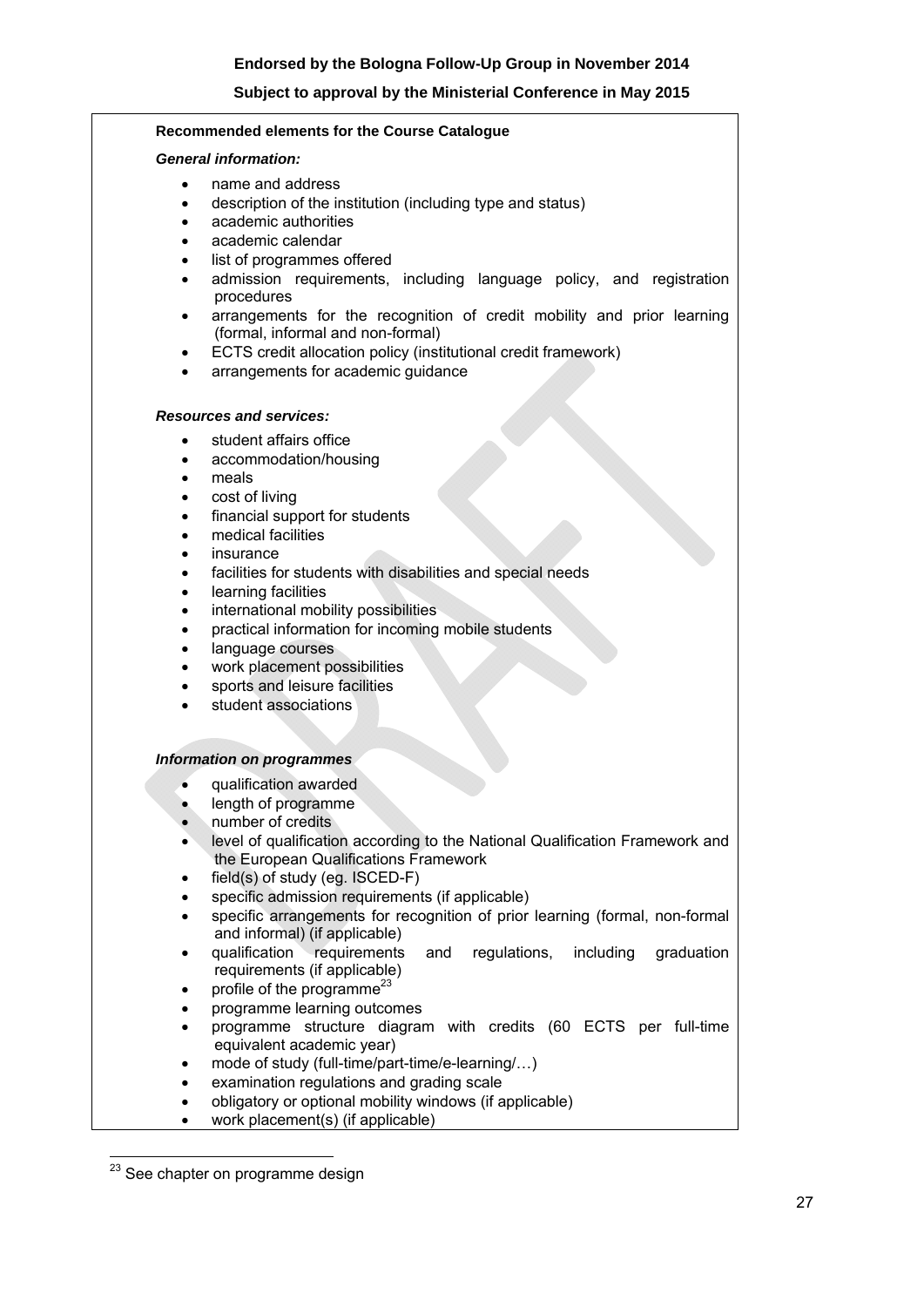## **Subject to approval by the Ministerial Conference in May 2015**

- work-based learning
- programme director or equivalent
- occupational profiles of graduates
- access to further studies

For joint programmes, *some additional elements are recommended:*

- information on the form of the diploma and Diploma Supplement (joint/double/multiple)
- members of consortium and their role
- mobility structure of the programme

#### *Information on individual educational components*

- code
- title
- type (compulsory/optional)
- cycle (short/first/second/third)
- year of study when the component is delivered (if applicable)
- semester/trimester when the component is delivered
- number of ECTS credits allocated
- name of lecturer(s)
- learning outcomes
- mode of delivery (face-to-face/distance learning/...)
- prerequisites and co-requisites (if applicable)
- course content
- recommended or required reading and other learning resources/tools
- planned learning activities and teaching methods
- assessment methods and criteria
- language of instruction

## **7.2 ECTS and Supporting Documents for Credit Mobility**

The Learning Agreement provides an official, binding commitment between the student, the sending institution, and the receiving institution/organisation/company on all the learning activities to be carried out.

The approval of the Learning agreement and its amendments is possible through digital signatures or copies of scanned signatures sent electronically, according to institutional regulations or practice.

## **7.2.1 Learning Agreement for credit mobility for studies**

## *Recommended elements for the Learning Agreement for credit mobility for studies*

- Name and contact details of the student
- Names, addresses and academic and/or administrative contact persons of sending and receiving institutions
- Student's field of study at sending institution (ISCED-F codes)
- Study cycle (short/first/second/third cycle)
- Period of study (from/to) at the receiving institution
- Study programme abroad: link to the course catalogue at the receiving institution and list of educational components to be taken (with codes and ECTS credits)
- Educational components from which the student will be exempted at the sending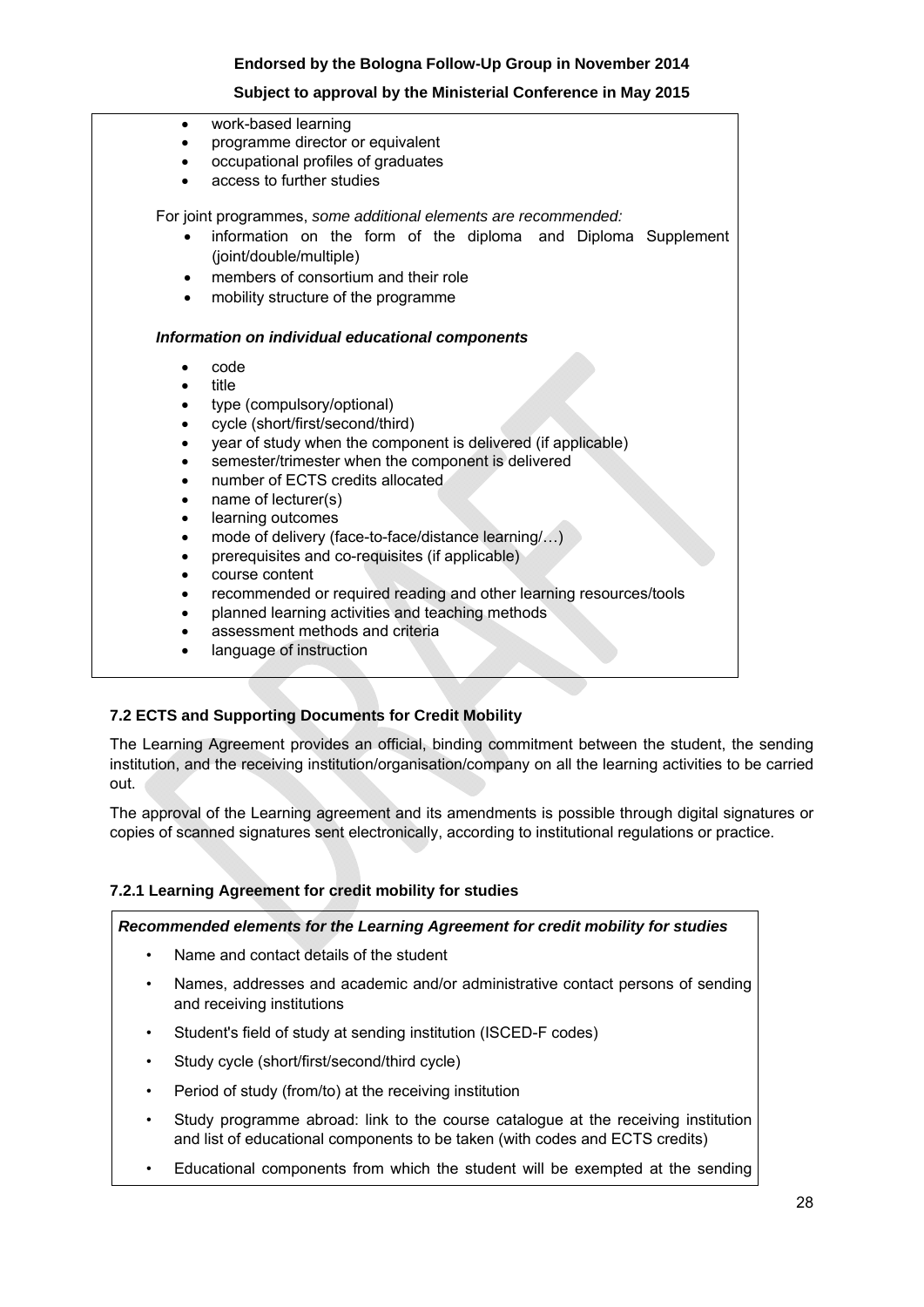## **Subject to approval by the Ministerial Conference in May 2015**

institution if the components taken abroad are successfully completed or stipulating that the mobility period as a whole will be recognised (for example, this will be the case of mobility windows and degrees which integrate a compulsory period abroad).

• Signatures of the three parties (the student, representatives of sending and receiving institutions)

#### **7.2.2 Learning Agreement for work placements**

The Learning Agreement is also essential for work placements, as a binding document outlining the learning activities to be carried out by the student within this educational component.

The commitment of the receiving organisation is to provide quality work placement, relevant to the student's learning path, with clearly defined learning outcomes, and to issue a Work Placement Certificate upon completion of the work placement. The commitment of the sending institution is to ensure the quality and relevance of the work placement, monitor the student's progress, and to grant recognition of the ECTS credits for the successfully completed learning outcomes.

The Learning Agreement for work placements should be signed by the three parties: the student, the sending institution and the receiving organisation/company.

## *Recommended elements for the Learning Agreement for work placements*

Name and contact details of the student

- Names, addresses and contact persons of sending institution and receiving organisation/company/etc.
- Student's field of study at sending institution (ISCED-F codes)
- Study cycle (short/first/second/third cycle)
- Type of organisation/company (private/public/etc.)
- Period of training (from/to) at the receiving institution and ECTS credits
- Learning outcomes to be acquired by the trainee at the end of the traineeship
- Detailed programme of the traineeship period, including tasks/deliverables
- Number of working hours per week
- Level of competence in the workplace language that the student has or agrees to acquire by the start of the study period (if applicable)
- Monitoring arrangements and evaluation plan
- Provisions for changes for the Learning Agreement for work placements
- Recognition arrangements in the sending institution.
- Signatures of the three parties (the student, representative of the sending institution, and receiving organisation/company – including the supervisor of the trainee)

#### **7.3 Transcript of Records**

The Transcript of Records provides an up-to-date record of students' progress in their studies: the educational components they have taken, the number of ECTS credits they have achieved, and the grades they have been awarded.

Since the Transcript is a vital document for recording progress and for recognising learning achievements, it is crucial to determine who is responsible for producing it, how it is issued, and how it is delivered. Most institutions produce the transcript of records from their institutional databases. It is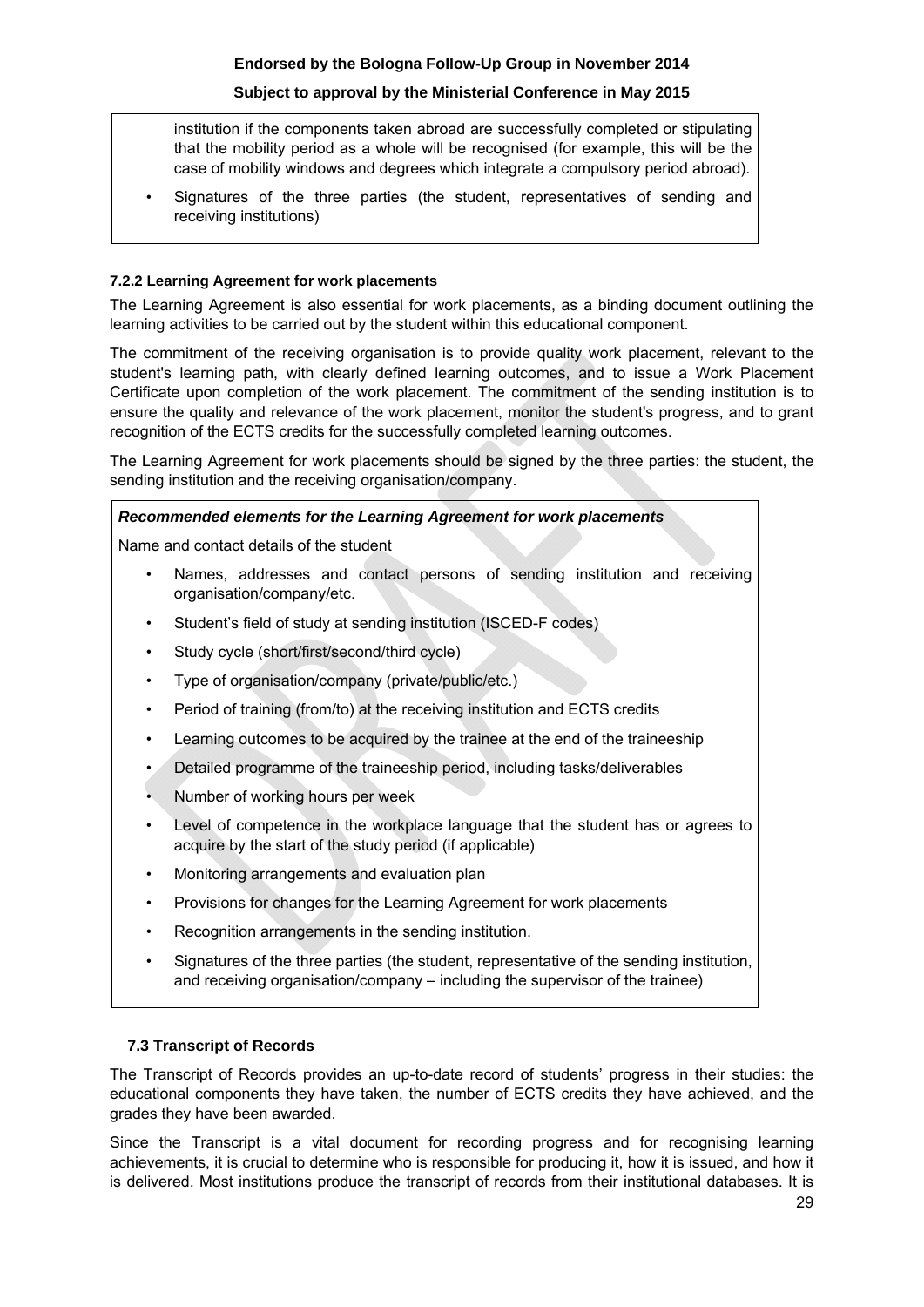## **Subject to approval by the Ministerial Conference in May 2015**

important to keep it in mind that the Transcript may be used in other contexts, thus information should be provided in a transparent, complete and clear way.

In case of credit mobility, the receiving institution provides a Transcript of Records to all mobile students and sends it to the sending institution and the student at the end of their period of study, in order to certify formally the work completed, the credits awarded, and the local grades received during the mobility period. This should be sent within a reasonably short period of time after proclamation of the student's results at the receiving institution.<sup>24</sup>

# *Recommended elements for the Transcript of Records*  • Name of the student • ID and/or contact details of the student (if applicable) • Names and contacts of the institution • Field of study of the student and/or name of the programme • Current year of study • Educational components taken at the institution (with codes, credits and local grades) • Description of the institutional grading system • Grade Distribution information for the reference group identified Date of issue and signature of the responsible person

The sending institution should provide the student with their Transcript of Records (or equivalent document/database), without further requirements from him or her in a reasonable period of time. This ensures clarity about the recognition outcomes of the mobility period abroad.

In mobility for studies, it is recommended to include the components that have been replaced in the student's home degree, the number of credits that they represent and, when applicable, the translation of the grades received by the student abroad. When the mobility period is recognised as a whole rather than component by component, the sending institution should just record the number of credits, local grades (where applicable) and learning outcomes defined for the whole mobility period.

In the case of traineeships, the Transcript of Records of the sending institution will contain at least the information necessary to fulfil all the recognition arrangements agreed in the Learning Agreement before the mobility. This may include granting a concrete number of credits, a grade, etc.

## **7.4 Work Placement Certificate**

The work placement certificate aims to provide transparency and bring out the value of the experience of the student's work placement. This document is issued by the receiving organisation/enterprise upon the trainee's completion of the work placement, and it can be complemented by other documents, such as letters of recommendation.

  $24$  See chapter on Credit Mobility and Recognition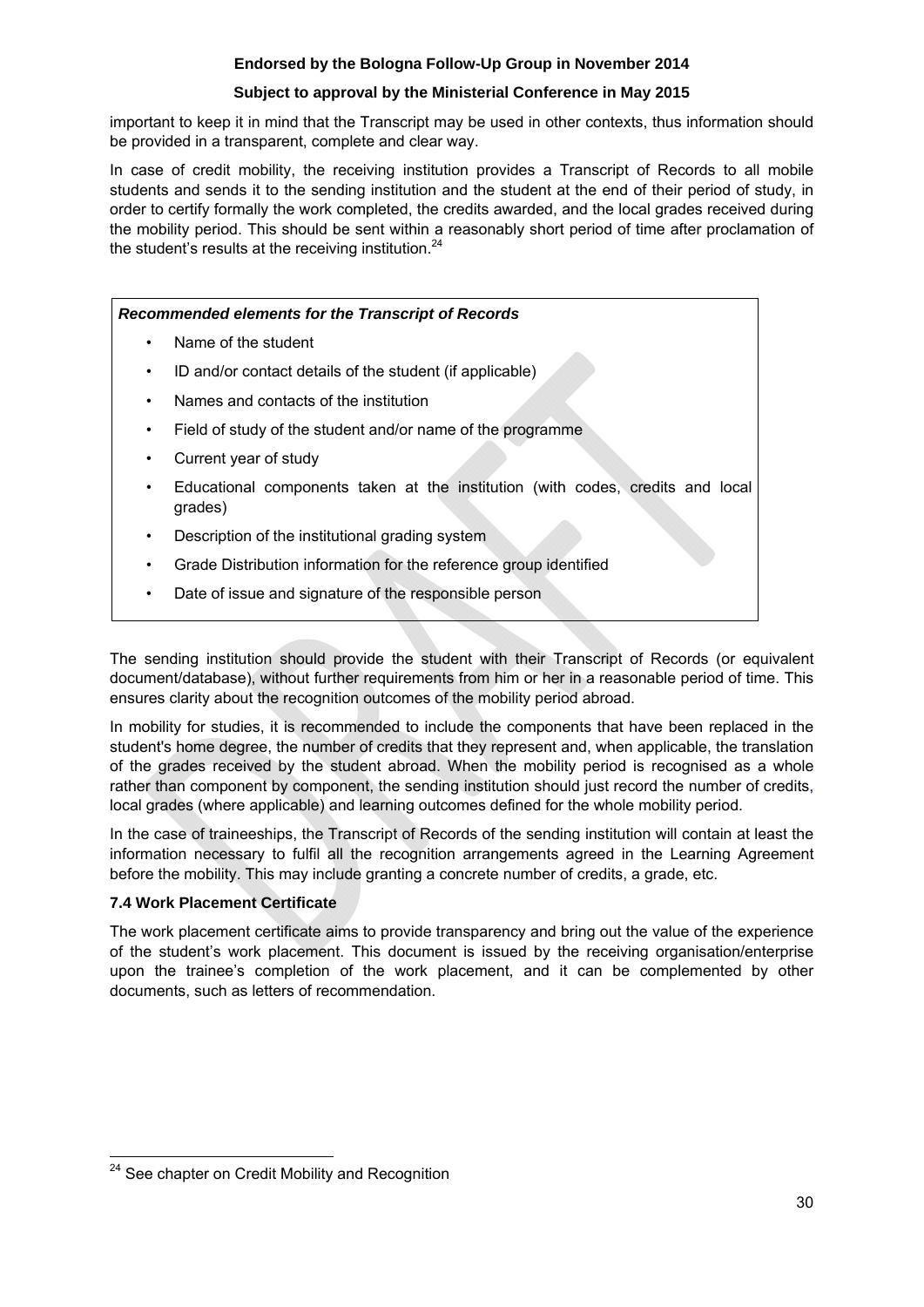## **Subject to approval by the Ministerial Conference in May 2015**

#### *Recommended elements for the Work Placement Certificate*

- Name of the student
- Name of the organisation/enterprise
- Contact details of the organisation/enterprise [street, city, country, phone, e-mail address, website]
- Type of organisation/enterprise (private/public/third sector/…)
- Start and end of the work placement
- Detailed programme of the work placement, listing the tasks
- Knowledge, skills (intellectual and practical) and competences acquired (learning outcomes achieved)
- Evaluation of the student's performance
- Date of issue, name and signature of the responsible person at the receiving organisation/enterprise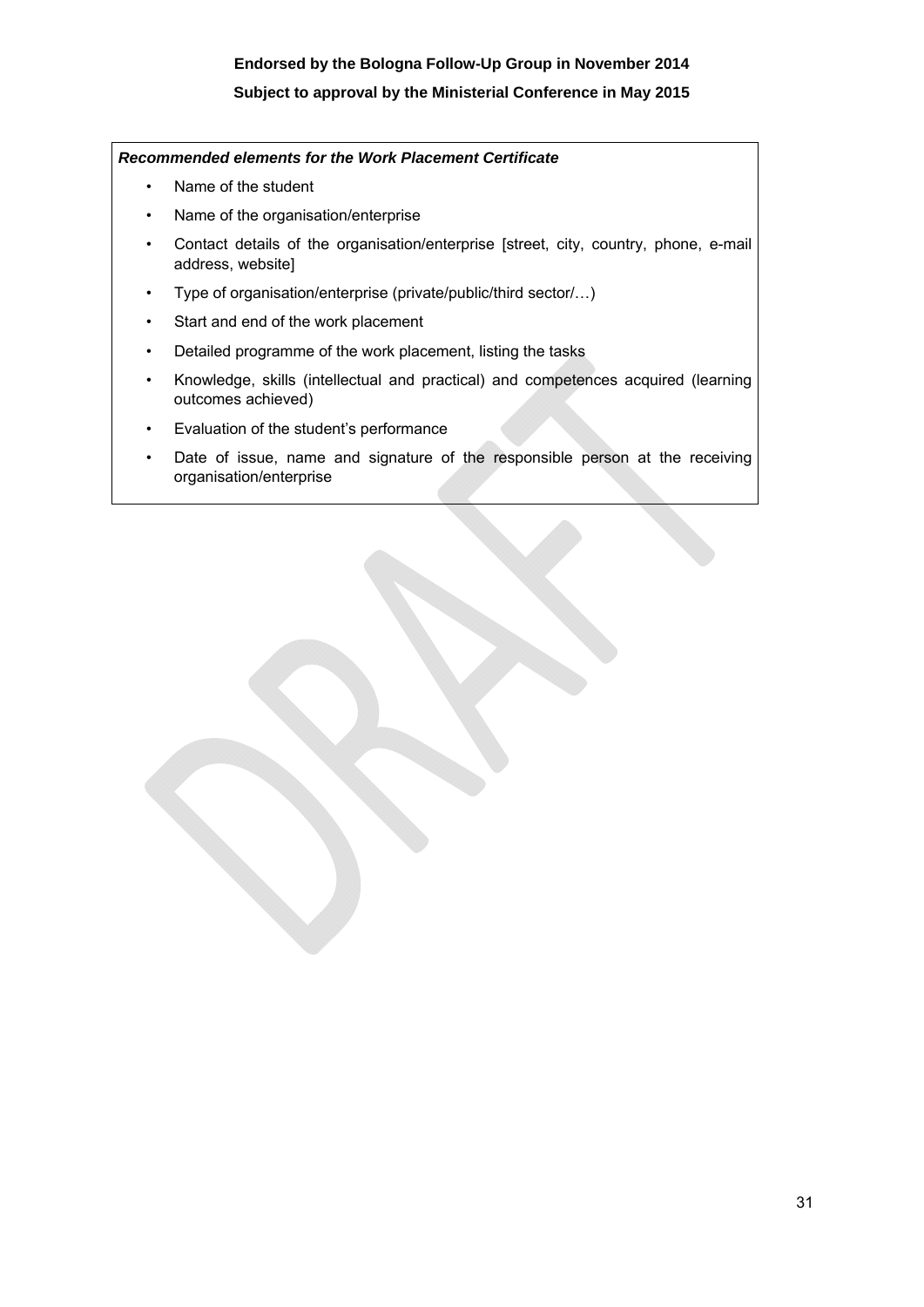# **Acknowledgements**

This Guide has drawn on the considerable amount of work that has been done in recent years within the Bologna Process and in individual countries. It would be impossible to give credit to all the organizations and individuals who have carried this out.

In particular, the European Commission wishes to thank the members of the Ad-hoc Working Group, nominated by countries of the European higher Education Area and participating organisations on the revision of the ECTS Users' Guide for their support and commitment:

> Ivan Babyn (Ukraine) Tim Birtwistle (United Kingdom) Regine Bolter (Austria) Howard Davies (European University Association - EUA) Béatrice Delpouve (France) Roza Dumbraveanu (Moldova) Luc François (Belgium) Volker Gehmlich (Germany) Nerses Gevorgyan (Armenia) Judit Hidasi (Hungary) Maria Kelo (European Association for Quality Assurance in Higher Education - ENQA) Eliane Kotler (France) Sandra Kraze (EURASHE) Janerik Lundquist (Sweden) Raimonda Markeviciene (Lithuania) Lene Oftedal (Norway) John Reilly (United Kingdom) Maria Sticchi Damiani (Italy) Anthony Vickers (United Kingdom) Nevena Vuksanovic (European Students Union – ESU) Robert Wagenaar (The Netherlands)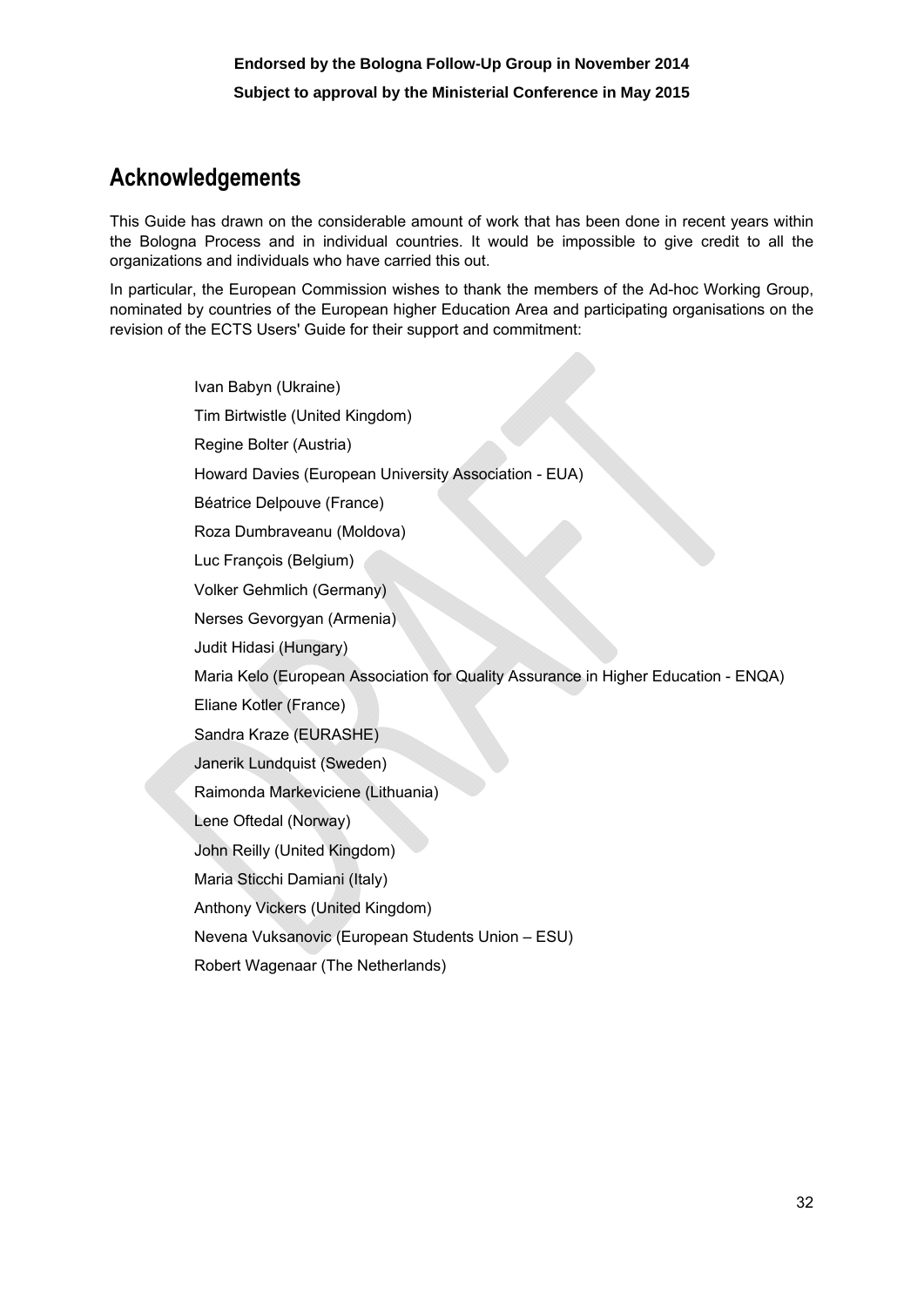## **Annexes to the updated ECTS Guide**

## *Annex 1*

## *Glossary*

## **Accumulation of credits**

The process of collecting credits awarded for achieving the learning outcomes of educational components in formal contexts and for other learning activities carried out in informal and non-formal contexts. A student can accumulate credits in order to obtain qualifications, as required by the degreeawarding institution, or document personal achievements for lifelong learning purposes.

## **Allocation of credits**

The process of assigning a number of credits to qualifications, degree programmes or single educational components. Credits are allocated to entire qualifications or programmes according to national legislation or practice, where appropriate, and with reference to national and/or European qualifications frameworks. They are allocated to educational components, such as course units, dissertations, work based learning and work placements, taking as a basis the allocation of 60 credits per full-time academic year, according to the estimated workload required to achieve the defined learning outcomes for each component.

## **Assessment methods**

The whole range of written, oral and practical tests/examinations, projects, performances, presentations and portfolios that are used to evaluate the learner's progress and ascertain the achievement of the learning outcomes of an educational component (unit/module).

## **Assessment criteria**

Descriptions of what the learner is expected to do and at what level, in order to demonstrate the achievement of a learning outcome.

The assessment methods and criteria for an educational component have to be appropriate and consistent with the learning outcomes that have been defined for it and with the learning activities that have taken place.

## **Award of credits**

The act of formally granting students and other learners the credits that are assigned to the qualification and/or its components if they achieve the defined learning outcomes. National authorities should indicate which institutions have the right to award ECTS credits. Credits are awarded to individual students after they have completed the required learning activities and achieved the defined learning outcomes, as evidenced by appropriate assessment. If students and other learners have achieved learning outcomes in other formal, non-formal, or informal learning contexts or timeframes, credits may be awarded through assessment and recognition of these learning outcomes.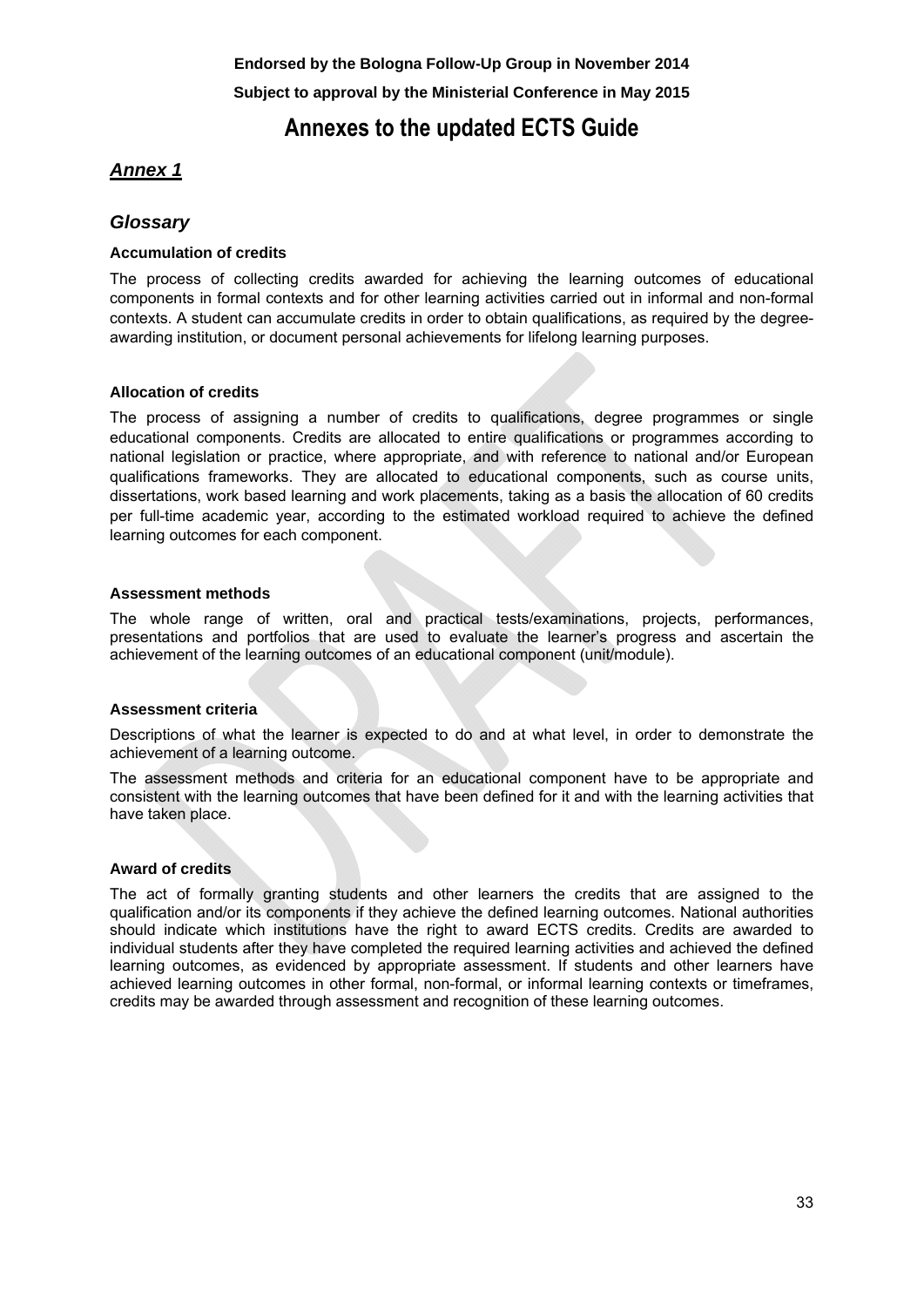#### **Subject to approval by the Ministerial Conference in May 2015**

#### **Competence**

EQF defines competence as the ability to use knowledge, skills and personal, social and/or methodological abilities, in work or study situations and in professional and personal development. In the context of the European Qualifications Framework, competence is described in terms of responsibility and autonomy.

Fostering competences is the object of all educational programmes. Competences are developed in all course units and assessed at different stages of a programme. Some competences are subject-area related (specific to a field of study), others are generic (common to any degree course). It is normally the case that competence development proceeds in an integrated and cyclical manner throughout a programme.

#### **Continuing professional development (CPD)**

An aspect of lifelong learning, sometimes referred to as Continuing Professional Education, CPD describes the skills, knowledge and experience that an individual gains formally and informally in his work and which builds on his basic qualifications and training. Increasingly in professional and vocational careers there is a formal requirement to continue to learn and develop knowledge, skills and competences throughout careers to keep up to date and be able to work safely, legally and effectively. Formal CPD which is a professional requirement is validated and documented. Increasingly employers expect to have a formal authenticated record of an individual's CPD and it consequently has become an important element in the curriculum.

#### **Course catalogue**

The Course Catalogue includes detailed, user-friendly and up-to-date information on the institution's learning environment (general information on the institution, its resources and services, as well as academic information on its programmes and individual educational components) that should be available to students before entering and throughout their studies to enable them to make the right choices and use their time most efficiently.

The Course Catalogue should be published on the institution's website, indicating the course/subject titles in the national language (or regional language, if relevant) and in English, so that all interested parties can easily access it. The institution is free to decide the format of the Catalogue, as well as the sequencing of the information. It should be published sufficiently in advance for prospective students to make their choices.

## **Course unit**

A self-contained, formally structured learning experience. It should have a coherent and explicit set of learning outcomes, defined learning activities consistent with the time allocated within the curriculum, and appropriate assessment criteria.

## **Credit (ECTS)**

ECTS credits express the volume of learning based on the defined learning outcomes and their associated workload. 60 ECTS credits are allocated to the learning outcomes and associated workload of a full-time academic year or its equivalent, which normally comprises a number of educational components to which credits (on the basis of the learning outcomes and workload) are allocated. ECTS credits are generally expressed in whole numbers.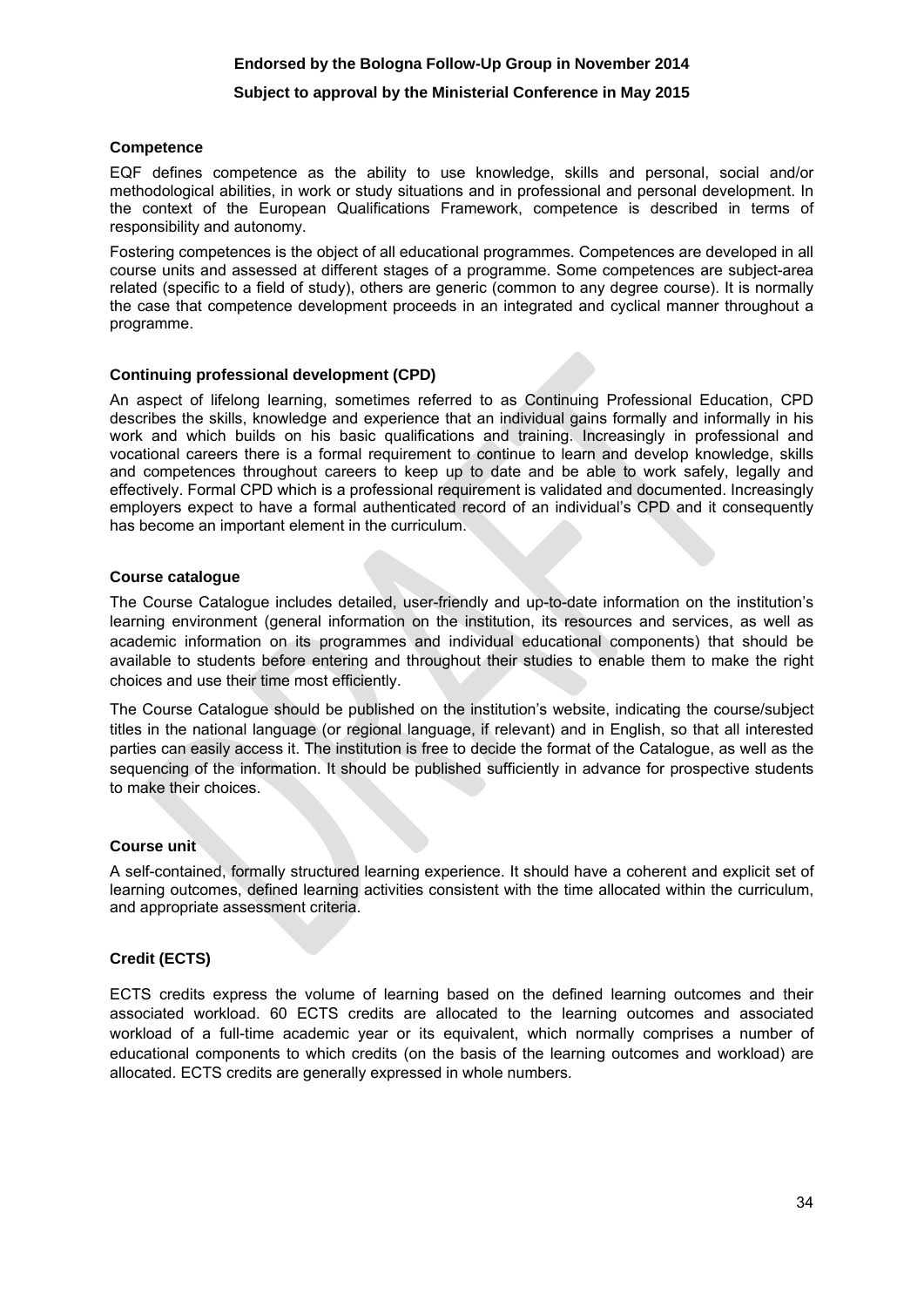## **Subject to approval by the Ministerial Conference in May 2015**

#### **Credit mobility**

The mobility of an exchange student, who stays at a host institution for a period, during which s/he can carry out activities awarding academic credits, which are then recognized in the home institution.

#### **Credit transfer**

A process that allows credit awarded by one higher education awarding body to be recognised and count towards the requirements of a programme at another institution; or that allows credit gained on a particular programme to contribute towards the requirements of a different one.

#### **Cycle**

One of the objectives in the Bologna Declaration in 1999 was the "adoption of a system based on two main cycles, undergraduate and graduate." In 2003 doctoral studies were included in the Bologna structure and referred to as the third cycle. The EHEA has thus defined a hierarchy of three Higher Education cycles (first cycle, second cycle and third cycle) All higher education qualifications in the European Higher Education Area are located within these three cycles.

#### **Cycle (Level) Descriptors**

Generic statements of the broad expected outcomes of each of the three cycles. A good example of general cycle (level) descriptors are the so-called Dublin Descriptors, which have served as one of the foundations (along with ECTS) for the Framework for Qualifications of the European Higher Education Area.

#### **Degree mobility**

Learning mobility for degree purposes, even if only part o[f the programme is undertaken abroad \(e.g.](http://www.maunimo.be/index.php/mobility-definitions)  in a jointly delivered or jointly awarded degree programme).<sup>25</sup>

## **Degree programme**

The set of educational components leading to the award of a degree to a student after successful completion of all the requirements.

**<sup>.</sup>** <sup>25</sup> MAUNIMO (MApping UNIversity MObility) project: http://www.maunimo.be/index.php/mobility[definitions](http://www.maunimo.be/index.php/mobility-definitions)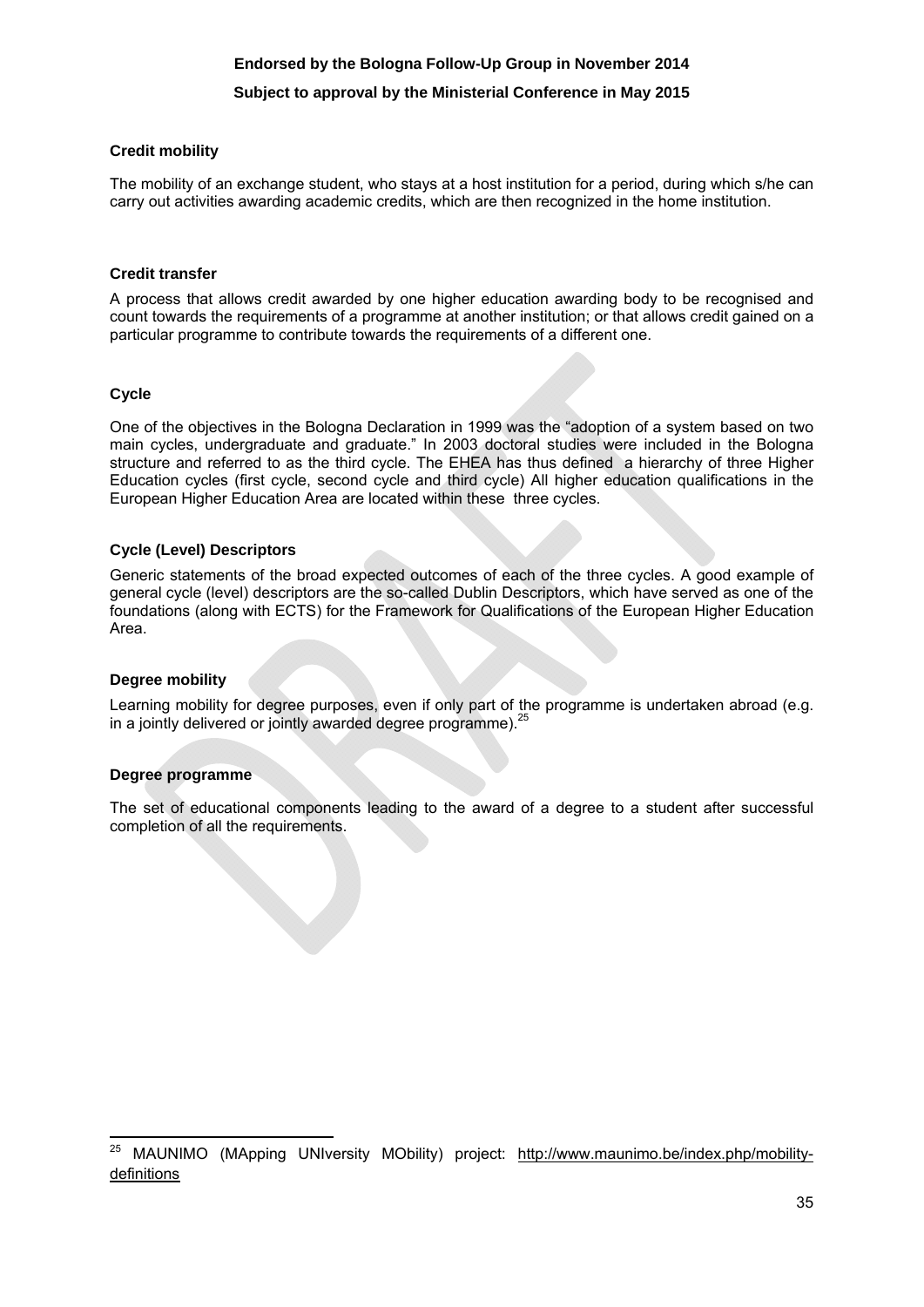## **Subject to approval by the Ministerial Conference in May 2015**

#### **Diploma Supplement**

The Diploma Supplement (DS) is a document accompanying a higher education diploma, providing a standardised description of the nature, level, context, content and status of the studies completed by its holder. It is produced by the higher education institutions according to standards agreed by the European Commission, the Council of Europe and UNESCO. The Diploma Supplement is also part of the Europass framework transparency tools

It has the following eight sections of information:

- the holder of the qualification
- the qualification
- its level and function
- the contents and results gained
- certification of the supplement
- details of the national higher education system concerned (provided by the [National Academic](http://www.enic-naric.net/)  [Recognition Information Centres \(NARICs\)](http://www.enic-naric.net/) )
- any additional relevant information.

Graduates in all the countries taking part in the [Bologna Process](http://ec.europa.eu/education/policy/higher-education/bologna-process_en.htm) have the right to receive the Diploma Supplement automatically, free and in a major European language.

#### **Dublin Descriptors**

The Dublin Descriptors are the cycle descriptors (or "level descriptors") presented in 2003 and adopted in 2005 as the Qualifications Framework of the European Higher Education Area. They offer generic statements of typical expectations of achievements and abilities associated with awards that represent the end of each of a (Bologna) cycle or level. The descriptors are phrased in terms of competence levels, not learning outcomes, and they enable to distinguish in a broad and general manner between the different cycles. A level descriptor includes the following five components:

- Knowledge and understanding
- Applying knowledge and understanding
- Making judgements
- Communication
- Lifelong learning skills

#### **Erasmus+**

EU programme for Education, Training, Youth and Sport for 2014-2020.<sup>26</sup>

#### **European Credit Transfer and Accumulation System (ECTS)**

A learner-centred system for credit accumulation and transfer, based on the principle of transparency of learning, teaching and assessment processes. Its objective is to facilitate planning, delivery and evaluation of study programmes and student mobility by recognising learning achievements and qualifications and periods of learning.

 $26\,$ <sup>26</sup> REGULATION (EU) No 1288/2013 OF THE EUROPEAN PARLIAMENT AND OF THE COUNCIL of 11 December 2013 establishing 'Erasmus+': the Union programme for education, training, youth and sport [\(http://eur](http://eur-lex.europa.eu/LexUriServ/LexUriServ.do?uri=OJ:L:2013:347:0050:0073:EN:PDF)[lex.europa.eu/LexUriServ/LexUriServ.do?uri=OJ:L:2013:347:0050:0073:EN:PDF\)](http://eur-lex.europa.eu/LexUriServ/LexUriServ.do?uri=OJ:L:2013:347:0050:0073:EN:PDF)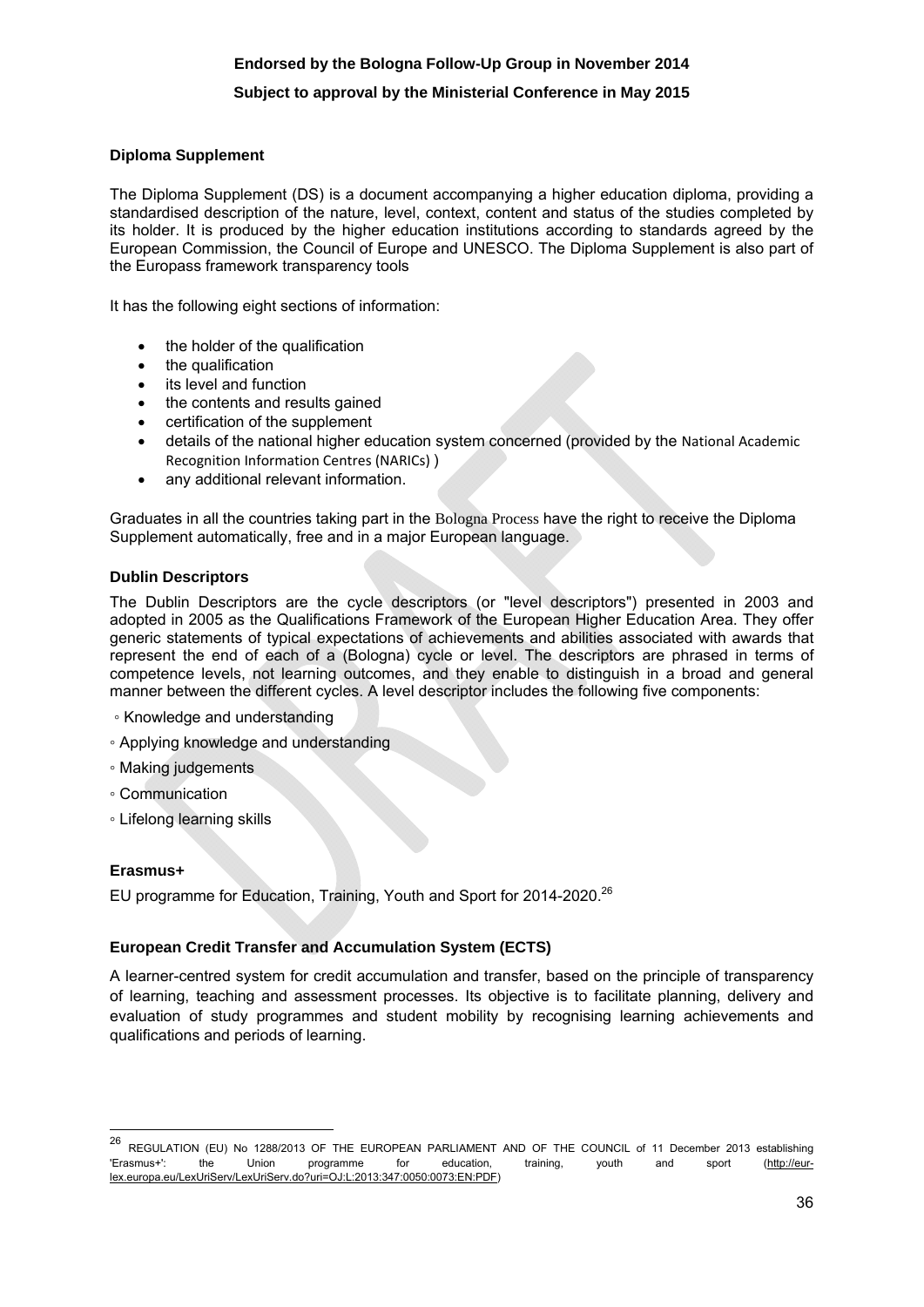## **Subject to approval by the Ministerial Conference in May 2015**

## **European Credit System for Vocational Education and Training (ECVET)**

The ECVET system aims at allowing the transfer, recognition and accumulation of learning outcomes to obtain a qualification. It is a decentralised system relying on volunteer participation of Member States and stakeholders of vocational training, respecting national legislations and regulations. It gives a methodological framework for describing qualifications in terms of learning outcomes using units, allowing the allocation of transferable points for Member States with different education and qualification frameworks. ECVET is founded on partner agreements regarding qualification transparency and mutual stakeholder trust.<sup>27</sup>

#### **Educational component**

A self-contained and formally structured learning experience (such as: course unit, module, work placement).

#### **Europass Mobility**

Europass is a set of five documents (Curriculum Vitae, Language Passport, Europass Mobility, Certificate Supplement, Diploma Supplement) which aim to make skills and qualifications clearly and easily understood in Europe. Europass Mobility is a document to record knowledge and skills acquired in another European country, completed by the institutions involved in the mobility of the individual (sending and receiving institution).

#### **European Higher Education Area (EHEA)**

The European Higher Education Area (EHEA) was launched at the Bologna Process' decade anniversary, in March 2010, during the Budapest-Vienna Ministerial Conference. Building on the main objective of the Bologna Process since its inception in 1999, the EHEA is meant to ensure more comparable, compatible, coherent and attractive systems of higher education in Europe.

## **European Qualifications Framework for Lifelong Learning (EQF)**

The European Qualifications Framework for Lifelong Learning is a common European reference framework which enables countries of the European Union to link their qualifications systems to one another. It was adopted by the European Parliament and Council on 23 April 2008. The EQF uses eight reference levels based on learning outcomes that are defined in terms of knowledge, skills and competence. It shifts the focus from input (lengths of a learning experience, type of institution) to what a person holding a particular qualification actually knows and is able to do. It makes qualifications more readable and understandable across different countries and systems in the European Union.

#### **Flexibility**

Refers to measures through which the provision of higher education is made more flexible. The idea behind this concept is to open up higher education to more people and to increase adaptability to the multiple life worlds in modern societies. It also relates to flexibility in programme/curriculum design and approaches to learning and teaching

#### **Formal learning**

Learning typically provided by an education or training institution, structured (in terms of learning objectives, learning time or learning support) and leading to certification. Formal learning is intentional from the learner's perspective.

<sup>&</sup>lt;sup>27</sup> http://www.ecvet-team.eu/en/ecvet-system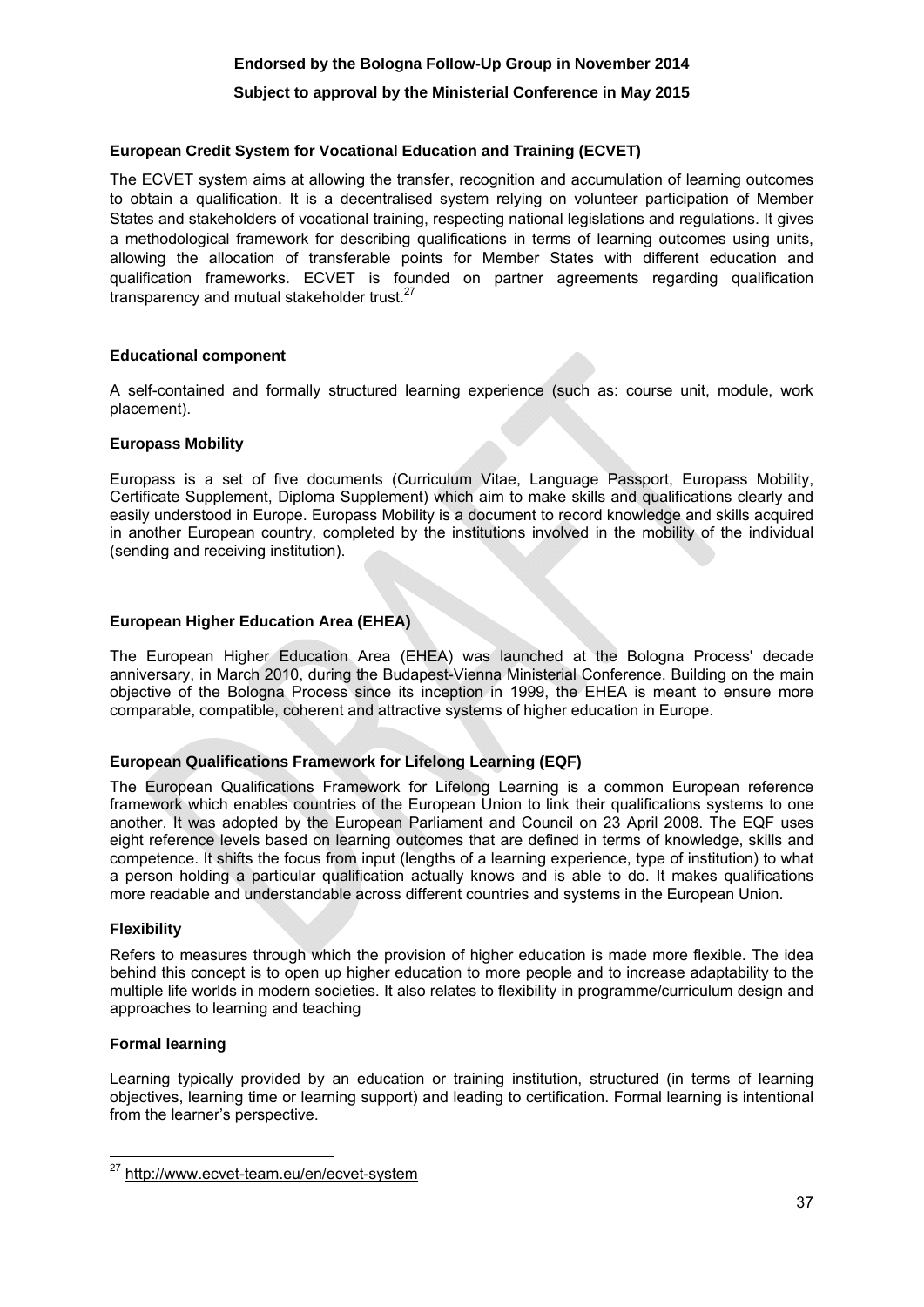## **Subject to approval by the Ministerial Conference in May 2015**

## **Framework for Qualifications of the European Higher Education Area (QF-EHEA)**

In the European Higher Education Area, qualifications frameworks are found at two levels. An [overarching framework](http://www.ond.vlaanderen.be/hogeronderwijs/bologna/qf/overarching.asp) (QF-EHEA) has been adopted in 2005 and all member countries committed themselves to develop [national qualifications frameworks](http://www.ond.vlaanderen.be/hogeronderwijs/bologna/qf/national.asp) that are compatible with this overarching framework.

A national qualifications framework for higher education encompasses all the qualifications in a higher education system. It shows the expected learning outcomes for a given qualification and how learners can move between qualifications.

The aim of QF-EHEA is to organise national higher education qualifications into an overarching European-wide qualifications framework. Within this Framework, qualifications are defined according to levels of complexity and difficulty (Bachelors, Masters, Doctoral).

The QF-EHEA identifies three main cycles which are described by the 'Dublin Descriptors'. They offer generic statements of typical expectations of achievements and abilities associated with awards that represent the end of each of a cycle. The first and second cycles are also characterised by credit ranges.

#### **Free mover**

A student participating in credit mobility outside an organised student mobility programme (for example Erasmus+). A free mover chooses a host institution and organises his/her credit mobility at that institution.

#### **Grade distribution table**

Grade distribution tables show how the existing national or institutional scale is being used in the institution – whether in open access or selective systems - and allow for comparison with the statistical distribution of grades in a parallel reference group of another institution. They represent the statistical distribution of positive grades (pass and above) awarded in each field of study in a specific institution.

## **Informal learning**

Learning resulting from daily activities related to work, family or leisure which is not organised or structured in terms of objectives, time or learning support; it may be unintentional from the learner's perspective; examples of learning outcomes acquired through informal learning are: skills acquired through life and work experiences, project management skills, ICT skills acquired at work, languages learned, intercultural skills acquired during a stay in another country, ICT skills acquired outside work, skills acquired through volunteering, cultural activities, sports, youth work and through activities at home (e.g. taking care of a child). $^{28}$ 

## **Joint Degree**

 $\overline{\phantom{a}}$ 

[A single document which is awarded by higher education institutions offering the joint programme and](https://eqar.eu/fileadmin/documents/bologna/02_European_Approach_QA_of_Joint_Programmes_v8_5_endorsedByBFUG.pdf) which is nationally acknowledged as the recognised award of the joint programme.<sup>2</sup>

 $^{28}$  COUNCIL RECOMMENDATION of 20 December 2012 on the validation of non-formal and informal learning, (2012/C 398/01), Annex;

<http://eur-lex.europa.eu/LexUriServ/LexUriServ.do?uri=OJ:C:2012:398:0001:0005:EN:PDF>

<sup>&</sup>lt;sup>29</sup> From the endorsed draft proposal of a "European Approach for Quality Assurance of Joint Programmes", to be adopted by the Ministerial Conference in Yerevan, in May 2015: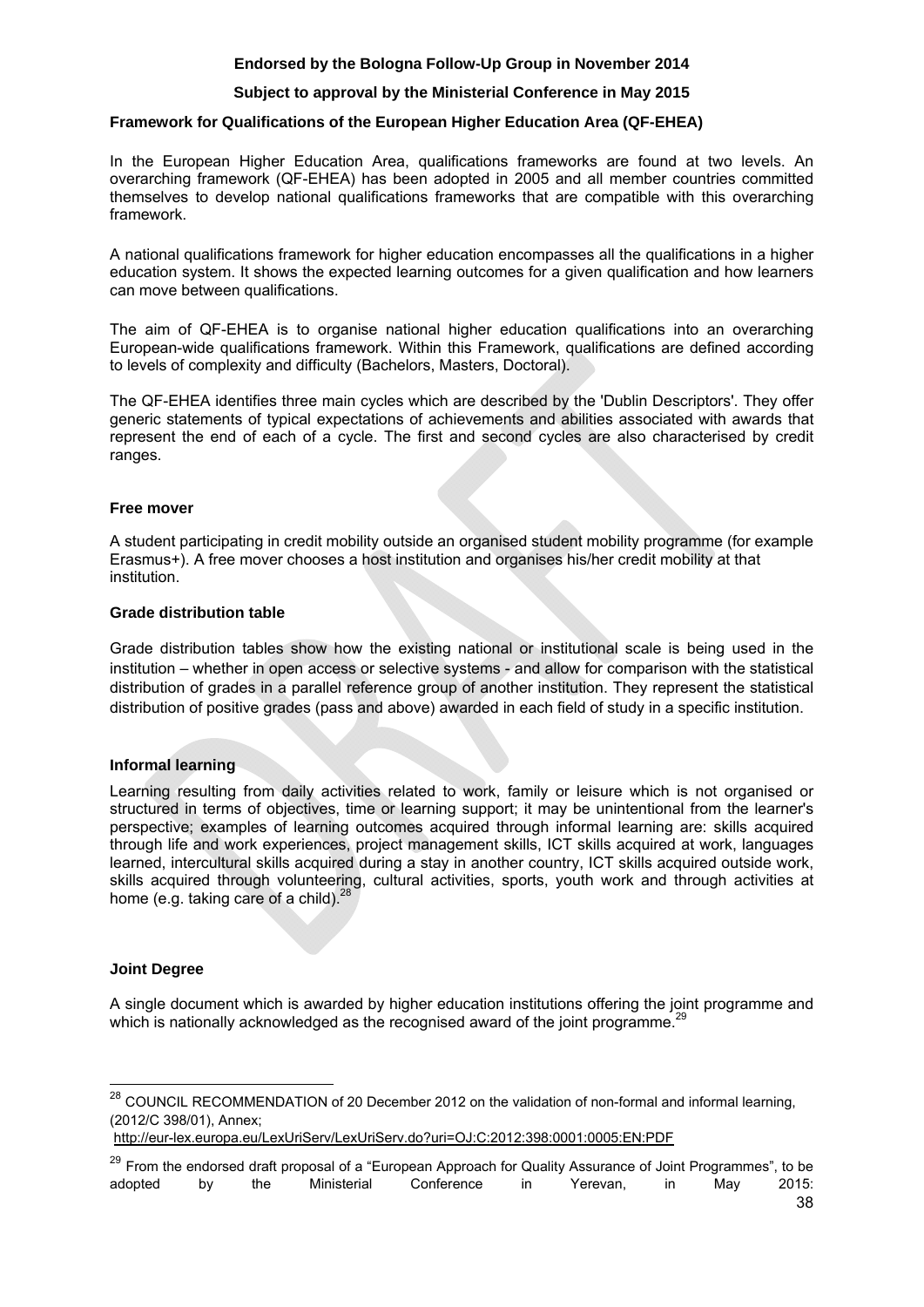#### **Subject to approval by the Ministerial Conference in May 2015**

#### **Joint Programme**

An integrated curriculum coordinated and offered jointly by different higher education institutions and leading to double/multiple degrees or a joint degree.<sup>30</sup>

#### **Learner**

An individual engaged in a learning process (formal, non-formal or informal learning). Students are learners involved in a formal learning process.<sup>3</sup>

#### **Learning agreement**

A formalised agreement of the three parties involved in mobility - the student, the sending institution and the receiving institution or organisation/enterprise – to facilitate the organisation of credit mobility and its recognition. The agreement is to be signed by the three parties before the start of the mobility period and it is intended to give the student the confirmation that the credits he/she successfully achieves during the mobility period will be recognised.

#### **Learning mobility**

Learning mobility is normally understood to involve physical mobility in which the learner/student moves to an institution in another country for part or all of a programme of study. The majority of such mobility takes place in the context of planned and organized programmes. The credits from such mobility are formally recognized by the sending institution.

There is also a considerable amount of 'free mover' mobility which depends on individual initiative.

As well as physical mobility it is increasingly possible for learners to participate in virtual mobility. This too may be through organized joint or shared curriculum, or through Open Universities, Open Education Resources, MOOCs, or other on-line material.

#### **Learning outcome**

Statements of what a learner knows, understands and is able to do on completion of a learning process. The achievement of learning outcomes has to be assessed through procedures based on clear and transparent criteria. Learning outcomes are attributed to individual educational components and to programmes at a whole. They are also used in European and national qualifications frameworks to describe the level of the individual qualification.

https://eqar.eu/fileadmin/documents/bologna/02 European Approach QA of Joint Programmes v8 5 endorse dByBFUG.pdf

 $30$  Ibid.

1

 $31$  The question of whether to refer to 'students' or 'learners' was discussed in depth in the working group and with stakeholders. The position reached recognises and welcomes the fact that higher education is moving towards more flexible provision; it also recognises the fact that most higher education systems are still organised around provision of formal programmes to a clearly defined student body. While it was deemed premature to use only the term 'learner' in the Guide, the term 'student' is used to encompass all learners in higher education institutions. (whether full-time or part-time, engaged in distance-, on-campus or work-based learning, pursuing a qualification or following stand-alone educational units or courses)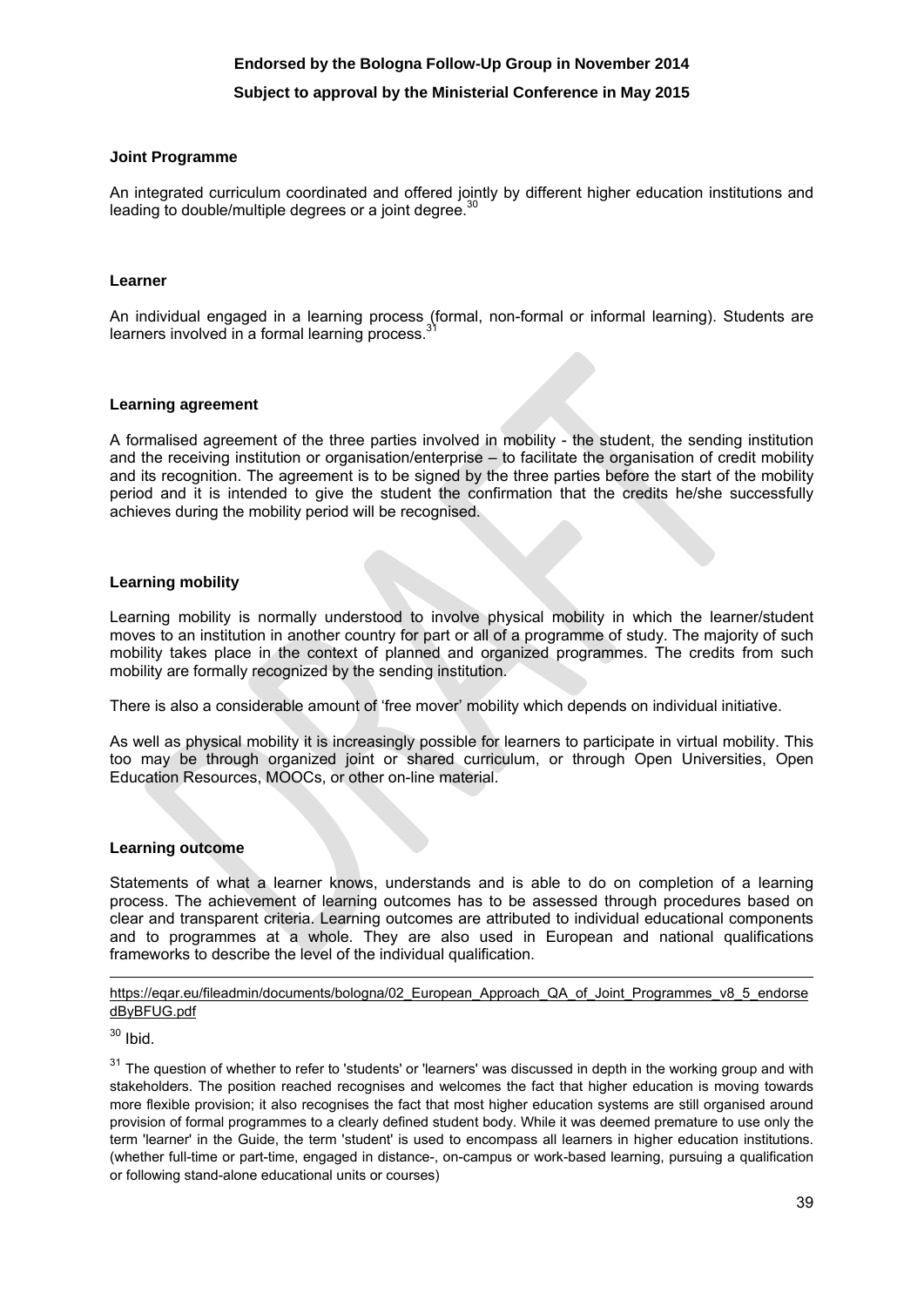#### **Subject to approval by the Ministerial Conference in May 2015**

#### **Learning Pathway**

Learning pathway is a route taken by a learner allowing him/her to build knowledge progressively and acquire the desired set of competences. The learning pathway may be 'signposted' through institution guidance and regulations (including the recognition of prior learning and experience) and different learning pathways may lead to the award of the same qualification. In essence the concept of a 'learning pathway' emphasises the choice of the student in reaching the desired educational goals.

#### **Level Descriptors**

See under "Cycle (Level) Descriptors" and "Dublin Descriptors".

#### **Lifelong learning**

All learning activity undertaken throughout life, with the aim of improving knowledge, [skills and](http://eur-lex.europa.eu/LexUriServ/LexUriServ.do?uri=COM:2001:0678:FIN:EN:PDF)  competences within a personal, civic, social and/or employment-related perspective.<sup>32</sup>

Programmes and services contributing to lifelong learning within the higher education sector may include mainstream programmes, continuing education, evening classes, specific programmes for part-time learners, access to libraries/higher education institution resources, distance learning, training courses, targeted guidance and counselling services among other actions and initiatives.

## **Massive Open Online Courses (MOOCs)**

Courses which allow open entry, are free to sign up for, and are delivered online usually with peer or automated support. They often have large enrolment numbers.

#### **Mobility window**

A mobility window is a period of time reserved for international student mobility that is embedded into the curriculum of a study programme.<sup>33</sup>

## **Module**

A course unit in a system in which each course unit carries the same number of credits or a multiple of it.

## **National Qualifications Framework (NQF)**

An instrument for the classification of qualifications according to a set of criteria for specified levels of learning achieved, which aims to integrate and coordinate national qualifications subsystems and improve the transparency, access, progression and quality of qualifications in relation to the labour market and civil society.<sup>34</sup>

<sup>32</sup> Making a European Area of Lifelong Learning a Reality COM(2001) 678 final http://eur[lex.europa.eu/LexUriServ/LexUriServ.do?uri=COM:2001:0678:FIN:EN:PDF](http://eur-lex.europa.eu/LexUriServ/LexUriServ.do?uri=COM:2001:0678:FIN:EN:PDF) 

<sup>&</sup>lt;sup>33</sup> Mobility Windows: From Concept to Practice/Irina Ferencz, Kristina Hauschildt and Irma Garam [\(eds.\) – Bonn: Lemmens Medien GmbH, 2013 \(ACA Papers on International Coop](http://eur-lex.europa.eu/LexUriServ/LexUriServ.do?uri=OJ:C:2012:398:0001:0005:EN:PDF)eration in Education); p. 35

[http://www.aca-secretariat.be/fileadmin/aca\\_docs/images/members/ACA\\_2013\\_Mobility\\_windows.pdf](http://www.aca-secretariat.be/fileadmin/aca_docs/images/members/ACA_2013_Mobility_windows.pdf) 

<sup>&</sup>lt;sup>34</sup> COUNCIL RECOMMENDATION of 20 December 2012 on the validation of non-formal and informal learning, (2012/C 398/01), Annex;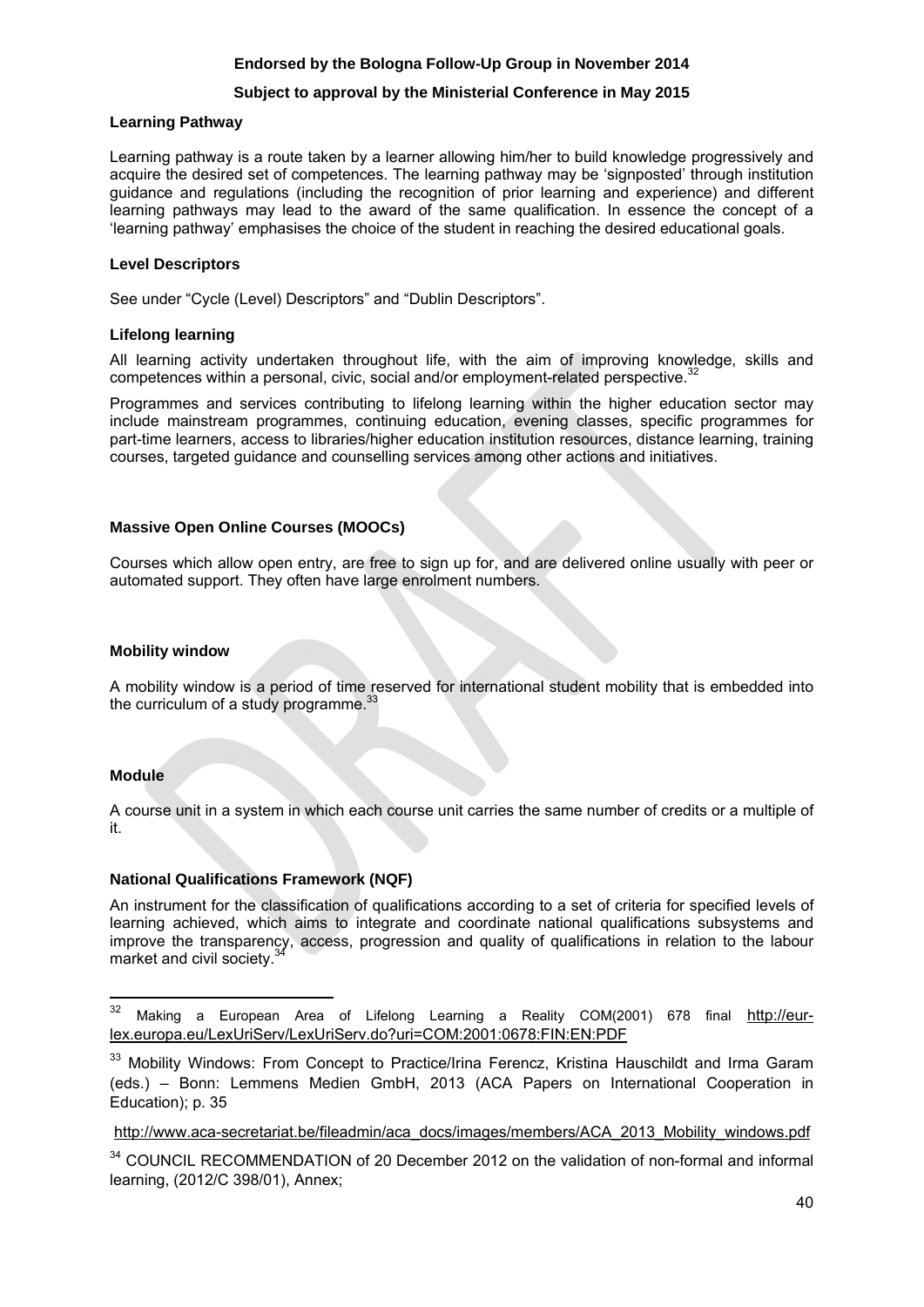#### **Subject to approval by the Ministerial Conference in May 2015**

National qualifications frameworks encompass all education qualifications – or all higher education qualifications, depending on the policy of the country concerned – in an education system. They show what learners may be expected to know, understand and be able to do on the basis of a given qualification (learning outcomes) as well as how qualifications within a system articulate, that is how learners may move between qualifications in an education system.

National qualifications frameworks are developed by the competent public authorities in the country concerned, in cooperation with a broad range of stakeholders – including higher education institutions, students, staff and employers.

#### **Non-formal learning**

Learning which takes place through planned activities (in terms of learning objectives, learning time) where some form of learning support is present (e.g. learner-teacher relationships); it may cover programmes to impart work skills, adult literacy and basic education for early school leavers; very common cases of non-formal learning include in-company training, through which companies update and improve the skills of their workers such as ICT skills, structured on-line learning (e.g. by making use of open educational resources), and courses organised by civil society organisations for their members, their target group or the general public.

#### **Open Educational Resources (OER)**

Digitised materials offered freely and openly for educators, students and self- learners to use and reuse for teaching, learning and research; it includes learning content, software tools to develop, use and distribute content, and implementation resources such as open licenses; OER also refers to accumulated digital assets that can be adjusted and which provide benefits without restricting the possibilities for others to enjoy them.<sup>36</sup>

#### **Programme (educational)**

A set of educational components - based on learning outcomes - that are recognised for the award of a specific qualification.

## **Progression**

The process which enables learners to pass from one stage of a qualification to the next and to access educational programmes that prepare for qualifications at a higher level than those he/she already possesses.

## **Progression rules**

Set of rules that define conditions for learners' progression within qualifications and towards other qualifications.

#### **Qualification**

Any degree, diploma or other certificate issued by a competent authority attesting the successful completion of a recognised programme of study.

**.** http://eur-lex.europa.eu/LexUriServ/LexUriServ.do?uri=OJ:C:2012:398:0001:0005:EN:PDF

<sup>35</sup> COUNCIL RECOMMENDATION of 20 December 2012 on the validation of non-formal and informal learning, (2012/C 398/01), Annex;

 [http://eur-lex.europa.eu/LexUriServ/LexUriServ.do?](http://eur-lex.europa.eu/LexUriServ/LexUriServ.do?uri=OJ:C:2012:398:0001:0005:EN:PDF)uri=OJ:C:2012:398:0001:0005:EN:PDF

 $36$  Ibid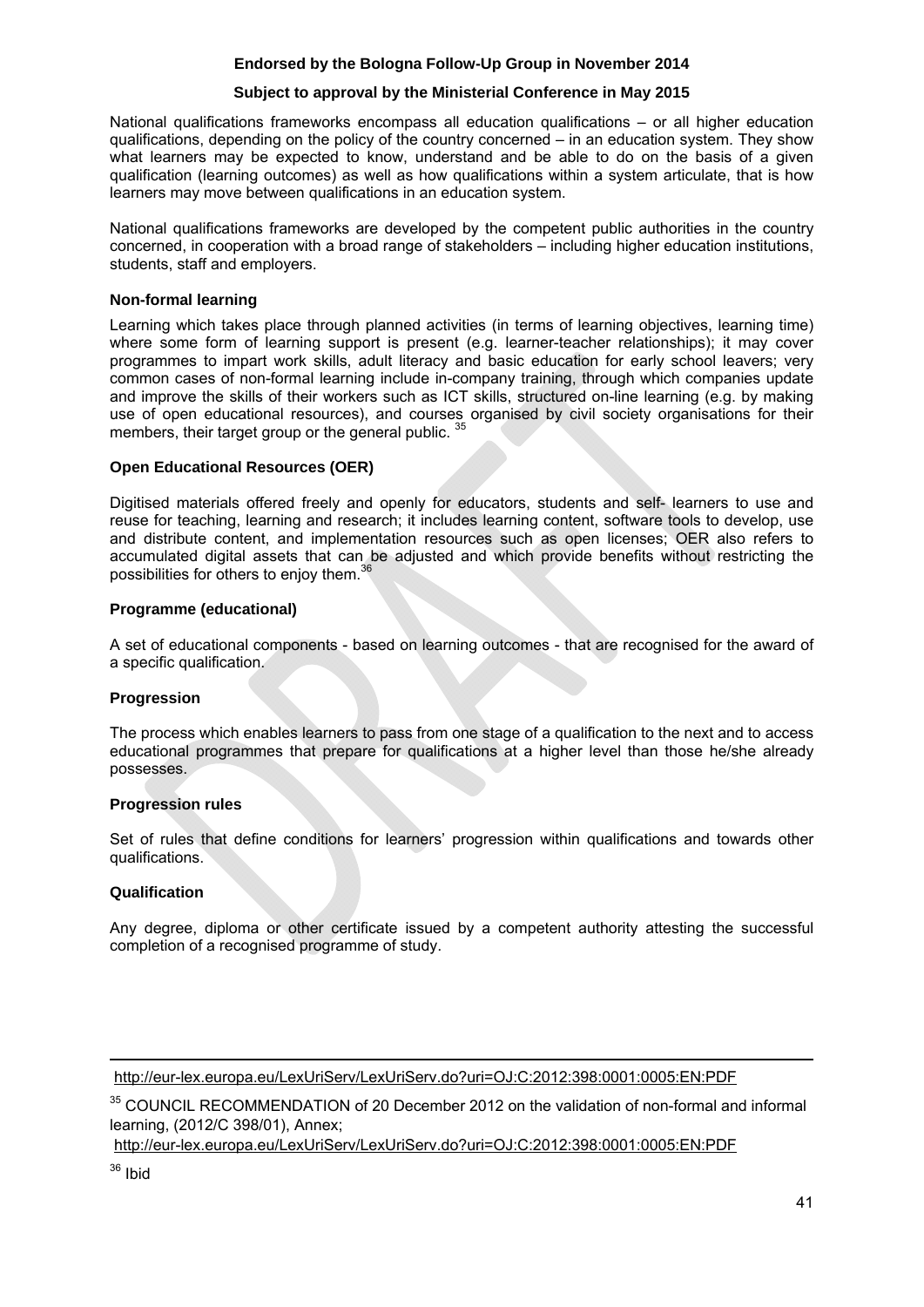## **Subject to approval by the Ministerial Conference in May 2015**

#### **Quality Assurance**

The process or set of processes adopted nationally and institutionally to ensure the quality of educational programmes and qualifications awarded.

Quality assurance should ensure a learning environment in which the content of programmes, learning opportunities and facilities are fit for purpose. Quality assurance is often referred to in the context of a continuous improvement cycle (i.e. assurance and enhancement activities).

### **Recognition (academic recognition)**

Approval of courses, qualifications, or diplomas from one (domestic or foreign) higher education institution by another for the purpose of student admission to further studies.

Academic recognition can also be sought for an academic career at a second institution and in some cases for access to other employment activities on the labour market (academic recognition for professional purposes). As regards the European Higher Education Area, three main levels of recognition can be considered, as well as the instruments attached to them (as suggested by the Lisbon Convention and the Bologna Declaration):

(i) recognition of qualifications, including prior learning and professional experience, allowing entry or re-entry into higher education;

(ii) recognition of short study periods in relation to student mobility, having as the main instrument the ECTS (European Credit Transfer System);

(iii) recognition of full degrees, having as the main instrument the Diploma Supplement. $37$ 

#### **Recognition of credits**

The process through which an institution certifies that learning outcomes achieved and assessed in another institution satisfy (some or all) requirements of a particular programme, its component or qualification.

## **Recognition of non-formal and informal learning**

The process through which an institution certifies that the learning outcomes achieved and assessed in another context (non-formal or informal learning) satisfy (some or all) requirements of a particular programme, its component or qualification.

## **Recognition of prior learning and experience**

The validation of learning outcomes, whether from formal education or non-formal or informal learning, acquired before requesting validation.<sup>3</sup>

<sup>37</sup> Vlăsceanu L., et al., Quality Assurance and Accreditation: A Glossary of Basic Terms and Definitions, Papers on Higher Education, UNESCO-CEPES 2004.

<sup>&</sup>lt;sup>38</sup> COUNCIL RECOMMENDATION of 20 December 2012 on the validation of non-formal and informal learning, (2012/C 398/01), Annex;

[http://eur-lex.europa.eu/LexUriServ/Le](http://eur-lex.europa.eu/LexUriServ/LexUriServ.do?uri=OJ:C:2012:398:0001:0005:EN:PDF)xUriServ.do?uri=OJ:C:2012:398:0001:0005:EN:PDF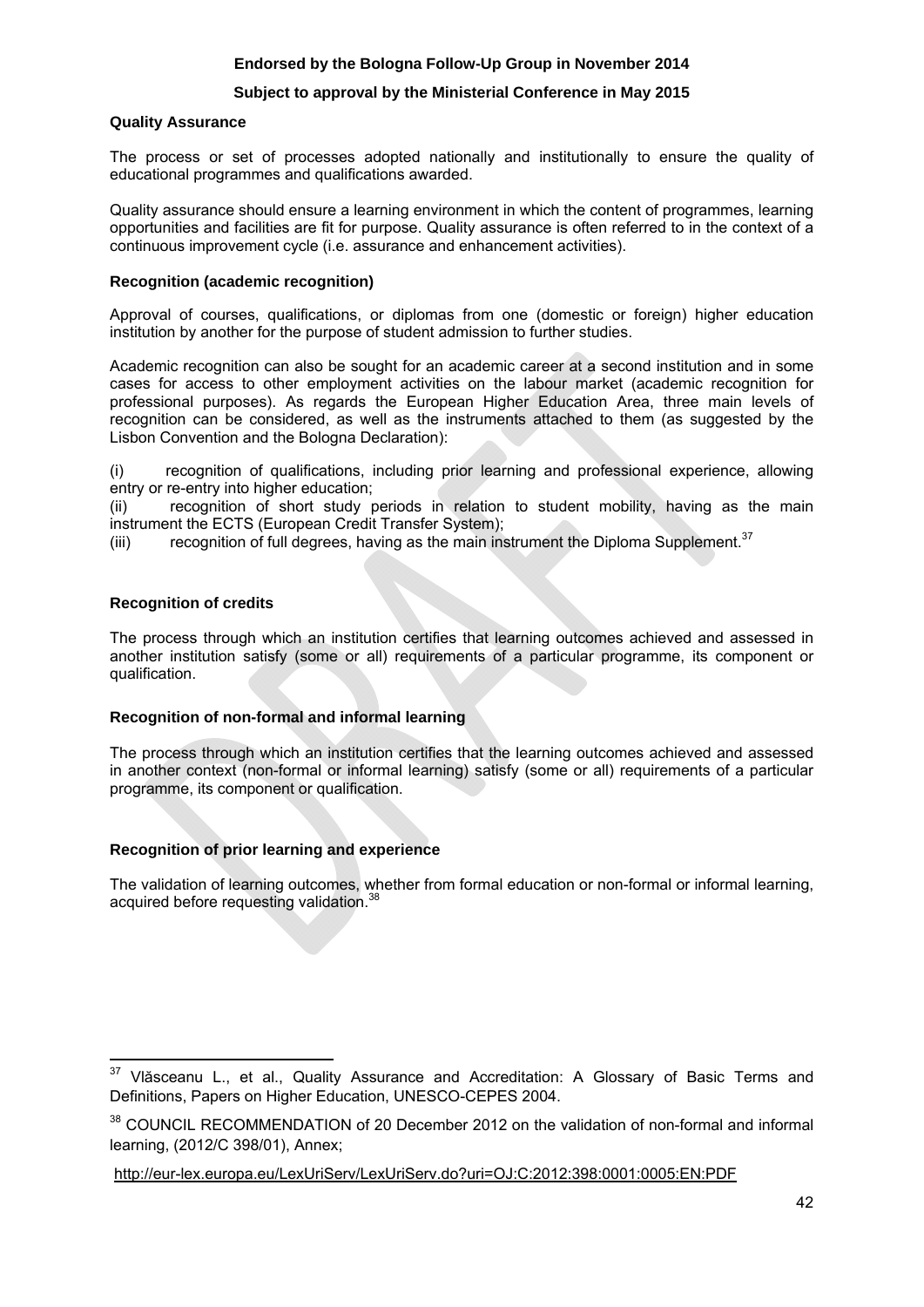## **Subject to approval by the Ministerial Conference in May 2015**

#### **Recognition of professional qualifications**

Directive 2005/36/EC establishes rules for EU Member States on access to or pursuit of a regulated profession upon possession of specific professional qualifications. The Directive stipulates that the host Member State shall recognise professional qualifications obtained in another Member State which allow the holder of the said qualifications to pursue the same profession there - for access to and pursuit of that profession.

The recognition of professional qualifications by the host Member State allows beneficiaries to gain access in that Member State to the same profession as that for which they are qualified in the home Member State and to pursue it in the host Member State under the same conditions as its nationals.<sup>3</sup>

#### **Student**

Learner enrolled in formal educational programme.

#### **Student-Centred Learning**

A learning approach characterised by innovative methods of teaching which aim to promote learning in communication with teachers and students and which takes students seriously as active participants in their own learning, fostering transferable skills such as problem-solving, critical and reflective thinking.40

## **Transcript of Records**

An up-to-date record of the students' progress in their studies: the educational components they have taken, the number of ECTS credits they have achieved, and the grades they have been awarded. It is a vital document for recording progress and for recognising learning achievements, including for student mobility. Most institutions produce the transcript of records from their institutional databases.

## **Transfer (of credits)**

**.** 

The process of having credits awarded in one context (programme, institution) recognised in another formal context for the purpose of obtaining a qualification. Credits awarded to students in one programme may be transferred from an institution to be accumulated in another programme, offered by the same or another institution. Credit transfer is the key to successful study mobility. Institutions, faculties, departments may make agreements which guarantee automatic recognition and transfer of credits.

<sup>&</sup>lt;sup>39</sup> http://eur-lex.europa.eu/legal-content/EN/TXT/PDF/?uri=CELEX:02005L0036-20140117&from=EN

<sup>&</sup>lt;sup>40</sup> Student-Centred Learning. Toolkit for Students, Staff and Higher Education Institutions, Brussels, October 2010. p.[5 http://www.esu-online.org/resources/6068/Student-Centred-Learning-Toolkit/](http://www.esu-online.org/resources/6068/Student-Centred-Learning-Toolkit/)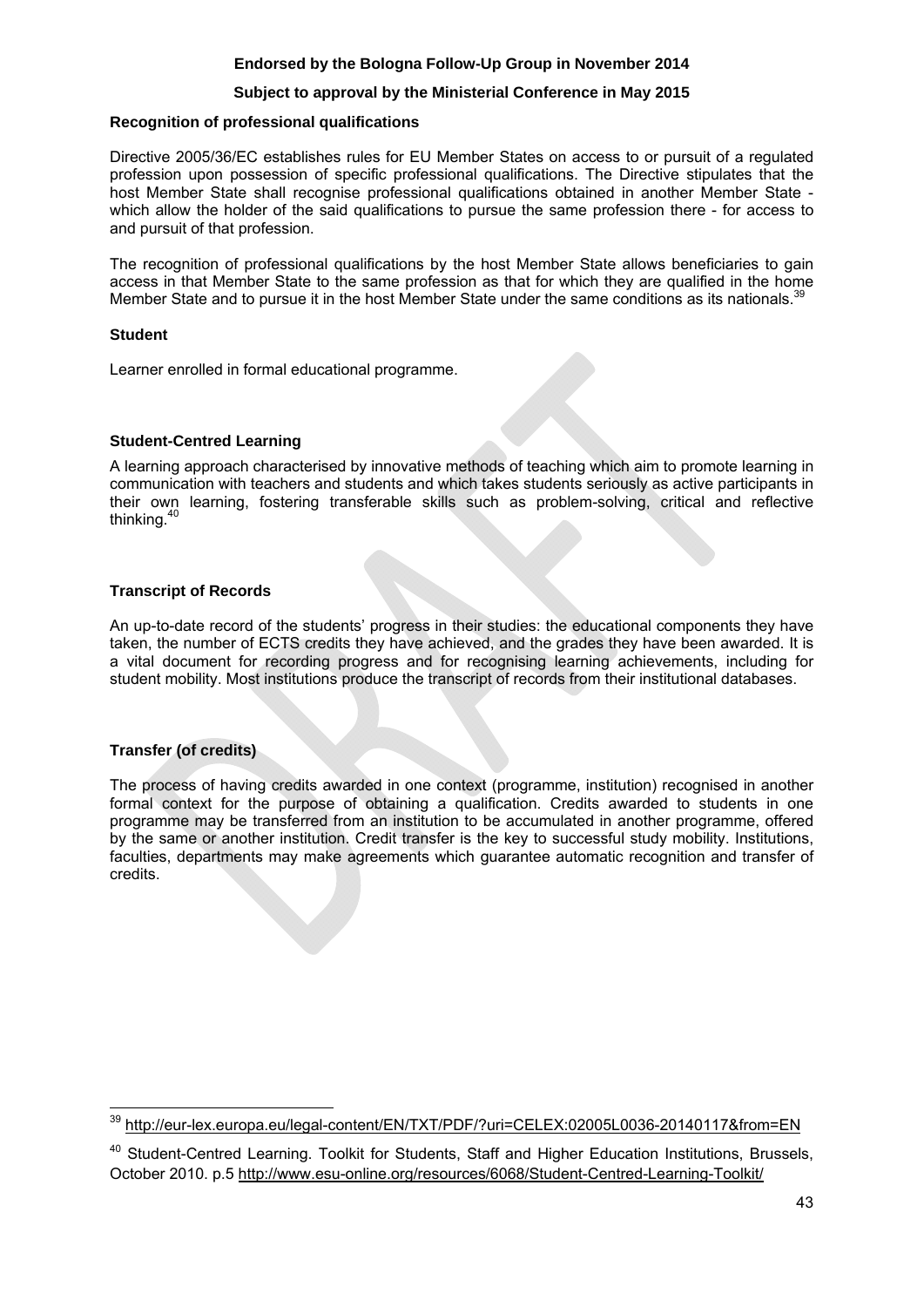## **Subject to approval by the Ministerial Conference in May 2015**

#### **Validation**

A process of confirmation by an authorised body that an individual has acquired learning outcomes measured against a relevant standard and consists of the following four distinct phases:

- 1. IDENTIFICATION through dialogue of particular experiences of an individual;
- 2. DOCUMENTATION to make visible the individual's experiences;
- 3. a formal ASSESSMENT of these experiences; and
- 4. CERTIFICATION of the results of the assessment which may lead to a partial or full qualification.<sup>41</sup>

#### **Virtual mobility**

Cross-border e-learning, i.e. when a student follows distance learning courses offered by a higher education institution abroad. Virtual mobility can be useful in promoting and complementing physical mobility. Virtual mobility can play an important role in the internationalisation strategy of an institution.<sup>42</sup>

#### **Work-based learning**

Learning delivered by a university, college or other training provider in the workplace, normally under the supervision of a person from the same company as well as a professional teacher from outside the company.<sup>43</sup>

#### **Workload**

An estimation of the time learners typically need to complete all learning activities such as lectures, seminars, projects, practical work, work placements, individual study required to achieve the defined learning outcomes in formal learning environments. The correspondence of the full-time workload of an academic year to 60 credits is often formalised by national legal provisions. In most cases, student workload ranges from 1,500 to 1,800 hours for an academic year, which means that one credit corresponds to 25 to 30 hours of work. It should be recognised that this represents the normal workload and that for individual learners the actual time to achieve the learning outcomes will vary.

## **Work Placement**

**.** 

A planned period of experience outside the institution (for example, in a workplace) to help students to develop particular skills, knowledge or understanding as part of their programme.

<sup>41</sup> COUNCIL RECOMMENDATION of 20 December 2012 on the validation of non-formal and informal learning, (2012/C 398/01), Annex;

<http://eur-lex.europa.eu/LexUriServ/LexUriServ.do?uri=OJ:C:2012:398:0001:0005:EN:PDF>

<sup>&</sup>lt;sup>42</sup> MAUNIMO (MApping UNIversity MObility) project:<http://www.maunimo.be/index.php/mobility-definitions>

<sup>4</sup>[3 http://www.sfc.ac.uk/housekeeping/glossary/glossary.aspx](http://www.sfc.ac.uk/housekeeping/glossary/glossary.aspx)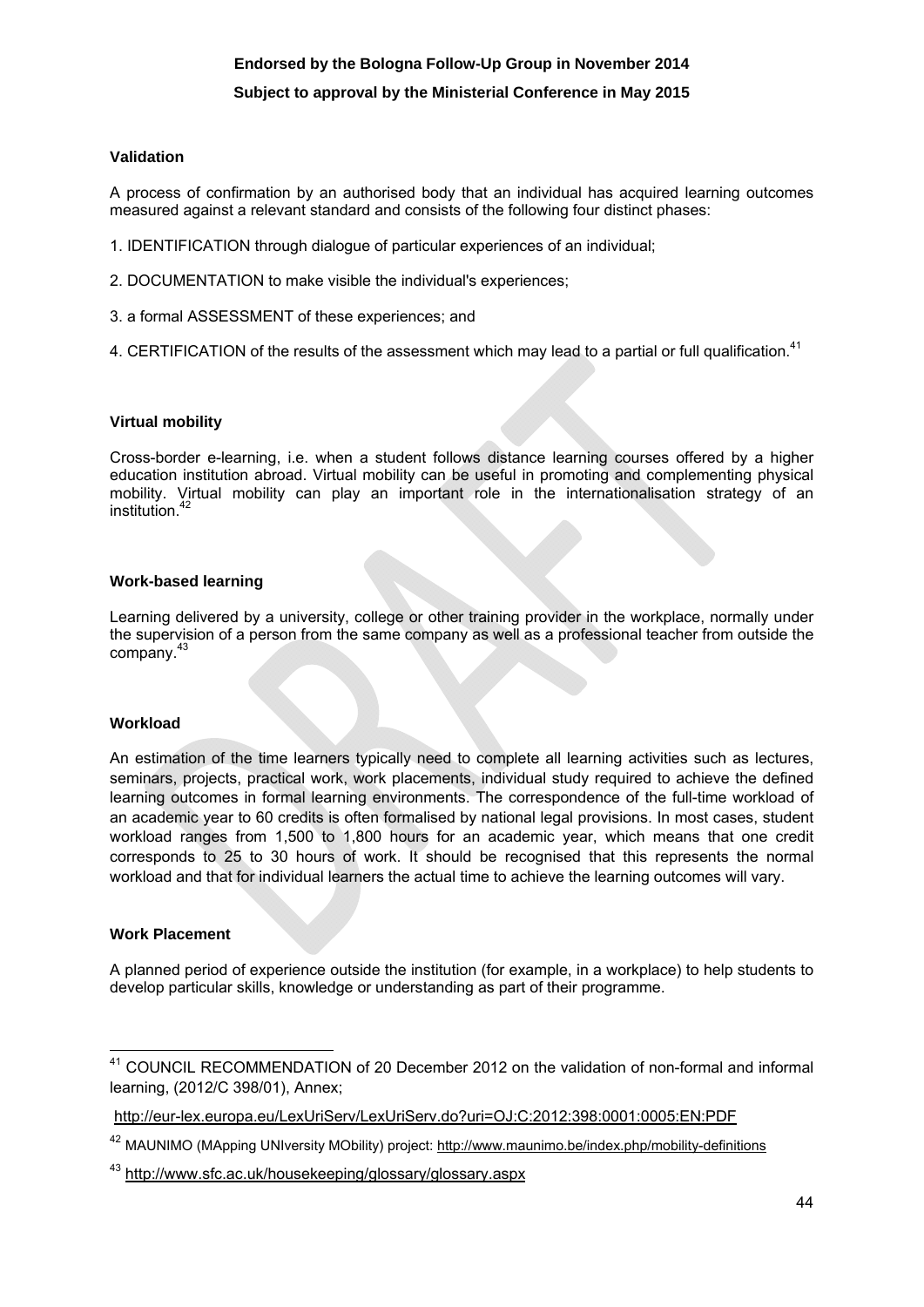## **Subject to approval by the Ministerial Conference in May 2015**

#### **Work Placement Certificate**

A document is issued by the receiving organisation/enterprise upon the trainee's completion of the work placement, and it can be complemented by other documents, such as letters of recommendation. It aims to provide transparency and bring out the value of the experience of the student's work placement.

45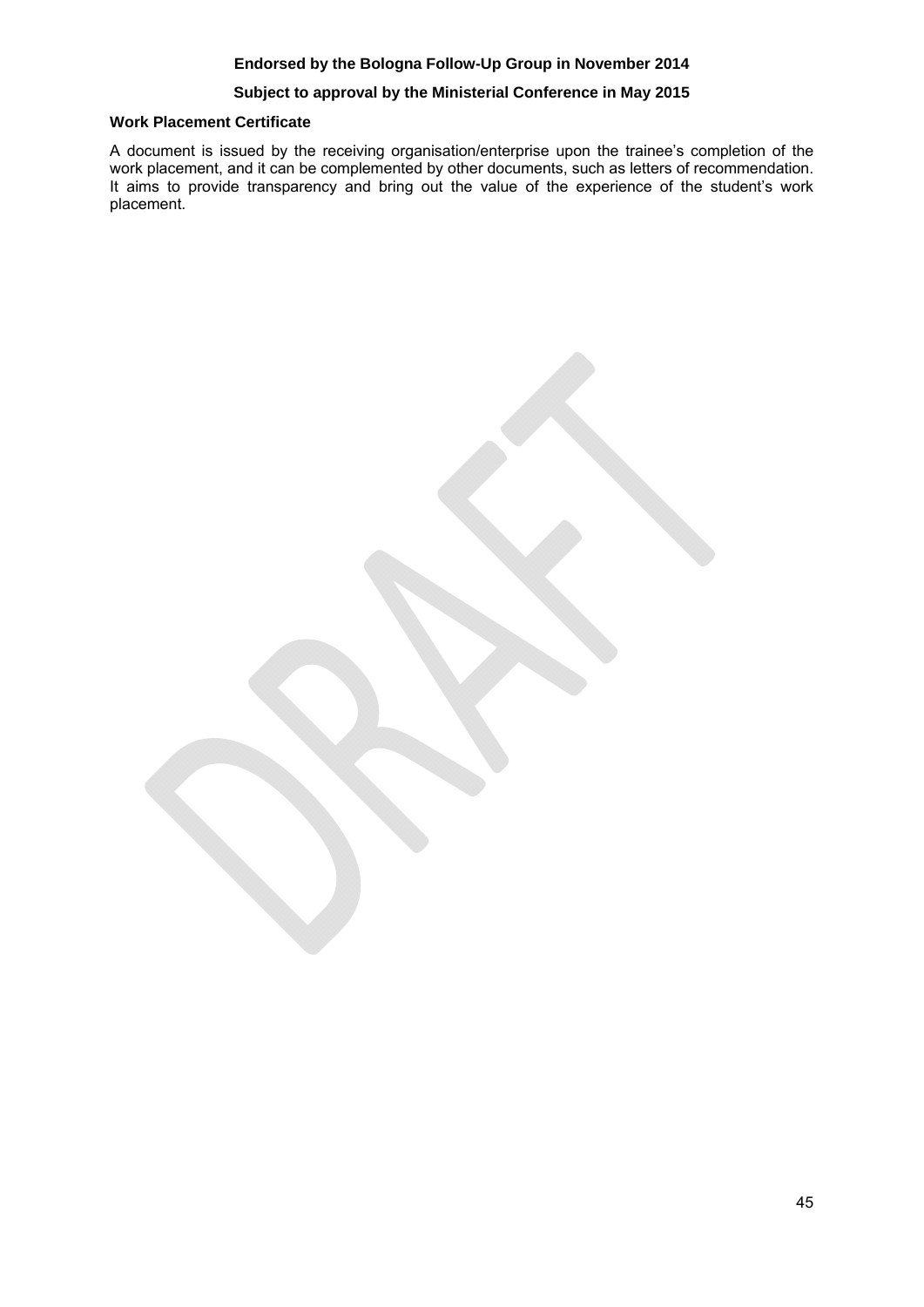## **Endorsed by the Bologna Follow-Up Group in November 2014 Subject to approval by the Ministerial Conference in May 2015**

**Annex 244**

**Examples for grade conversion:** 

**1- Grade conversion based on two Grade Distribution Tables from two reference groups belonging to different national grading systems**:

**Reference group A in Italy** (*Passing grades ranging from 18 to 30 cum laude) Reference group/Field of study:* ISCED Code 023 Languages

**Reference group B in France** *(Passing grades ranging from 10 to 20) Reference group/Field of study:* ISCED Code 023 Languages

\*Distribution of the grade within the reference group

\*\*Accumulated percentage of students obtaining the grade or lower



In this case, the percentage ranges of the grades overlap. The receiving institution should have decided in advance whether they will take the minimum, average or maximum comparable grade of overlapping ranges. Therefore, if the University of Rome had decided in advance that they would use the minimum or the average, the student's grade would be 27 and if they had decided that they would use the maximum, the student's grade would be 28.

 $\overline{\phantom{a}}$ <sup>44</sup> Please refer to the ECTS Guide website for further examples added.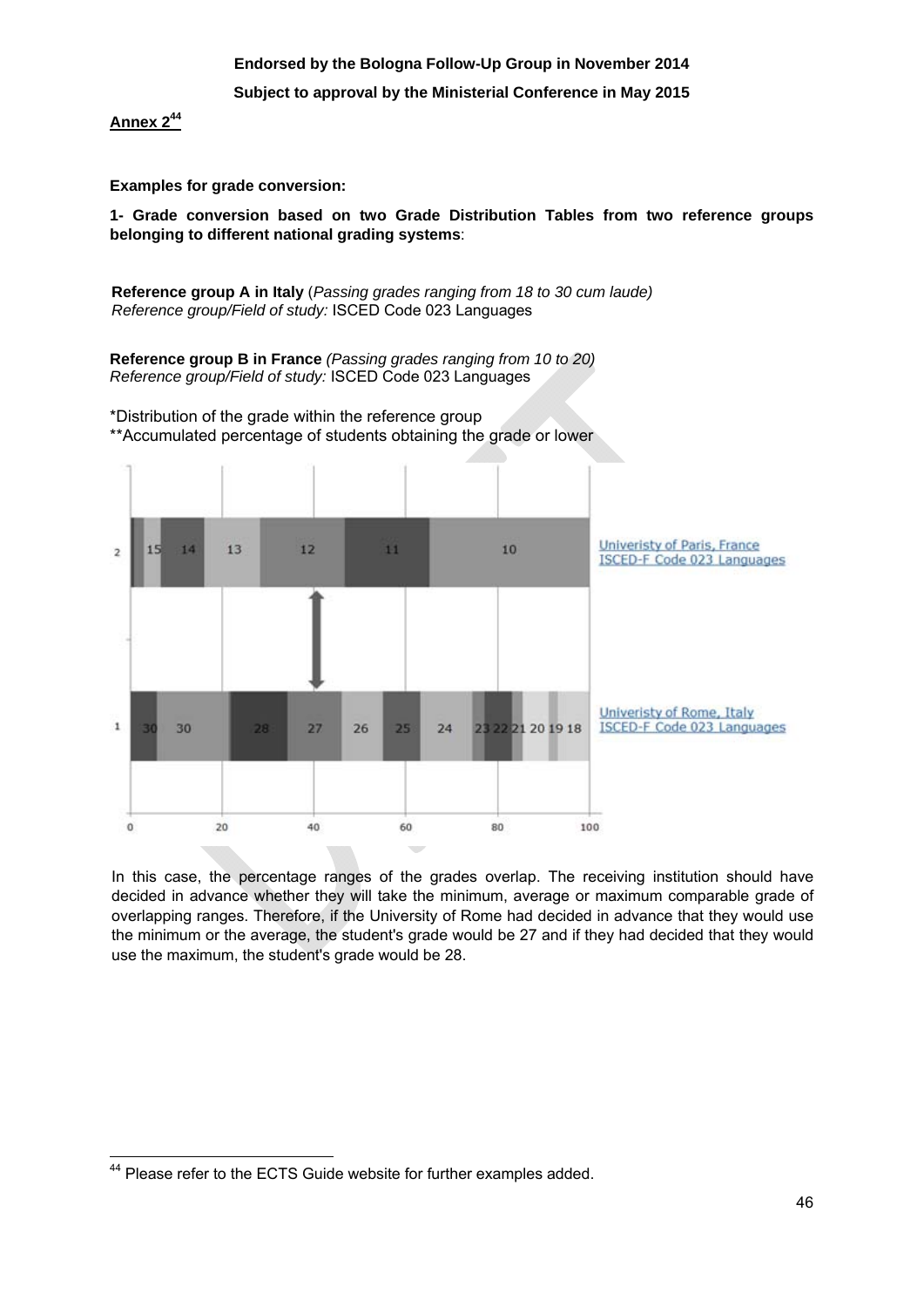#### **Subject to approval by the Ministerial Conference in May 2015**

## **2 Grade conversion based on two Grade Distribution Tables from two reference groups belonging to different national grading systems:**

**Institution FHV in Austria** (P*assing grades ranging from 1 to 4) Reference group/Field of study:* ISCED Code 071 Engineering and engineering trades

**Institution University of Ghent in Belgium** *(Passing grades ranging from 10 to 20) Reference group/Field of study:* ISCED Code 071 Engineering and engineering trades



**ISCED-F Code 071 Engineering and Engineering Trades** 

In this example a grade 2 (Good) from the institution in Austria would be transferred into a grade 13 in the institution in Belgium. A grade 11 from the institution in Belgium would be transferred into a grade 3 (Satisfactory) in Austria. In this case both institutions have decided to use the average in case of overlapping percentage ranges.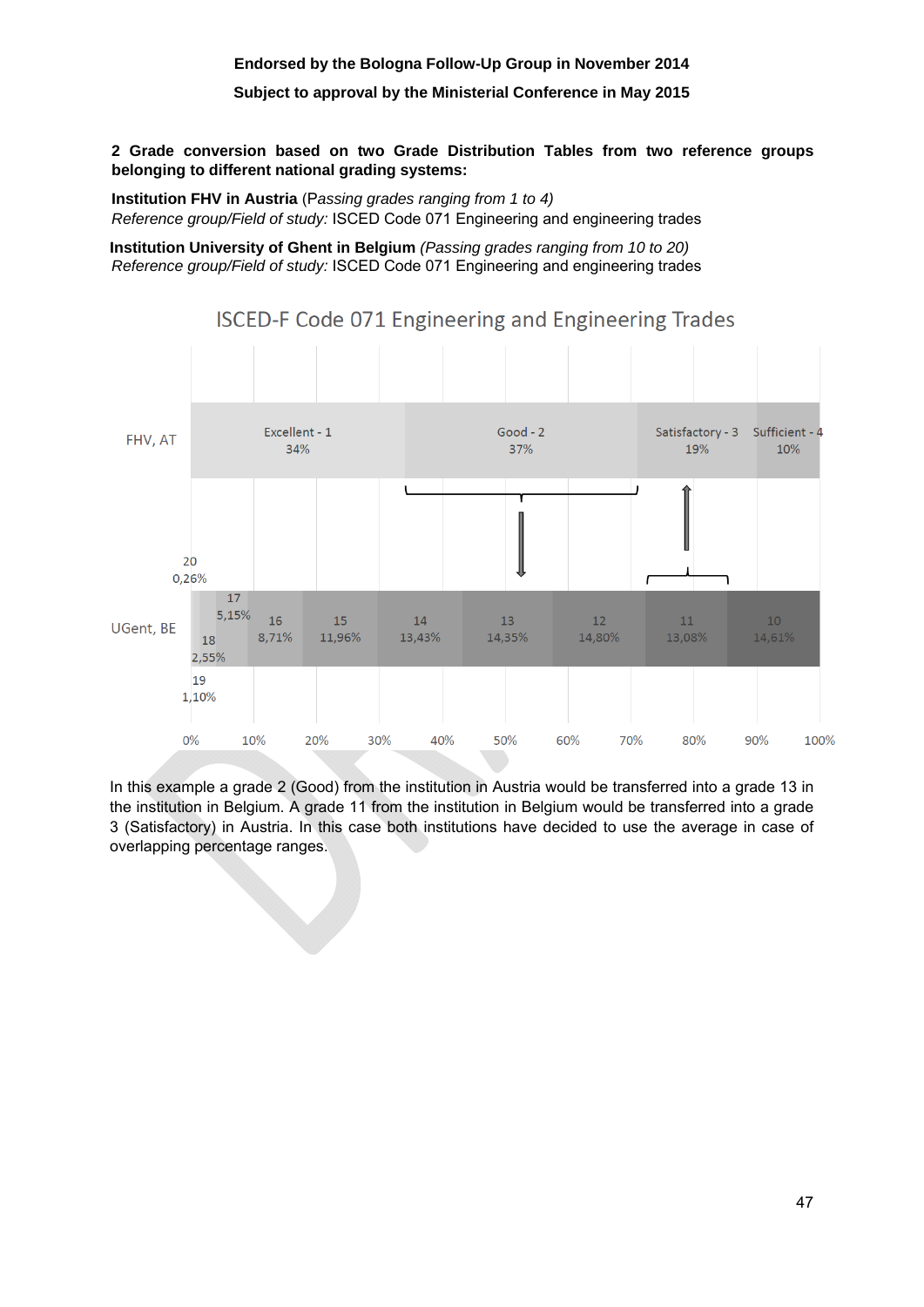## **Annex 3**

## **RECOMMENDED READING LIST**

## **Related documents of the Bologna Process:**

Bologna Framework and Certification (2008),

[http://www.ehea.info/Uploads/QF/Bologna\\_Framework\\_and\\_Certification\\_revised\\_29\\_02\\_08.pdf](http://www.ehea.info/Uploads/QF/Bologna_Framework_and_Certification_revised_29_02_08.pdf)

European Standards and Guidelines for Quality Assurance in the European Higher Education Area ( https://revisionesg.files.wordpress.com/2014/10/esg-draft-endoresed-by-bfug.pdf)

European Approach for Quality Assurance of Joint Programmes - draft proposal endorsed by the Bologna Follow-Up Group; to be adopted by the Ministerial Conference in Yerevan, in May 2015: https://eqar.eu/fileadmin/documents/bologna/02 European Approach QA of Joint Programmes v8 5 endorsedByBFU [G.pdf](https://eqar.eu/fileadmin/documents/bologna/02_European_Approach_QA_of_Joint_Programmes_v8_5_endorsedByBFUG.pdf)

## **Official documents of the European Union:**

Council Recommendation of 20 December 2012 on the validation of non-formal and informal learning. (2012/C 398/01)

[http://eur-lex.europa.eu/LexUriServ/LexUriServ.do?uri=OJ:C:2012:398:0001:0005:EN:PDF](http://eur-lex.europa.eu/lexuriserv/lexuriserv.do?uri=oj:c:2012:398:0001:0005:en:pdf)

Communication from the Commission COM(2001) 678 final: Making a European Area of Lifelong Learning a Reality <http://eur-lex.europa.eu/LexUriServ/LexUriServ.do?uri=COM:2001:0678:FIN:EN:PDF>

Recommendation of the European Parliament and of the Council of 23 April 2008 on the establishment of the European Qualifications Framework for lifelong learning. [http://eur](http://eur-lex.europa.eu/legal-content/EN/TXT/PDF/?uri=CELEX:32008H0506(01)&from=EN)[lex.europa.eu/legal-content/EN/TXT/PDF/?uri=CELEX:32008H0506\(01\)&from=EN.](http://eur-lex.europa.eu/legal-content/EN/TXT/PDF/?uri=CELEX:32008H0506(01)&from=EN)

REGULATION (EU) No 1288/2013 OF THE EUROPEAN PARLIAMENT AND OF THE COUNCIL of 11 December 2013 establishing 'Erasmus+': the Union programme for education, training, youth and sport [\(http://eur-lex.europa.eu/LexUriServ/LexUriServ.do?uri=OJ:L:2013:347:0050:0073:EN:PDF\)](http://eur-lex.europa.eu/LexUriServ/LexUriServ.do?uri=OJ:L:2013:347:0050:0073:EN:PDF)

## **Websites and publications:**

ECVET[: http://ec.europa.eu/education/policy/vocational-policy/ecvet\\_en.htm](http://ec.europa.eu/education/policy/vocational-policy/ecvet_en.htm) 

Get to know ECVET better - Questions and Answers; Brussels, 2011 [http://www.ecvet](http://www.ecvet-team.eu/en/system/files/documents/14/questions-answers-about-ecvet-21/04/2010.pdf)[team.eu/en/system/files/documents/14/questions-answers-about-ecvet-21/04/2010.pdf](http://www.ecvet-team.eu/en/system/files/documents/14/questions-answers-about-ecvet-21/04/2010.pdf)

ENIC-NARIC Network[: http://www.enic-naric.net/](http://www.enic-naric.net/)

Recognition of Prior Non-Formal and Informal Learning in Higher Education. Euridyce Overview, 2012. <http://eacea.ec.europa.eu/education/eurydice/documents/focus-on/152.pdf>

EUA Occasional papers on MOOCs: [http://www.eua.be/Libraries/Publication/MOOCs\\_Update\\_January\\_2014.sflb.ashx](http://www.eua.be/Libraries/Publication/MOOCs_Update_January_2014.sflb.ashx) 

Bergan, S. (2007): Qualifications -- Introduction to a concept (Council of Europe higher education series No.6)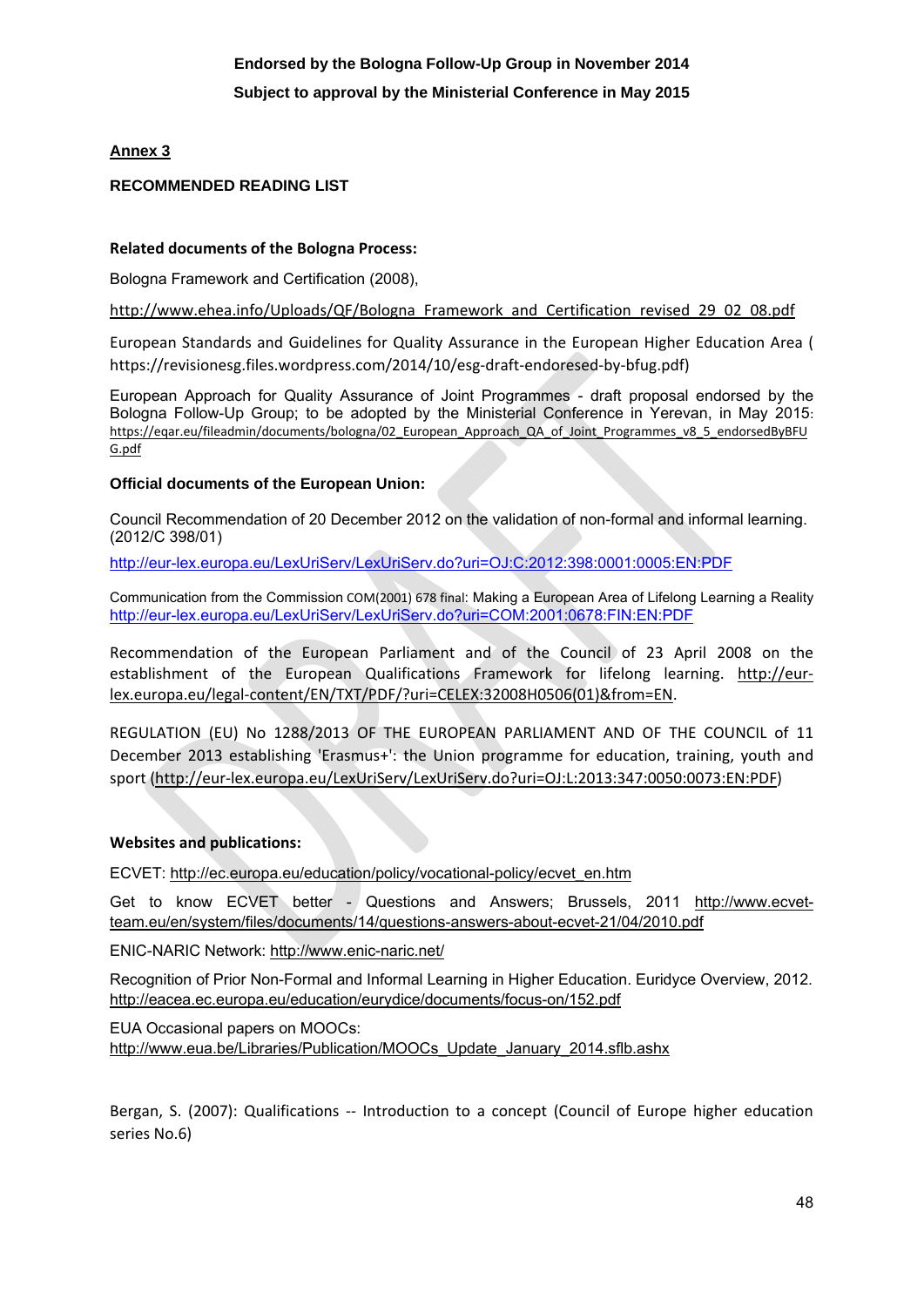## **Subject to approval by the Ministerial Conference in May 2015**

Bergan, S; Rauhvargers, A. (eds.) (2005): Standards for recognition: the Lisbon recognition convention and its subsidiary texts (Council of Europe higher education series No. 3)

Biggs, J. (2003): Aligning teaching for constructing learning; https://www.heacademy.ac.uk/aligningteaching-constructing-learning

Bingham (1999): Guide to Developing Learning Outcomes,

Cedefop (2009) European guidelines for Validating Non-formal and Informal learning; Luxembourg; [http://www.cedefop.europa.eu/EN/Files/4054\\_en.pdf](http://www.cedefop.europa.eu/EN/Files/4054_en.pdf) 

Cedefop (2011): Using learning outcomes: European Qualifications Framework Series: Note 4 [http://www.cedefop.europa.eu/EN/Files/Using\\_learning\\_outcomes.pdf](http://www.cedefop.europa.eu/EN/Files/Using_learning_outcomes.pdf)

Colucci, E.; Davies, H.; Korhonen, J.; Gaebel, M. (2012): Mobility: Closing the gap between policy and practice; European University Association, Brussels [http://www.maunimo.be/images/Oslo/eua%20maunimo\\_web.pdf](http://www.maunimo.be/images/Oslo/eua%20maunimo_web.pdf) 

Ferencz,I.; Hauschildt, K.; Garam, I. (eds.) (2013): Mobility Windows: From Concept to Practice, Bonn: Lemmens Medien GmbH (ACA Papers on International Cooperation in Education); [http://www.aca](http://www.aca-secretariat.be/fileadmin/aca_docs/images/members/ACA_2013_Mobility_windows.pdf)[secretariat.be/fileadmin/aca\\_docs/images/members/ACA\\_2013\\_Mobility\\_windows.pdf](http://www.aca-secretariat.be/fileadmin/aca_docs/images/members/ACA_2013_Mobility_windows.pdf)

Hunt, E. S.; Bergan, S. (eds.) (2010): Developing attitudes to recognition. Substantial differences in an age of globalization (Strasbourg: Council of Europe Publishing. Council of Europe Higher Education Series No 13)

Lokhoff, J. et al (2010): A Guide to Formulating Degree Programme Profiles: Bilbao, Groningen, The Hagu[e http://core-project.eu/documents/Tuning%20G%20Formulating%20Degree%20PR4.pdf](http://core-project.eu/documents/Tuning%20G%20Formulating%20Degree%20PR4.pdf) 

Vlăsceanu L., et al. (2004): Quality Assurance and Accreditation: A Glossary of Basic Terms and Definitions, Papers on Higher Education, UNESCO-CEPES.

## **Project outcomes:**

CoRe stands for **Co**mpetences in Education and **Re**cognition[: http://www.core-project.eu/](http://www.core-project.eu/)

EGRACONS – European Grade Conversion System project, co-funded by the EU Lifelong Learning Programme[; http://egracons.eu/](http://egracons.eu/) 

EAR manual – a European Area of Recognition projec[t http://www.eurorecognition.eu/emanual/](http://www.eurorecognition.eu/emanual/)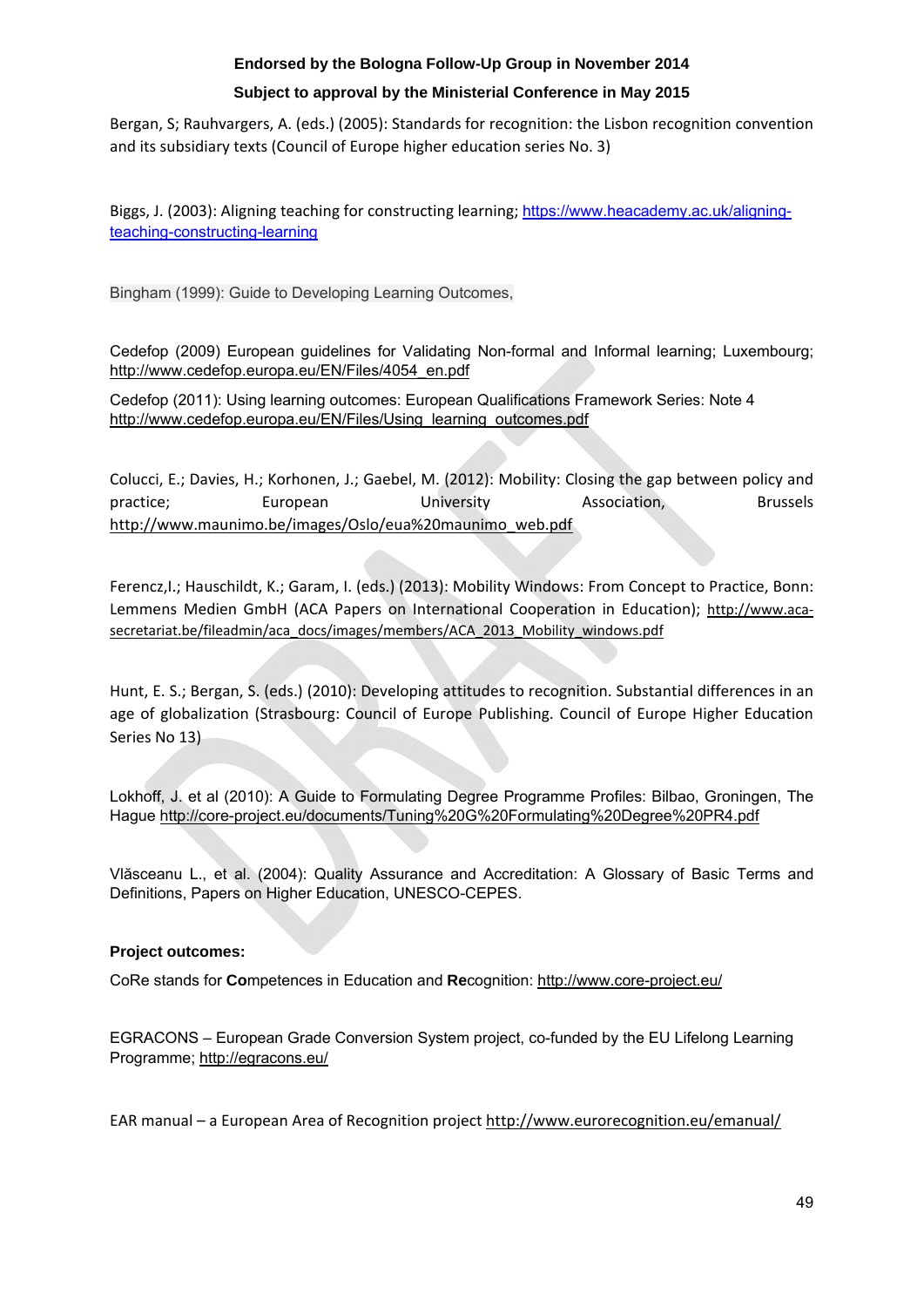## **Subject to approval by the Ministerial Conference in May 2015**

EMQT project (Erasmus Mobility Quality tools), co-funded by the EU Lifelong Learning Programme[; http://www.che](http://www.che-consult.de/cms/?getObject=397&PK_Projekt=1022&strAction=show&getLang=de)[consult.de/cms/?getObject=397&PK\\_Projekt=1022&strAction=show&getLang=de](http://www.che-consult.de/cms/?getObject=397&PK_Projekt=1022&strAction=show&getLang=de) 

European Recognition Manual for Higher Education Institutions; <http://eurorecognition.eu/Manual/EAR%20HEI.pdf>

Joint Degrees from A to Z project, co-funded by the EU Erasmus Mundus Programme; <http://www.nuffic.nl/en/expertise/jdaz>

MAUNIMO (MApping UNIversity MObility) project:<http://www.maunimo.be/index.php>

Portal on joint programs of the European Consortium for Accreditation in Higher Education (ECA), cofunded by the EU Erasmus Mundus Programme; [http://ecahe.eu/w/index.php/Portal:Joint\\_programmes](http://ecahe.eu/w/index.php/Portal:Joint_programmes)

Practical Guide to Designing Degree Programmes with Integrated Transnational Mobility - MOCCA project (Model for Core Curricula with Integrated Mobility Abroad), co-funded by the EU Socrates Programme

Student-Centred Learning (2010) Toolkit for Students, Staff and Higher Education Institutions, Brussels, project of the European Students Union, co-funded by the EU Lifelong Learning Programme <http://www.esu-online.org/resources/6068/Student-Centred-Learning-Toolkit/>

TUNING Academ[y http://tuningacademy.org/](http://tuningacademy.org/)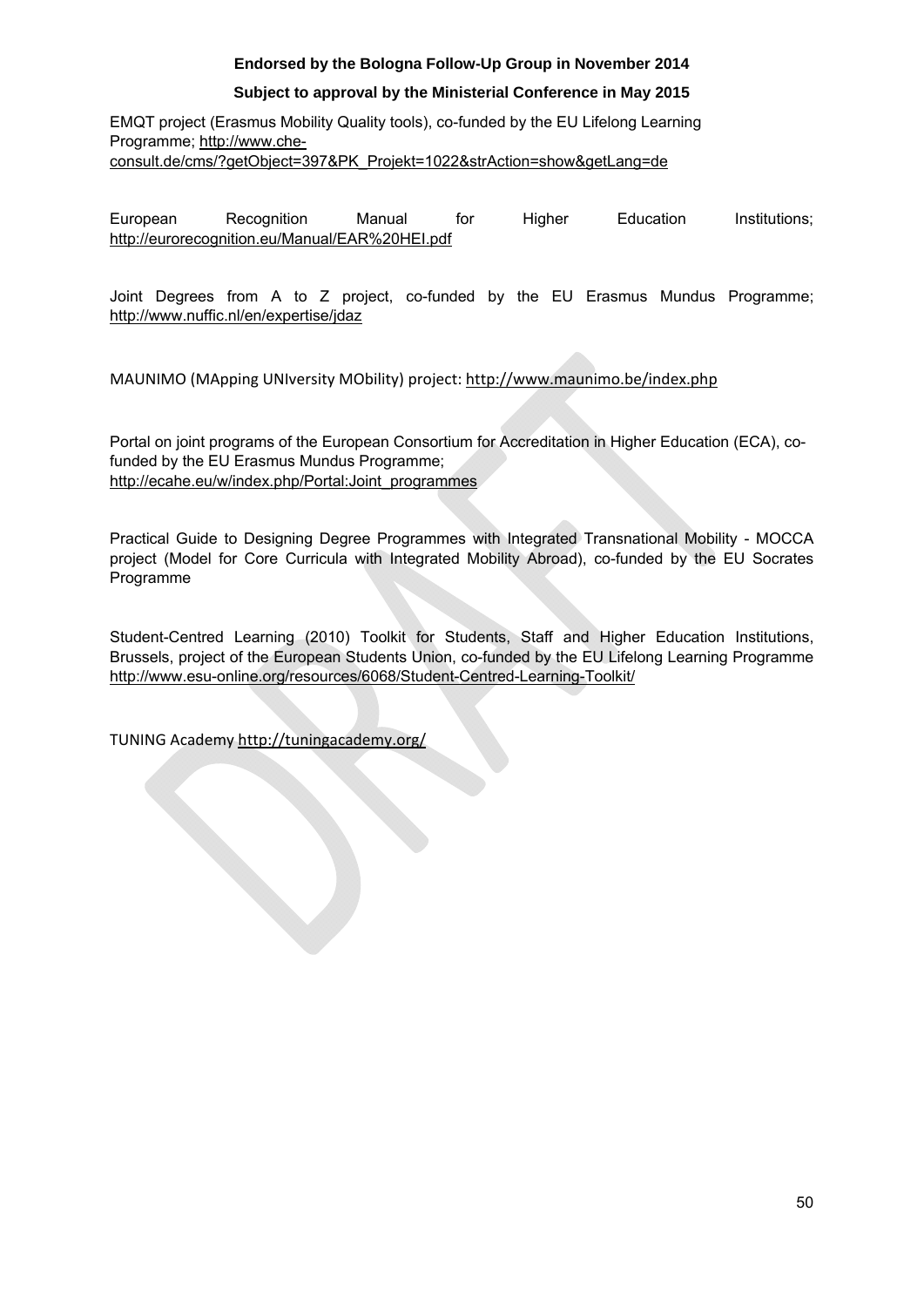## **Subject to approval by the Ministerial Conference in May 2015**

## **Annex 4**

## **Examples for Programme Profiles and formulations of programme learning outcomes**

The examples below show different ways of describing programme profiles and/or single course units. These are not absolute models to be followed, but examples of good practice, based on the recommendations of the ECTS Guide.

## **EXAMPLE I – description of the First Cycle degree programme in Computer Engineering and learning outcomes for the course unit Physics I**

## **Profile of the degree programme**

The Bachelor's degree program in Computer Engineering is designed to prepare students with a sound cultural background based on proficiency in different engineering areas and strong computer science expertise. Courses are intended to provide participants with the skills needed to design, install and maintain computer systems and computer networks, software applications, industrial automation systems, management information systems, integrated processing and control systems. The Computer Engineering graduate is mainly an Engineer as well as a good IT Professional.

#### **Key Learning Outcomes**

Graduates of the First Cycle Degree Program in Computer Engineering will be able to: design, install and maintain computer systems and computer networks, software applications, industrial automation systems, management information systems, integrated processing and control systems.

## **Occupational Profile/s of Graduates**

Graduates of this degree are qualified to work inside information technology companies specialized in the computer hardware and software production and inside industrial automation industries as well as inside all kind of enterprises using information systems and computer networks for internal production and management processes. They will also be able work as freelancers or independent contractors mainly for the development of digital control systems for specific applications. Moreover, the Program will provide the students with the necessary requirements for academic advancement in the computer engineering and automation field.

## **Single course unit: Physics I**

## **Learning outcomes**

The student who successfully completes the course will have the ability to master the basic concepts of physics both in newtonian mechanics and in classical electromagnetism. He/she will be able to demonstrate a solid knowledge of the conservation laws and of the Maxwell equations whose application will allow him/her to solve basic problems of dynamics in mechanical systems and of fields configuration in problems of electromagnetism.

## **Assessment methods and criteria**

## *Assessment methods*

- Final written exam
- Final oral exam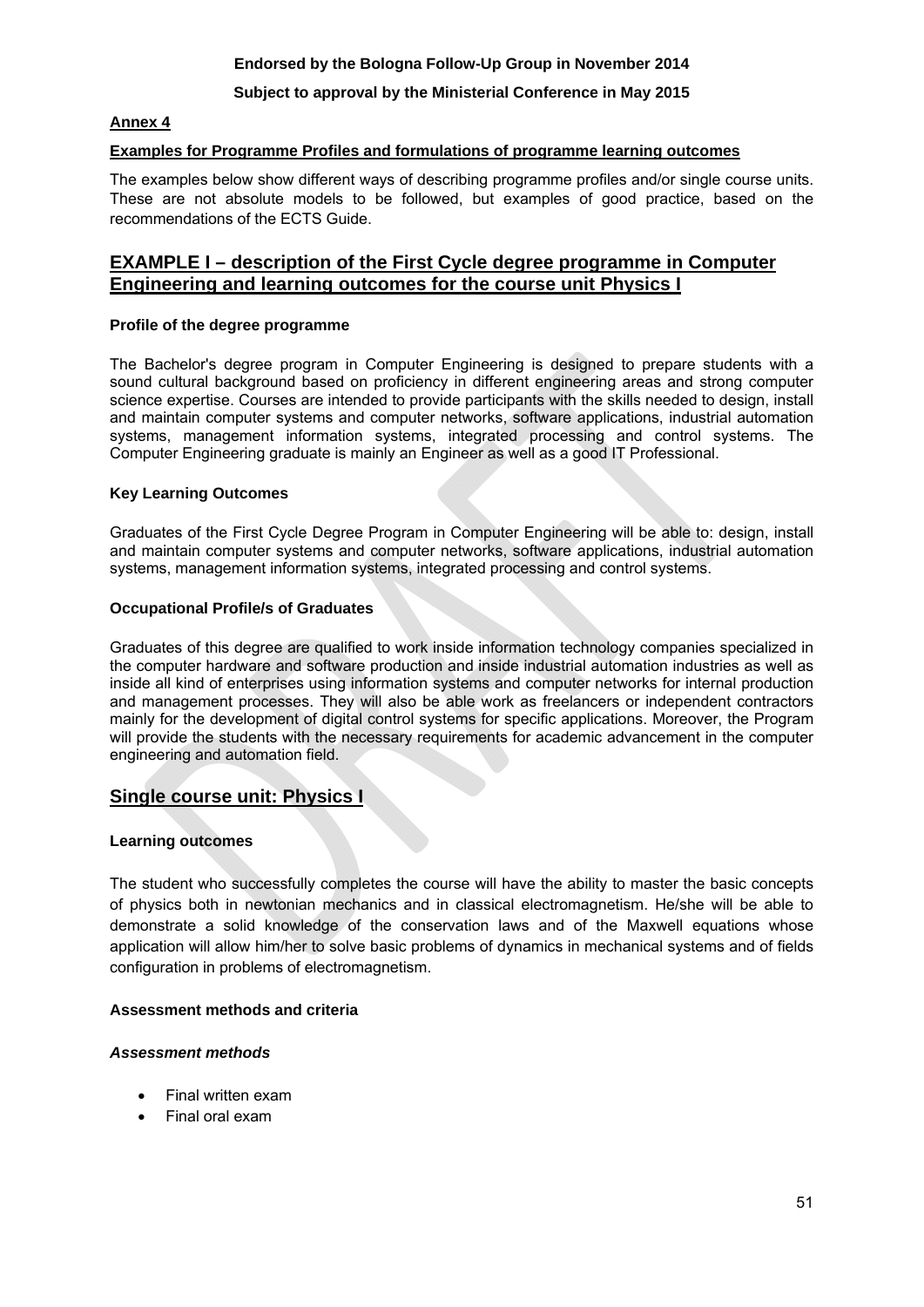## **Subject to approval by the Ministerial Conference in May 2015**

The written exam is considered a threshold to access the final oral exam. A score of 15 points/30 is required to pass the written exam. Once the threshold is passed, the weight of the oral exam on the final score is about 70%.

## *Assessment criteria*

The student will be assessed on his/her demonstrated ability to understand the main contents of the course and to adapt them to specific cases to solve problems. - In the written exam (3 hours, 2 problems), the student must demonstrate his/her capability to deploy the basic concepts to find correct answers to a typical series of three questions per problem. - During the oral exam (1/2h) the student must demonstrate the ability to put into practice and to execute, with critical awareness, the most important physics laws discussed in the course.

## **EXAMPLE II - description of the First Cycle degree programme in History and learning outcomes for the course unit Modern History**

## **Profile of the degree program**

The Degree Program in History has the objective of preparing student for the practice of historical research, thanks to a solid knowledge of the great historiographical themes and debates and the acquisition of methodologies of the treatment and interpretation of the sources, and the use of a clear and rigorous language as appropriate to historiographical discourse. The learning experience in organized through cycles of lectures, seminars, workshops and laboratories. Alongside these activities, the students are able to attend conferences, workshops and meetings in order to have contact with scientific debate at national and international level. The Degree Program has four tracks: Ancient History, Medieval History, Modern History and Contemporary History.

## **Key Learning Outcomes**

Graduates of the First Cycle Degree Program in History will be able to demonstrate: - Critical understanding of the relation of the present to the past - Knowledge of and ability to use the basic techniques of historical research - Ability to identify the relevant scientific literature, bibliography and sources to address a historiographical problem - Ability to communicate research results in various ways according to the target audience - Knowledge of and ability to use the main tools of other social and humanistic sciences, as well as history - Solid knowledge of the general lines of human history - More specialized knowledge of one broad period of history (Ancient, Medieval, Modern/Contemporary) - Ability to communicate In at least one language of the EU in addition to Italian - Basic ICT abilities for communication, retrieval and elaboration of historiographical texts and data

## **Occupational Profile/s of Graduates**

Those holding the First Cycle award (Laurea) in History are able to carry out various activities for public and private organizations, with responsibilities relating to coordinating and executing historical research, to preserving and valorizing the cultural patrimony, especially as regards archives, libraries and material culture; to publishing, journalism and in the various contexts in which historical culture and its popularization are useful, including public administration and international cultural relations. Graduates can enter programs for the preparation of teachers in the areas of History and Literature; they can compete for places offered in the state administration having to do with teaching, the management of archives, libraries and museums, with parliamentary documentation and information services, and to the diplomatic career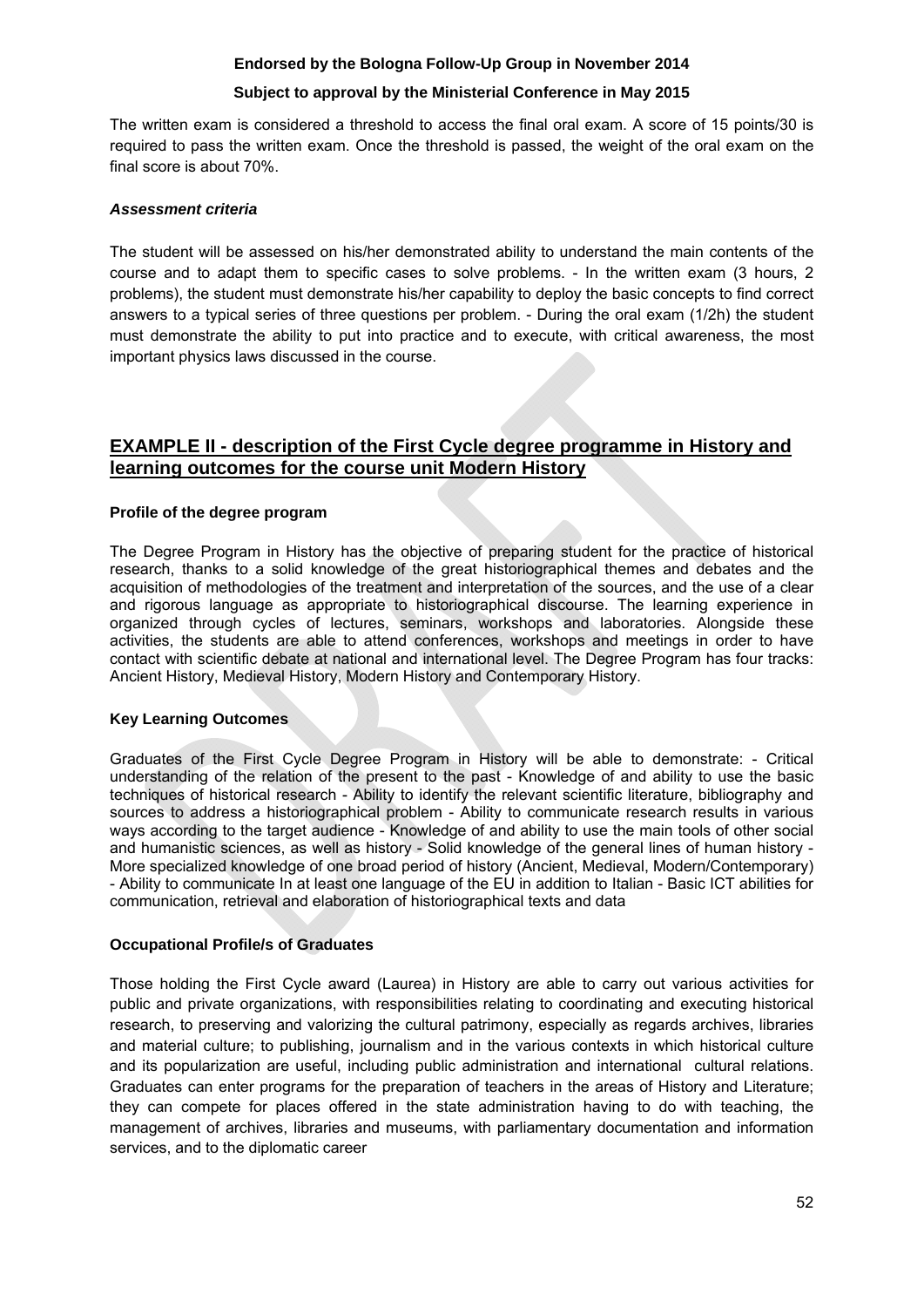## **Subject to approval by the Ministerial Conference in May 2015**

## **Single course unit: Modern History**

#### **Learning outcomes**

The student who completes the course successfully will be able to demonstrate a solid knowledge of the main processes and events in European and world history from the age of the geographic explorations to the Napoleonic period. Furthermore he or she will be able to demonstrate up-to-date and specific knowledge of the Spanish Empire in a Mediterranean and Atlantic context, and of the historiographical problems relating to it; and will be able to read and analyze texts and documents from the period.

## **Assessment methods and criteria**

#### *Assessment methods*

- Final oral exam
- Periodic written tests

Students who attend the lectures and participate in the discussions and analyses of documents may take periodic written exams, normally consisting of written answers in essay form to questions relating to the course material, which will be evaluated and taken into account in the final oral examination. Those who are unable to attend are evaluated only in the final oral examination.

#### *Assessment criteria*

The timing and the form of the periodic written exams for those who attend are discussed with the students during the lectures. The final oral examination aims to ascertain that the student is able to demonstrate knowledge of the course material and to discuss the chosen monograph/s critically and with propriety of expression.

## **EXAMPLE III – Description of the learning outcomes for the Second Cycle degree programme (Advanced Master) Marketing Analysis**

#### **Learning outcome 1: Competence in marketing analysis**

- **LO 1.1** Developing complex marketing decision models based on customer relationship management theories.
- **LO 1.2** Integrating marketing decision systems in a real-life company setting.
- LO 1.3 Independently and critically analysing business relevant issues using data mining and informatics.
- **LO 1.4** Creatively applying state-of-the-art data mining techniques on business relevant issues.
- LO 1.5 **Creatively applying state-of-the-art advanced market research methods on business** relevant issues.

#### **Learning outcome 2: Research competence**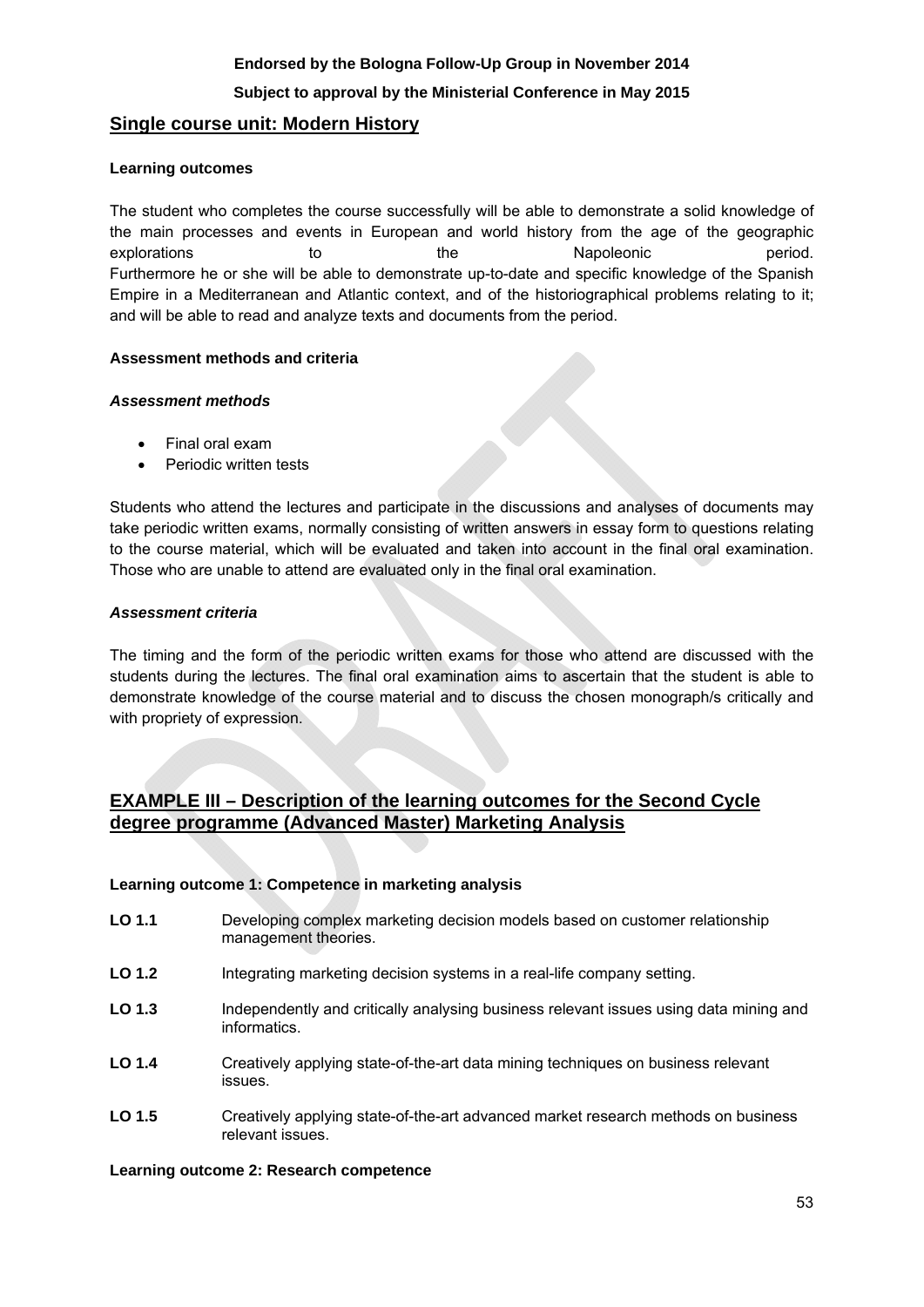## **Subject to approval by the Ministerial Conference in May 2015**

- **LO 2.1** Selecting and validating data mining techniques and statistical techniques to optimally model complex marketing problems.
- **LO 2.2** Translating complex marketing problems into a scientific research question.
- **LO 2.3** Applying a literature study in international, peer-reviewed journals to complex marketing problems.
- **LO 2.4** Validating the results of own research with scientific marketing literature.
- **LO 2.5** Leveraging the structure of complex data.

#### **Learning outcome 3: Intellectual competence**

- **LO 3.1** Mastering different programming languages and software tools as a means to create complex marketing decision models.
- **LO 3.2** Continuously expanding one's own methodological competencies in an interactive manner.
- **LO 3.3** Independently drawing correct conclusions for complex marketing problems.
- **LO 3.4** Integrating competing views of different stakeholders into a single marketing solution.

#### **Learning outcome 4: Competence in collaborating and communicating**

- LO 4.1 Scientifically correct reporting the relevant results of own marketing research.
- **LO 4.2** Executing a real-life business project in an international and interdisciplinary team with different levels of experience.
- LO 4.3 **Producing a professionally written report on complex marketing issues and their** solutions.
- **LO 4.4** Performing a professional oral report on complex marketing issues and their solutions.
- **LO 4.5** Communicating marketing solutions to professionals and laymen in English.
- LO 4.6 Making a significant individual contribution to a real-life business project.

#### **Learning outcome 5: Societal competence**

- **LO 5.1** Integrating consequences of new developments in data collection.
- **LO 5.2** Adjusting decision models to constraints and business objectives.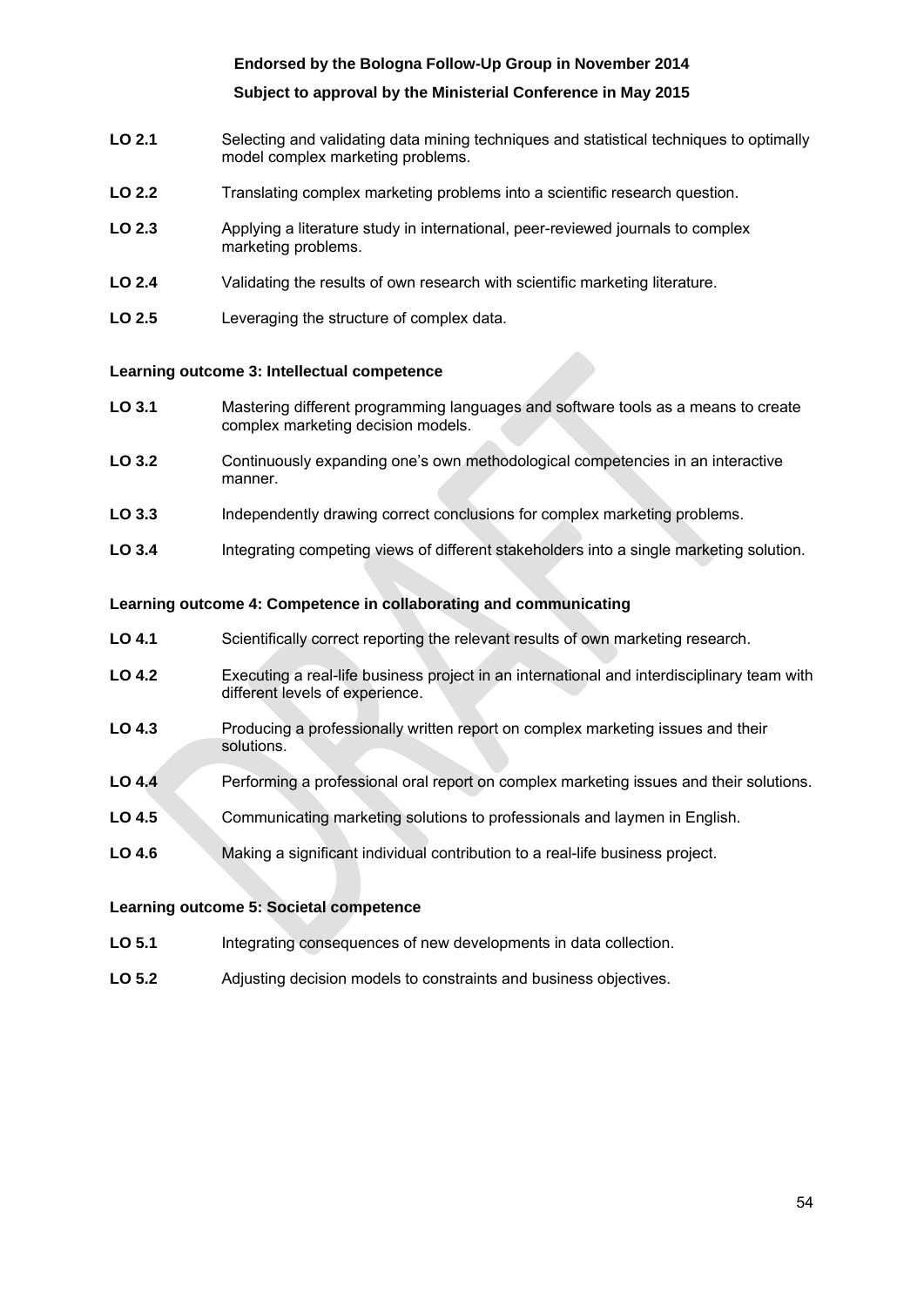## **Subject to approval by the Ministerial Conference in May 2015**

## **EXAMPLE IV – Description of the First Cycle degree programme Business Administration**

## **Title of the programme:**

Business Administration

## **Level of programme:**

Professional Bachelor's degree programme

## **Qualification awarded:**

Enterprise and establishment manager

## **Level of qualification:**

On successful graduation from the programme, the graduate obtains a Professional Bachelor's Diploma and the qualification: "enterprise and establishment manager" which corresponds to the 5th professional qualification level and it corresponds to the level 6 of the Latvian Qualifications Framework (LGF) and European Qualifications Framework level 6.

## **Specific admission requirements:**

Immatriculation, that is the enrolment in the study programme, is organized according to the Enrolment Regulations of the School, which are endorsed by the Senate for each coming academic year.

## **Specific arrangements for recognition of prior learning:**

For recognition of non- formal and informal learning there is a legal framework to promote and implement lifelong learning. On January 10, 2012, the Cabinet of Ministers issued "Rules of Procedure for Recognition of Learning outcomes in Prior Learning or professional experience", Number 36. The procedural documents have been developed by the School and endorsed by the Senate. Lifelong learning activities have been designed to facilitate LLL. Programmes are designed with learning outcomes which ensures transparency and comparability. ECTS is applied to lifelong learning. General arrangements for the recognition of non-formal and informal learning are explained in the Rules of Procedure for the Recognition of Prior Learning which were endorsed by the Senate in 2012. The document explains the process, the criteria and the recognition.

## **Qualification requirements and regulations:**

In order to obtain the professional Bachelor's degree and qualification, the student has to fulfil the following programme requirements:

- Acquire general and course specific course learning outcomes
- Acquire optional course learning outcomes
- Follow a company placement
- Prepare and defend the Bachelor's paper

## **Profile of the programme:**

The objective of the programme is to provide the opportunity to master the knowledge, skills and abilities, to prepare competent managers - in changing socio-economic conditions - for the national economy who are able to apply their knowledge by managing processes and solving problems, as well as making decisions in the related fields. The awarded qualification acknowledges that graduates have acquired skills of determining and formulating basic principles of an enterprise performance,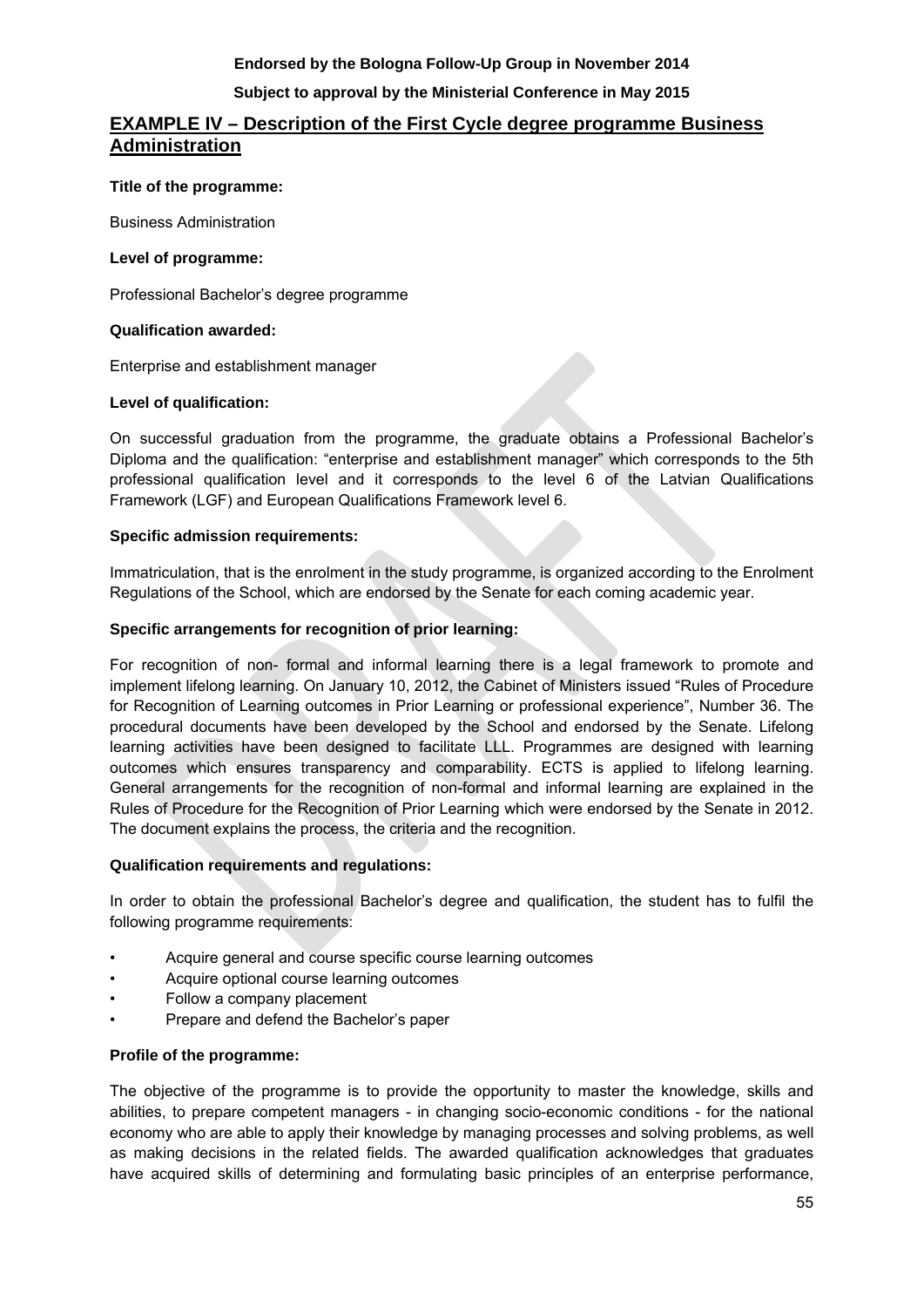## **Subject to approval by the Ministerial Conference in May 2015**

planning and managing work according to the goals set by the enterprise, and to work with people and be ready to adapt to different changes in the rapidly changing business environment in the field of management according to the category 5 professional qualification level of the professional standard of Professions" enterprise and institutional manager" and which corresponds to the level 6 of the Latvian Qualification Framework (LGF) and European Qualification Framework level 6. The students study under the guidance of experienced and professional academic staff and acquire 240 ECTS (160 Latvian credits). The students have an international study environment. The students are eligible to study under Erasmus+ exchange programme. They also have the opportunity to study with international academic staff from partner universities. Organisation and management of internships is part of the programme. Tasks of internship are clearly formulated; instructions and guidelines are available online for the public.

## **Key learning outcomes:**

In the programme the following learning outcomes are determined:

- 1. Ability to comprehend economic development regularities, processes of the national economy and to explain them, to take part in substantive discussions and to make decisions according to changing circumstances
- 2. Ability to apply the knowledge gained in entrepreneurship management according to the set operational and strategic aims, to follow the implementation process, to make decisions and adjustments for the optimization of operational and strategic activities.
- 3. Ability to carry out professional activity, to formulate and analyse information and problems and to find solutions in their profession, using a scientific approach.
- 4. Ability to act ethically and to understand responsibility for the professional impact on the environment and society.
- 5. Ability to assume responsibility, be able to work in a team, delegate and coordinate responsibilities, to plan and organize their work efficiently, as well as to deal with conflict situations.

## **Occupational profiles of graduates with examples:**

Graduates work in companies and institutions, both public and private, they work in small / medium size companies as managers/ heads of departments.

## **Access to further studies:**

The graduates of Professional Bachelor's degree programme are eligible for further studies at Master degree programmes.

## **Single course unit: Consumer behaviour in Global Markets**

## **Learning outcomes:**

- The student is able to explain and apply the key terms, definitions and concepts relating to consumer behaviour.
- The student can analyse consumer behaviour trends and apply them in the given consumer market.
- The student is able to describe factors which influence the consumer's decision about purchasing a product.
- The student is able to assess the efficiency of different advertisements and other promotional activities as well as their impact on consumer behaviour.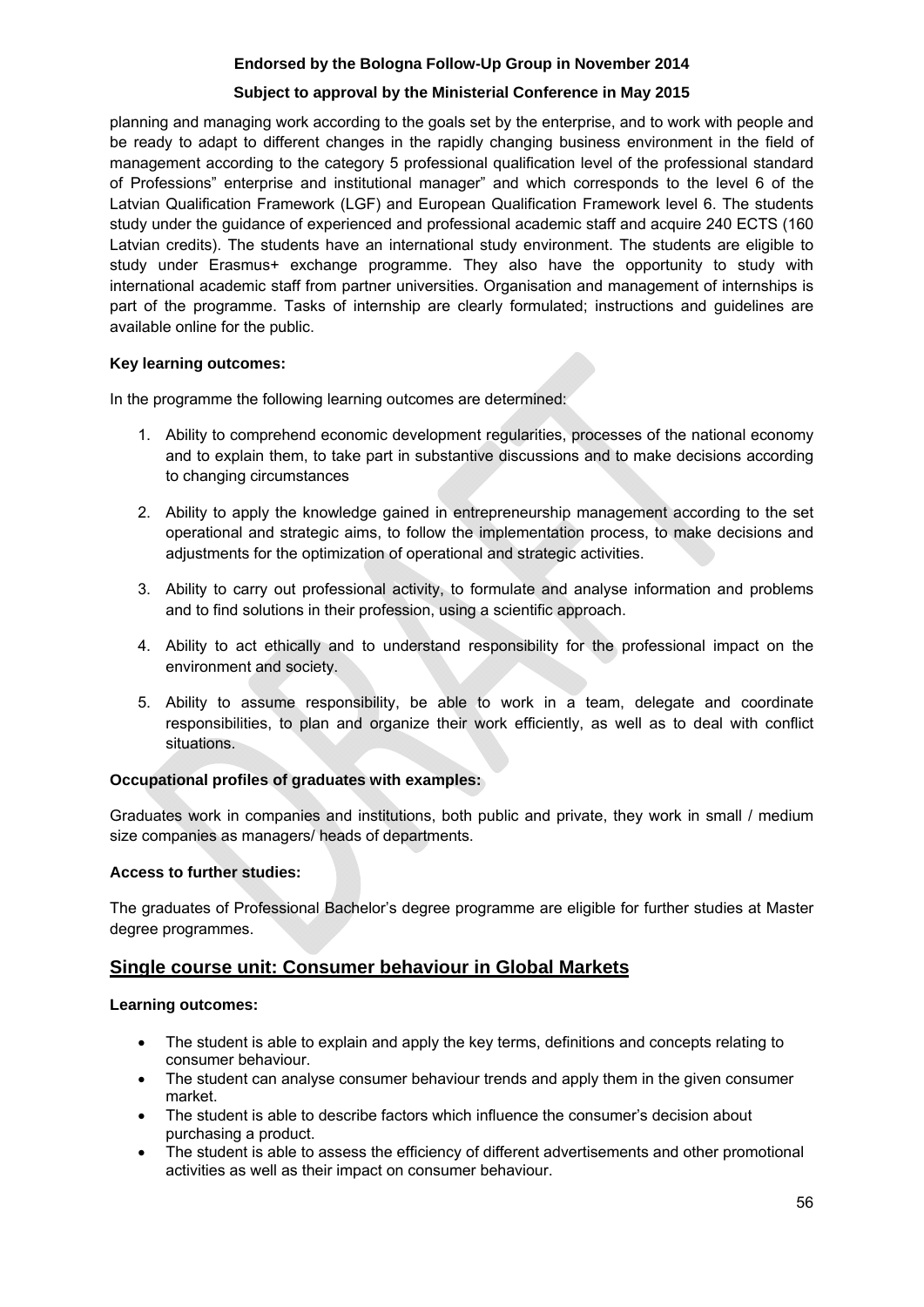## **EXAMPLE V - description of the Second Cycle degree program in "Advanced Spectroscopy in chemistry" and learning outcomes for the course unit "Mass Spectroscopy"**

## **Profile**

The Master's Course prepares students to become experts and develop international skills that prepare them for doctoral studies, and/or professional industrial careers in chemical analysis and characterization of the structure of materials. A mobility scheme ensures that, in addition to high specialization and access to state of the art technologies, students will follow a common core curriculum of studies in different higher education institutions throughout Europe.

Assessed skills or abilities:

- Basic skills in
	- chemical analysis
	- structural characterization
	- imaging and molecular modelling
	- characterization of fast reactions
	- quality control
	- **Materials**
- Related skills in
	- Ability to methodically conduct research projects
	- making decisions in the field of process management
	- skills in languages; ability to present a scientific project in English both orally and in writing
	- conducting projects in an international and multicultural context
	- geographical mobility

#### **Example of Course Unit**

ADVANCED SPECTROSCOPY IN CHEMISTRY PROGRAMME

UNIT TITLE: Mass Spectroscopy (**Prof. XY**).

UNIT CODE: ASC 01 –LI semester I.

ECTS CREDITS: 5 Credits

PREREQUISITES: Bachelor in chemistry or equivalent

## COURSE DESCRIPTION:

The course covers aspects of molecular mass spectrometry including the most recent developments in instrumental design, techniques and understanding of mass spectral processes. The methods available for the introduction of analytical samples are presented, and the advantages and disadvantages of these methods considered. The different types of mass analysers, their working principles and performances are discussed. Current software tools for data-dependent analysis and